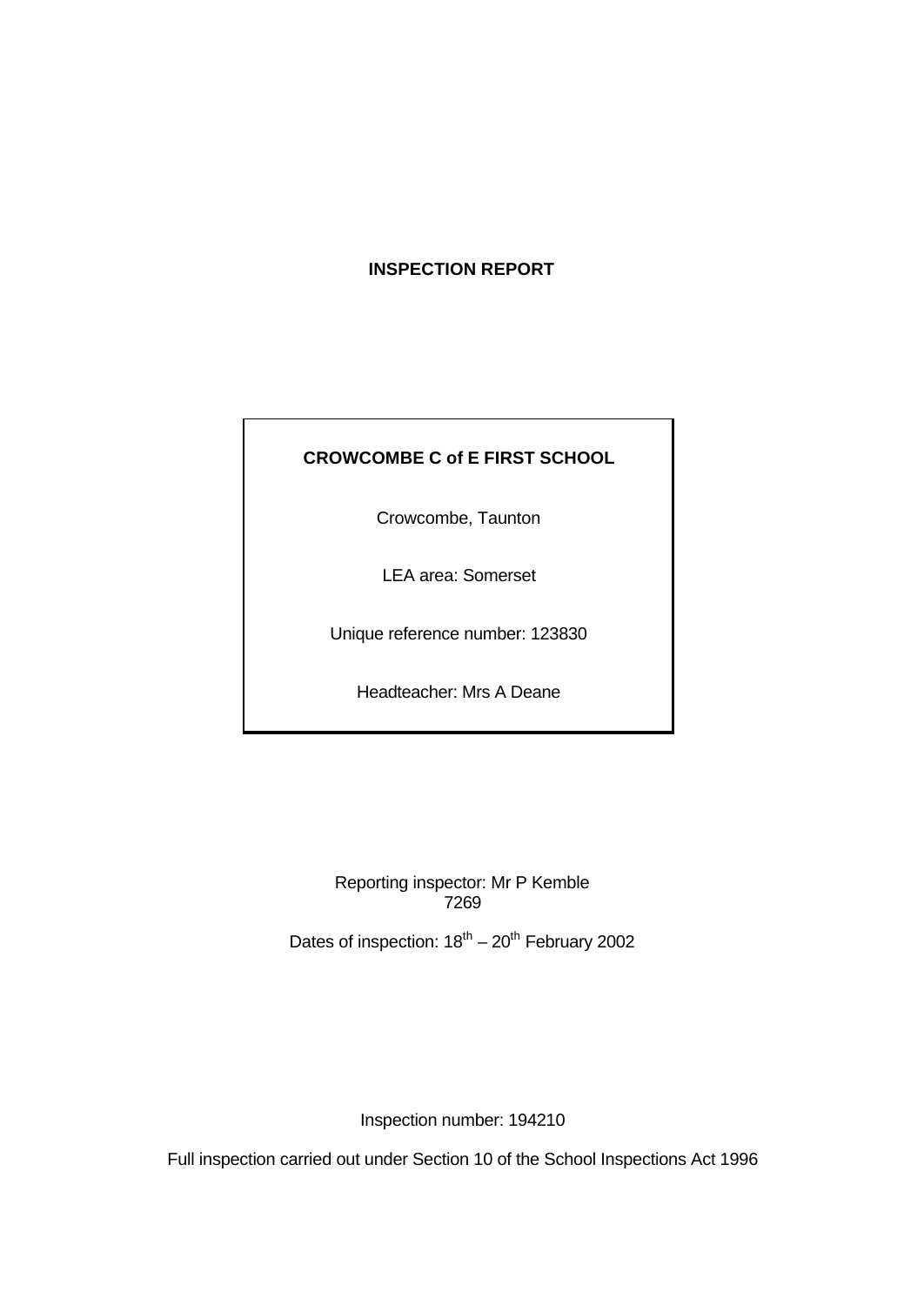# **INFORMATION ABOUT THE SCHOOL**

| Type of school:             | First                            |  |  |
|-----------------------------|----------------------------------|--|--|
| School category:            | Voluntary aided                  |  |  |
| Age range of pupils:        | 4 to 9 years                     |  |  |
| Gender of pupils:           | <b>Mixed</b>                     |  |  |
|                             |                                  |  |  |
| School address:             | Crowcombe<br>Taunton<br>Somerset |  |  |
| Postcode:                   | TA4 4AA                          |  |  |
| Telephone number:           | 01984 618273                     |  |  |
| Fax number:                 | 01984 618346                     |  |  |
|                             |                                  |  |  |
| Appropriate authority:      | The governing body               |  |  |
| Name of chair of governors: | Mrs R Butterworth                |  |  |

Date of previous inspection:  $7<sup>th</sup>$  May 1997

## © Crown copyright 2002

This report may be reproduced in whole or in part for non-commercial educational purposes, provided that all extracts quoted are reproduced verbatim without adaptation and on condition that the source and date thereof are stated.

Further copies of this report are obtainable from the school. Under the School Inspections Act 1996, the school must provide a copy of this report and/or its summary free of charge to certain categories of people. A charge not exceeding the full cost of reproduction may be made for any other copies supplied.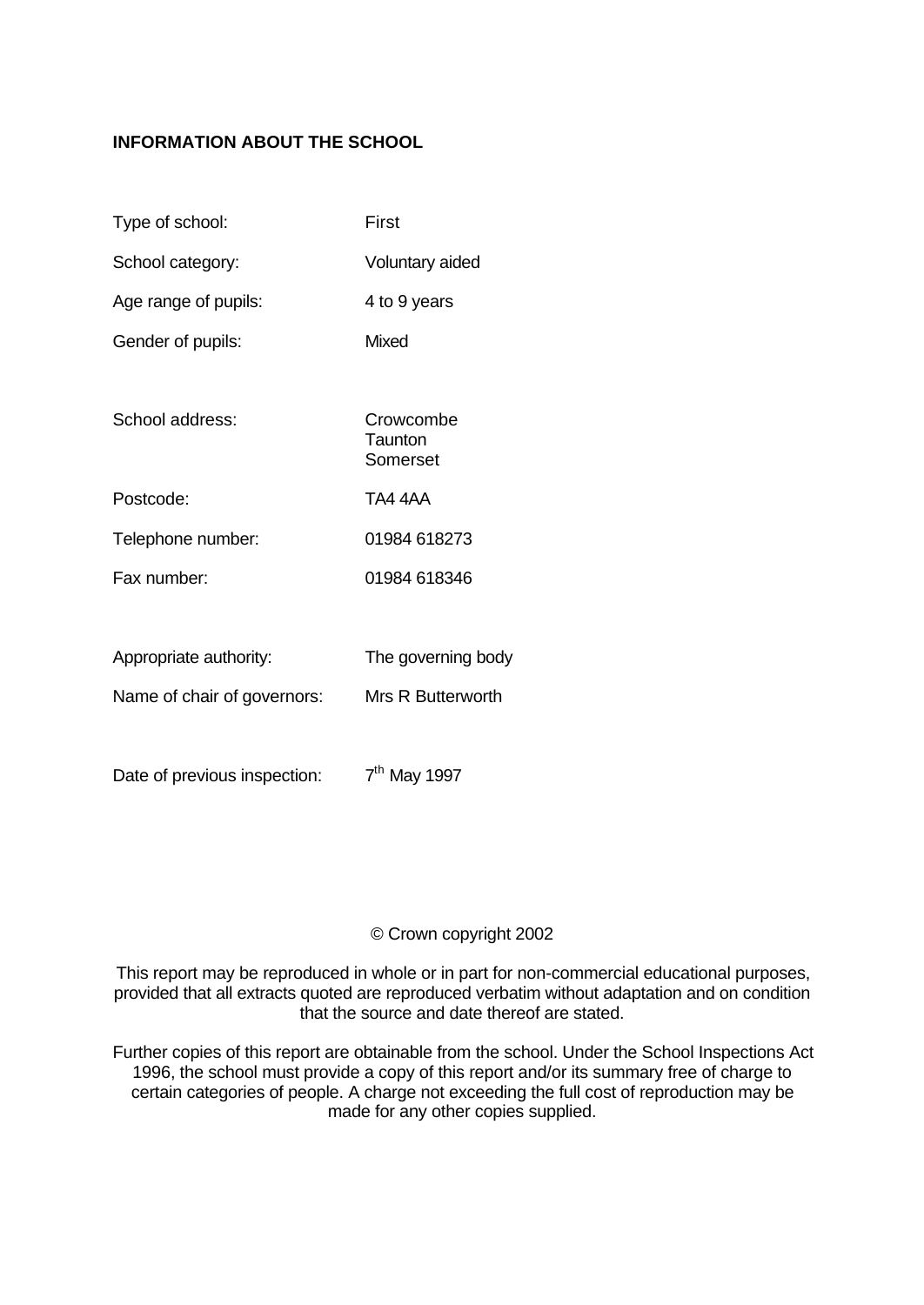| <b>Team members</b> |             | <b>Subject responsibilities</b> | <b>Aspect responsibilities</b>                                                                                                                                                           |                                                                                                                                                                                                                                                                          |
|---------------------|-------------|---------------------------------|------------------------------------------------------------------------------------------------------------------------------------------------------------------------------------------|--------------------------------------------------------------------------------------------------------------------------------------------------------------------------------------------------------------------------------------------------------------------------|
| 7269                | Mr P Kemble | Registered inspector            | Special educational needs<br>English as an additional<br>language<br><b>Mathematics</b><br>Science<br>Geography<br>History<br>Music<br>Physical education                                | What sort of school is it?<br>The school's results and<br>pupils' achievements<br>Pupils' attitudes, values and<br>personal development<br>How well are pupils taught?<br>How well is the school led and<br>managed?<br>What should the school do to<br>improve further? |
| 9780                | Mr J Massey | Lay inspector                   |                                                                                                                                                                                          | How well does the school care<br>for its pupils?<br>How well does the school work<br>in partnership with parents?                                                                                                                                                        |
| 11227               | Mr J Moles  | Team inspector                  | Areas of learning for<br>children in the Foundation<br>Stage<br>Equal opportunities<br>English<br>Information and<br>communication technology<br>Art and design<br>Design and technology | How good are the curricular<br>and other opportunities offered<br>to pupils?                                                                                                                                                                                             |

## **INFORMATION ABOUT THE INSPECTION TEAM**

The inspection contractor was:

Bench Marque Limited National Westminster Bank Chambers Victoria Street Burnham-on-Sea Somerset TA8 1AN

Any concerns or complaints about the inspection or the report should be raised with the inspection contractor. Complaints that are not satisfactorily resolved by the contractor should be raised with OFSTED by writing to:

> The Complaints Manager Inspection Quality Division The Office for Standards in Education Alexandra House 33 Kingsway, London WC2B 6SE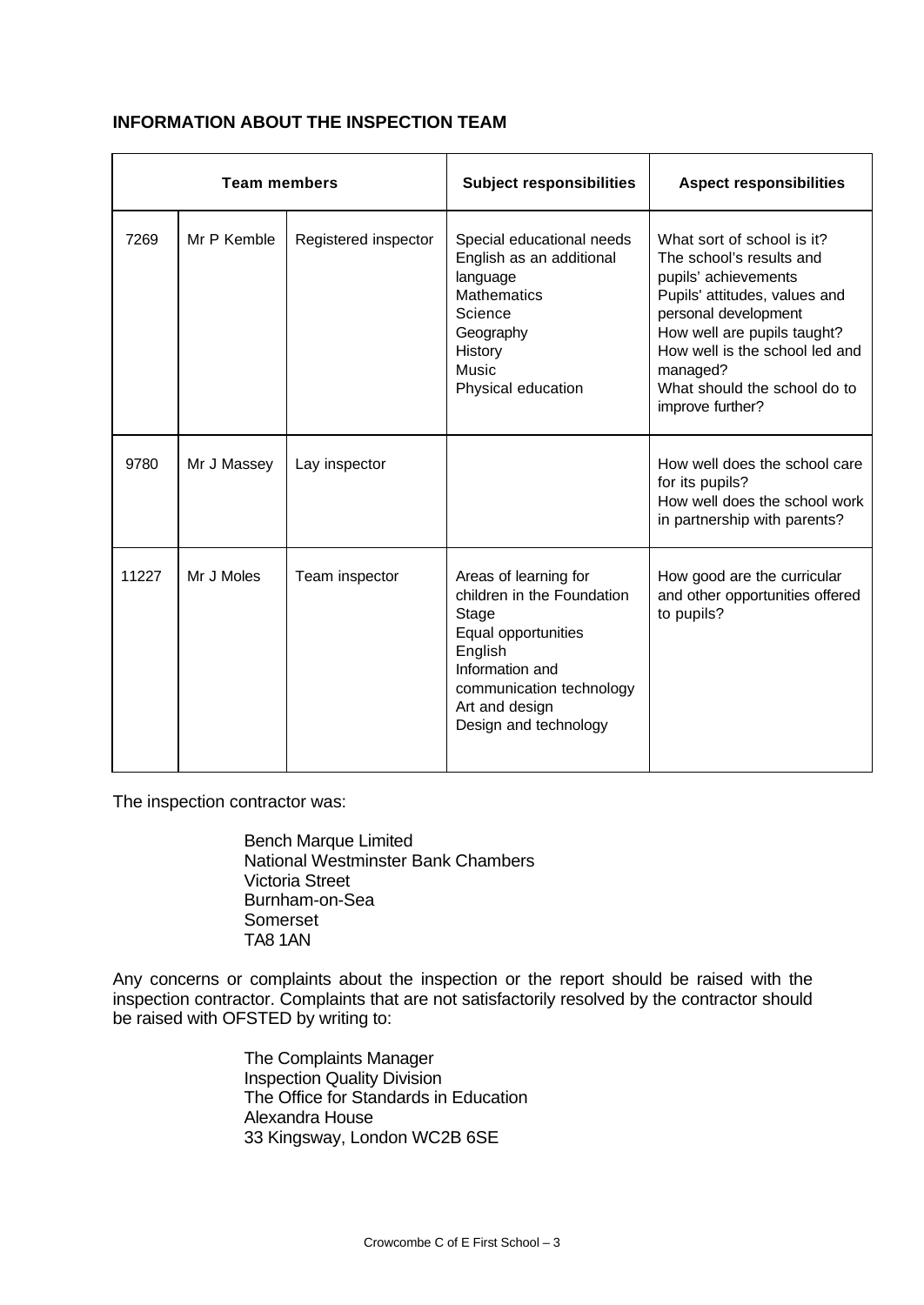# **REPORT CONTENTS**

|                                                                                                                                                                                                                                                                                                                                                                          | Page |
|--------------------------------------------------------------------------------------------------------------------------------------------------------------------------------------------------------------------------------------------------------------------------------------------------------------------------------------------------------------------------|------|
| <b>PART A: SUMMARY OF THE REPORT</b>                                                                                                                                                                                                                                                                                                                                     | 5    |
| Information about the school<br>How good the school is<br>What the school does well<br>What could be improved<br>How the school has improved since its last inspection<br><b>Standards</b><br>Pupils' attitudes and values<br>Teaching and learning<br>Other aspects of the school<br>How well the school is led and managed<br>Parents' and carers' views of the school |      |
| <b>PART B: COMMENTARY</b>                                                                                                                                                                                                                                                                                                                                                |      |
| <b>HOW HIGH ARE STANDARDS?</b>                                                                                                                                                                                                                                                                                                                                           | 9    |
| The school's results and pupils' achievements<br>Pupils' attitudes, values and personal development                                                                                                                                                                                                                                                                      |      |
| <b>HOW WELL ARE PUPILS TAUGHT?</b>                                                                                                                                                                                                                                                                                                                                       | 12   |
| <b>HOW GOOD ARE THE CURRICULAR AND OTHER</b><br><b>OPPORTUNITIES OFFERED TO PUPILS?</b>                                                                                                                                                                                                                                                                                  | 15   |
| <b>HOW WELL DOES THE SCHOOL CARE FOR ITS PUPILS?</b>                                                                                                                                                                                                                                                                                                                     | 17   |
| HOW WELL DOES THE SCHOOL WORK IN<br><b>PARTNERSHIP WITH PARENTS?</b>                                                                                                                                                                                                                                                                                                     | 19   |
| HOW WELL IS THE SCHOOL LED AND MANAGED?                                                                                                                                                                                                                                                                                                                                  | 21   |
| WHAT SHOULD THE SCHOOL DO TO IMPROVE FURTHER?                                                                                                                                                                                                                                                                                                                            | 24   |
| <b>PART C: SCHOOL DATA AND INDICATORS</b>                                                                                                                                                                                                                                                                                                                                | 25   |
| <b>PART D: THE STANDARDS AND QUALITY OF TEACHING IN</b><br>AREAS OF THE CURRICULUM, SUBJECTS AND COURSES                                                                                                                                                                                                                                                                 | 28   |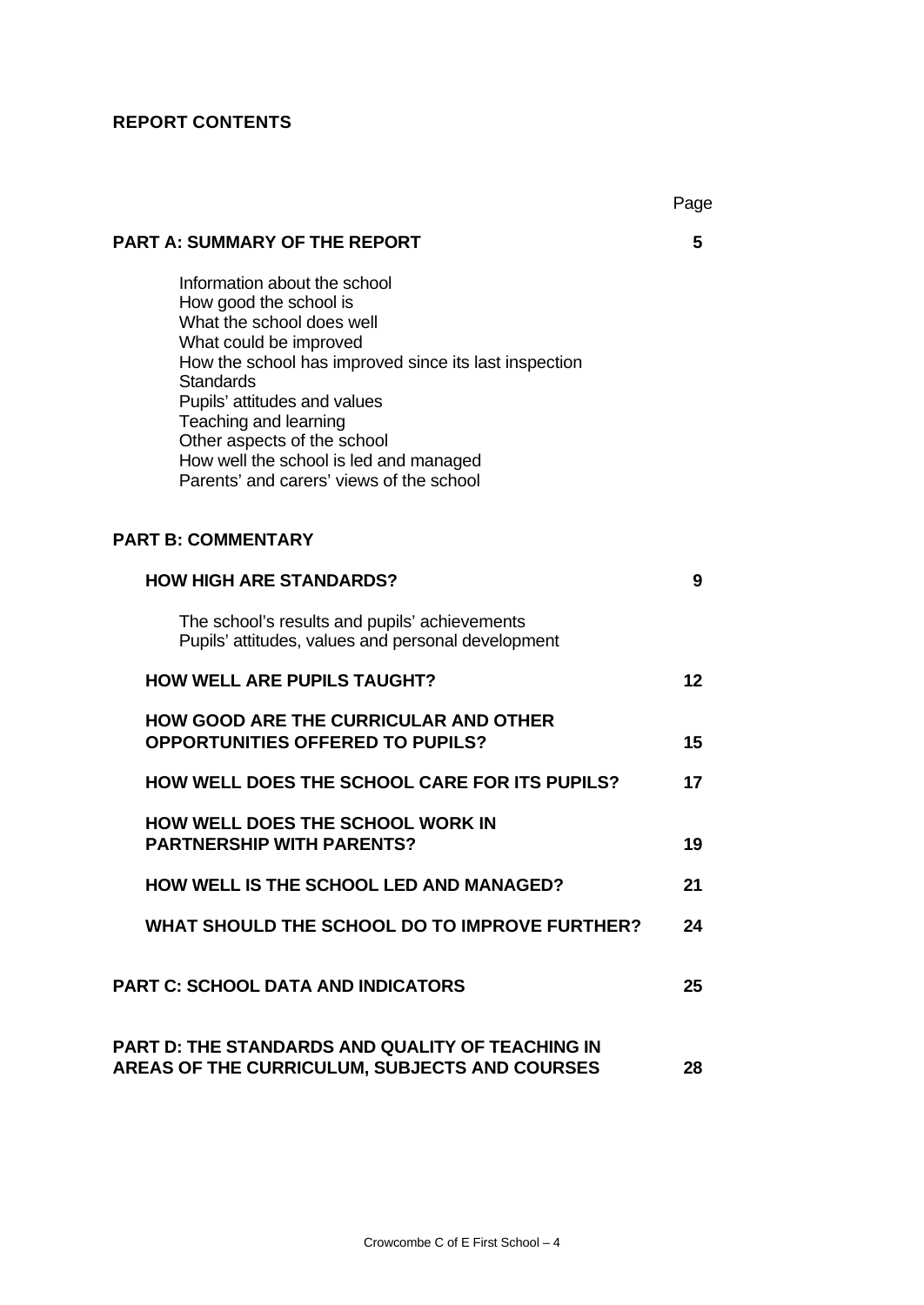## **PART A: SUMMARY OF THE REPORT**

### **INFORMATION ABOUT THE SCHOOL**

Crowcombe Church of England Voluntary Aided First School is a smaller than average school. There are 29 pupils on roll, including 7 children in the Foundation Stage. There are 21 boys and 8 girls. The number on roll is less than at the time of the previous inspection, because an unusually large year group of Year 4 pupils left the school two years ago. Pupils are drawn from a broad range of socio-economic backgrounds. A high percentage of pupils are from homes outside the school's designated catchment area. All pupils are from white ethnic backgrounds. Seven pupils (24.1%) are on the register of pupils with special educational needs, a figure which is broadly in line with the national average. The special needs cover a wide spectrum of learning, emotional and behavioural difficulties. There are no pupils with statements of special educational needs. No pupils are eligible for free school meals. Children's attainment on entry into reception varies from year to year but, over time, is broadly in line with the national average. Pupils are organised into two classes. Reception, Year 1 and Year 2 pupils are in Class 1. Year 3 and Year 4 pupils are in Class 2. There has been a complete change of teaching staff over the last two years.

### **HOW GOOD THE SCHOOL IS**

Crowcombe Church of England Voluntary Aided First School is a good school and is effective in many areas of its work. Standards in reading, writing and mathematics are above average by the end of Key Stage 1. Standards in English, mathematics and science are above average by the end of Year 4. When these standards are judged against levels of attainment on entry into school, pupils of all abilities make good progress. Standards in all other subjects are broadly in line with what is expected of pupils of their age, with standards above expectations in art and design at both key stages and history at Key Stage 2. The good progress that pupils make is the result of effective leadership and management of the headteacher and good teaching. Standards of care are high, teamwork is very strong and there is a good capacity to succeed still further. Pupils benefit significantly from the excellent relationship the school has with its parents and the local community. Despite its above average costs per pupil, the school provides good value for money.

### **What the school does well**

- Standards in reading, writing and mathematics are above average at the end of Key Stage 1; standards in English, mathematics and science are above average at the end of Year 4.
- Teaching is good overall and the quality of teamwork amongst staff is excellent.
- Pupils have very good attitudes and behaviour; relationships amongst pupils and staff are excellent.
- Provision for pupils' moral and social development is very good.
- The school's links with its parents and the local community are excellent; levels of care for children are very high.
- The headteacher provides a clear direction to the life and work of the school; action taken to meet the school's targets for improvement is very effective.
- Governors fulfil their responsibilities well and make effective use of the available finances.

### **What could be improved**

- Assessment information is not always used well enough to plan activities to match individual pupil's needs, particularly those of the more able.
- There is no secure outside play area for the Foundation Stage children or enough large play equipment, including wheeled vehicles, to support some aspects of children's physical and creative development.
- Pupils are not prepared well enough for life in a multicultural society by the school.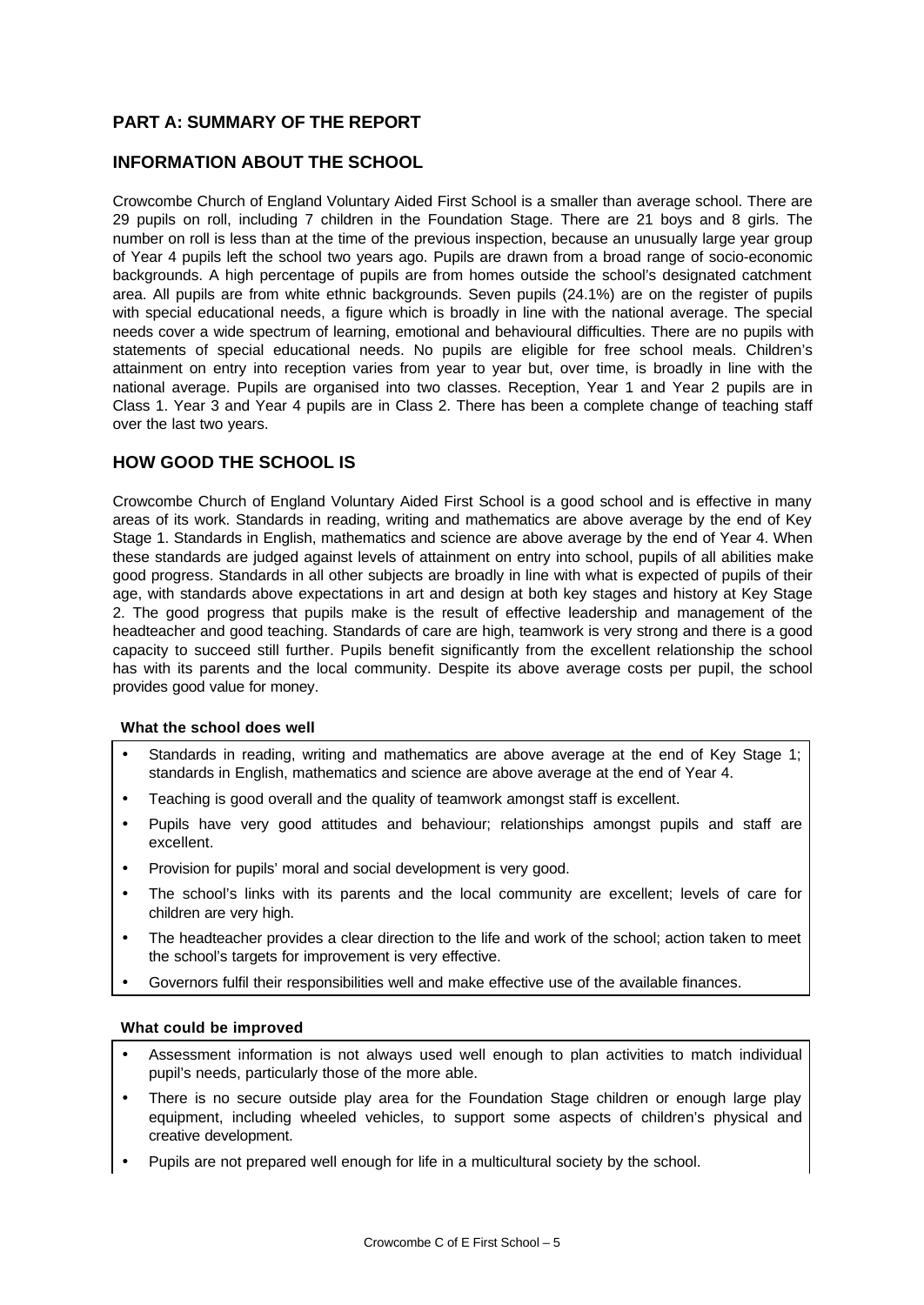*The areas for improvement will form the basis of the governors' action plan.*

# **HOW THE SCHOOL HAS IMPROVED SINCE ITS LAST INSPECTION**

The school was last inspected in May 1997. The good overall improvement the school has made since then has resulted from the headteacher's leadership and the effective support she has received from all staff, the governing body and parents. The weaknesses highlighted by the previous key issues have been resolved. National Curriculum requirements for information and communication technology are fully implemented and pupils' standards are now in line with expectations. Schemes of work are in place for all curriculum subjects. Procedures for assessing and recording pupils' progress through the school are good. An important factor in the school's improvement is the positive response made by the diocese to issues in the last report that highlighted disadvantages to pupils' education caused by the lack of a hall. Subsequent additions to the school accommodation, including a hall and a classroom, have made a significant contribution to pupils' physical education standards, as well as enhancing several other aspects of school life. Compared with judgements made at the last inspection, the quality of teaching has made a significant improvement and the school now provides good value for money. However, the school has been slow to respond to criticisms relating to provision for children in the Foundation Stage and the promotion of multicultural education, and these require further attention.

### **STANDARDS**

The number of pupils taking the end of Key Stage 1 national tests and assessments each year is often less than ten. Consequently, comparisons of the school's results with national averages and those of similar schools are not reliable measures of achievement. Results at the end of Key Stage 1 over time, however, show that standards are often above, and sometimes well above, the national average in reading, writing and mathematics. For example, in the 2001 end of Key Stage 1 tests, pupils' achievements were well above the national average in mathematics, above the national average in writing and broadly average in reading. Results are closely linked to pupils' levels of attainment on entry into school and, as a result, there are occasions when national test results are below average, for example, in mathematics in 2000. However, school data shows that, in this instance, pupils made good progress from a low starting point assessed when they entered reception.

Children in the Foundation Stage make good progress in their personal, social and emotional development and exceed the expected standards by the time they enter Year 1. Children make satisfactory progress in communication, language and literacy, mathematics, knowledge and understanding of the world, physical and creative development and achieve the expected standards.

Standards achieved by Year 2 pupils are above average in reading, writing, mathematics and art and design. Standards in science, design and technology, geography, history, information and communication technology, music and physical education are broadly average. Standards achieved by Year 4 pupils are above average in English, mathematics, science, art and design and history. Standards in design and technology, geography, information and communication technology, music and physical education are average. Standards in religious education are the subject of a separate inspection by the diocese.

| <b>Aspect</b>                          | <b>Comment</b>                                                                                                                                                                |
|----------------------------------------|-------------------------------------------------------------------------------------------------------------------------------------------------------------------------------|
| Attitudes to the school                | Very good. In the Foundation Stage and at both key stages pupils'<br>attitudes are reflected in their high levels of concentration and their<br>evident enjoyment of lessons. |
| Behaviour, in and out of<br>classrooms | Very good. Pupils are polite and courteous to staff and visitors to the<br>school.                                                                                            |

### **PUPILS' ATTITUDES AND VALUES**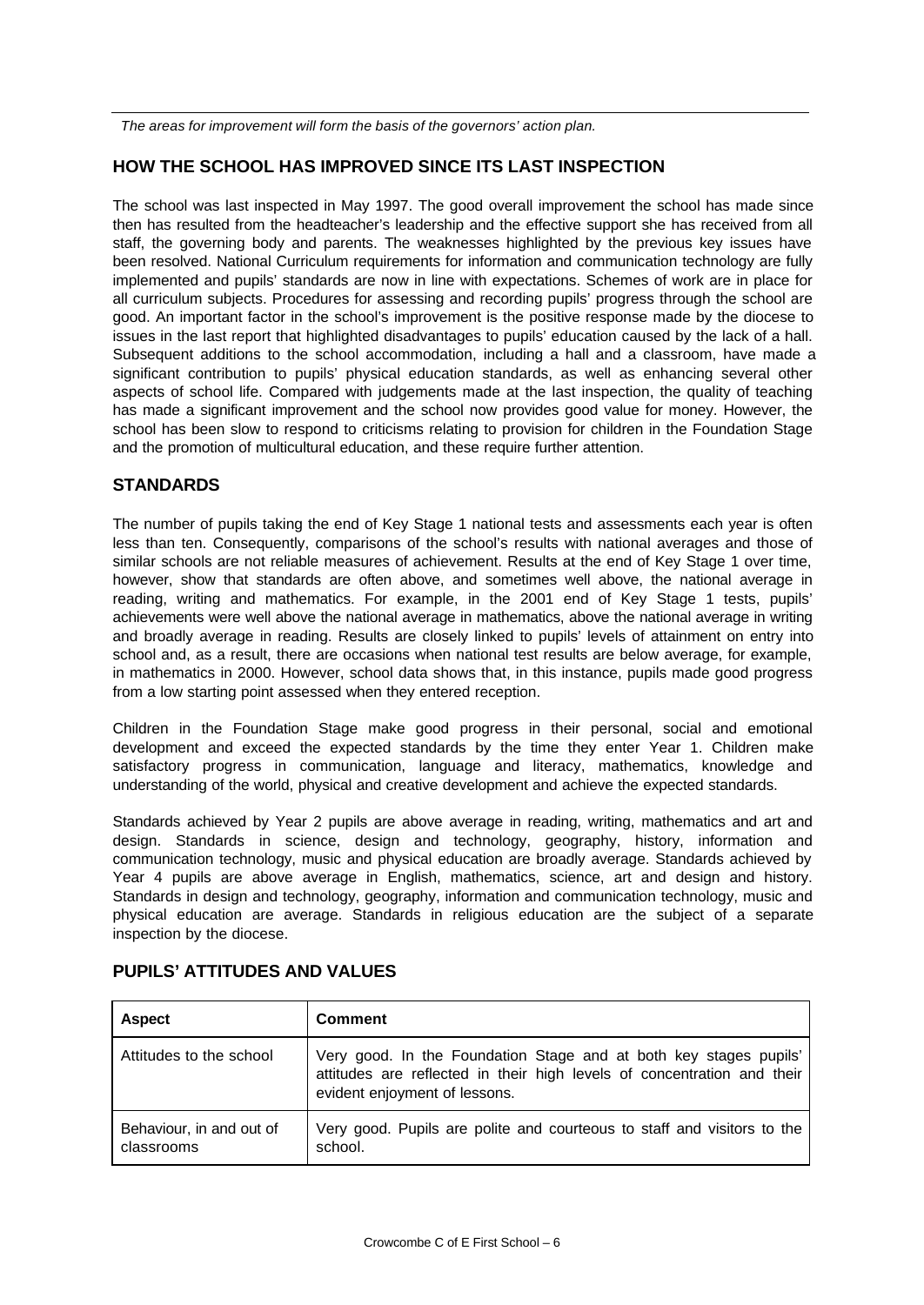| Personal development and<br>relationships | Excellent. Pupils develop responsible attitudes from an early age.<br>They co-operate well in group activities and show considerable<br>respect for each other and all adults in the school. |
|-------------------------------------------|----------------------------------------------------------------------------------------------------------------------------------------------------------------------------------------------|
| Attendance                                | Good. There is very little unauthorised absence. Registration<br>procedures meet statutory requirements.                                                                                     |

## **TEACHING AND LEARNING**

| Teaching of pupils in: | Nursery and<br><b>Reception</b> | Years $1 - 2$ | Years $3 - 4$ |
|------------------------|---------------------------------|---------------|---------------|
| Quality of teaching    | Good                            | Good          | Good          |

*Inspectors make judgements about teaching in the range: excellent; very good; good; satisfactory; unsatisfactory; poor; very poor. 'Satisfactory' means that the teaching is adequate and strengths outweigh weaknesses.*

The quality of teaching and learning is good overall and, with very few exceptions, meets the needs of all pupils. One of the main reasons for this is that, on a daily basis, lessons are planned well, with activities that interest and challenge pupils, so that they remain motivated and willing to learn. Teachers and learning support assistants work very well together. Pupils who need additional support benefit well from the high levels of teamwork and co-operation amongst staff. Teachers have identified those pupils who are more able and plan activities for them in lessons, but there are occasions in most subjects when more could be demanded of them. Resources provided in lessons are often of good quality and quantity, which help pupils move on in their learning at a good pace. Relationships with pupils are very good and make a significant contribution to the standards achieved. Teachers treat pupils with respect, valuing their opinions and work. As a result, pupils have very good attitudes to their schoolwork. Teachers' expectations of pupils' achievements and behaviour are generally high, but the standard of presentation of pupils' work is sometimes lower than might be expected.

# **OTHER ASPECTS OF THE SCHOOL**

| <b>Aspect</b>                                                                                        | <b>Comment</b>                                                                                                                                                                                                                                                                                                                                                                                  |
|------------------------------------------------------------------------------------------------------|-------------------------------------------------------------------------------------------------------------------------------------------------------------------------------------------------------------------------------------------------------------------------------------------------------------------------------------------------------------------------------------------------|
| The quality and range of the<br>curriculum                                                           | Good. Pupils' learning is extended well by a good range of trips,<br>visits, residential experiences and after-school clubs.                                                                                                                                                                                                                                                                    |
| Provision for pupils with<br>special educational needs                                               | Good. Pupils who need additional support are often identified in the<br>Foundation Stage. Individual education plans contain manageable<br>targets and progress towards these is regularly reviewed with both<br>pupils and parents.                                                                                                                                                            |
| Provision for pupils' personal,<br>including spiritual, moral,<br>social and cultural<br>development | Good overall. Provision for pupils' moral and social development is<br>very good. Provision for pupils' spiritual development is good.<br>Provision for pupils' cultural development is satisfactory, but there is<br>insufficient emphasis on preparing pupils for life in a diverse<br>multicultural society.                                                                                 |
| How well the school cares for<br>its pupils                                                          | Very good. The attention given to pupils' welfare and safety is of a<br>high standard, with very good support and guidance for pupils.<br>Procedures for assessing pupils' attainment and progress are good.<br>Information gained is generally used well to match work closely to<br>pupils' needs. However, the level of challenge planned for more able<br>pupils is not always high enough. |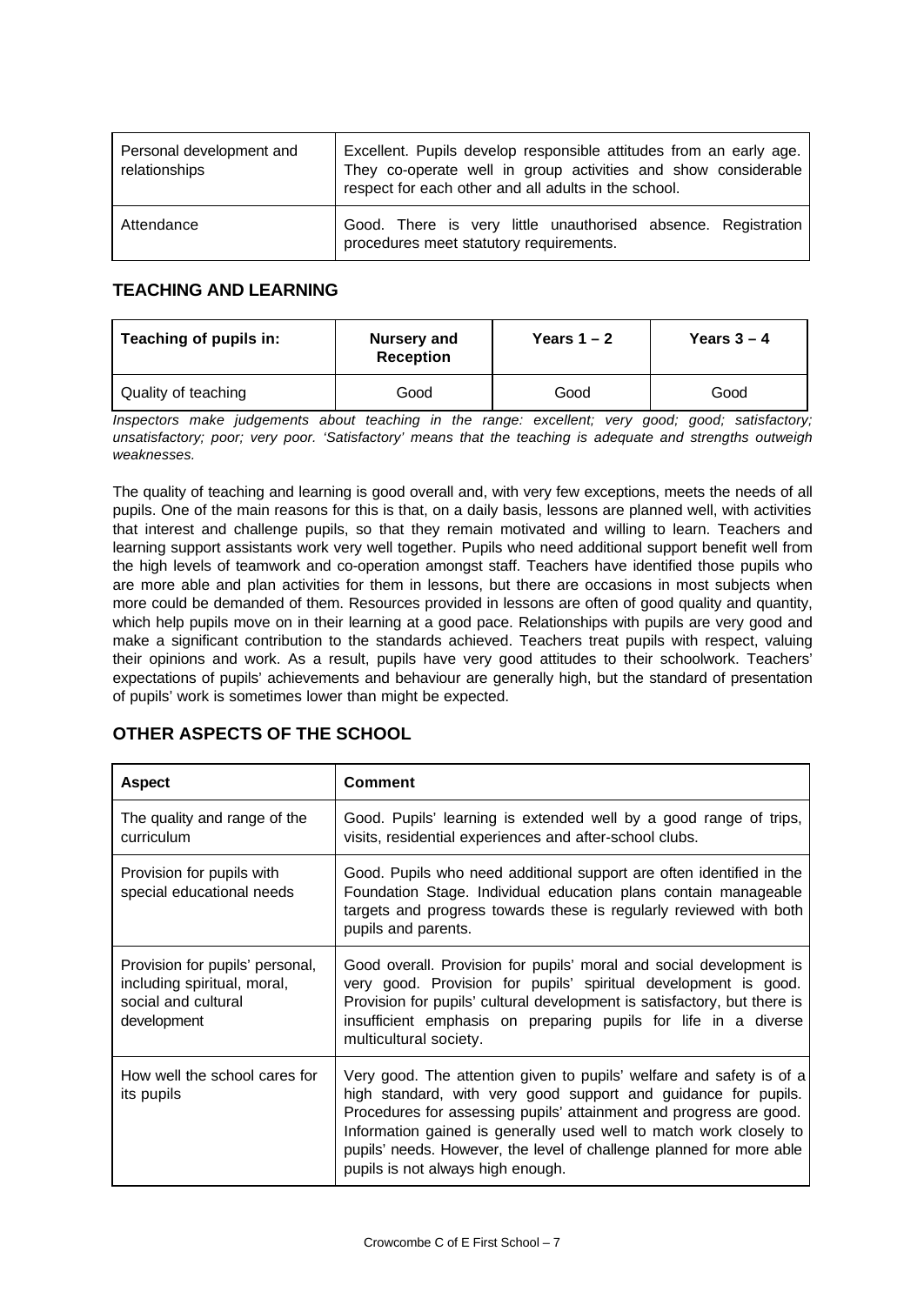The school works extremely well in partnership with parents. The excellent links established with parents and the local community make a significant contribution to pupils' standards and the life and work of the school.

| <b>Aspect</b>                                                          | <b>Comment</b>                                                                                                                                                                                                                                                                                                                    |
|------------------------------------------------------------------------|-----------------------------------------------------------------------------------------------------------------------------------------------------------------------------------------------------------------------------------------------------------------------------------------------------------------------------------|
| Leadership and management<br>by the headteacher and other<br>key staff | Good overall. The headteacher's leadership ensures that all<br>members of the school community are involved in establishing<br>targets for improvement and monitoring progress towards achieving<br>these. She is well supported by all teaching and non-teaching staff,<br>who carry out their responsibilities conscientiously. |
| How well the governors fulfil<br>their responsibilities                | Good overall. Governors are developing their understanding of the<br>school's strengths and areas for improvement and this helps them<br>to give good support and guidance to the headteacher and staff.                                                                                                                          |
| The school's evaluation of its<br>performance                          | Good. The headteacher has established effective procedures for<br>monitoring and evaluating the success of initiatives in the school<br>improvement plan and of the quality of teaching and learning. As a<br>result, action taken by staff and governors to tackle areas identified<br>as requiring improvement is effective.    |
| The strategic use of resources                                         | Good. Governors and staff are continually seeking ways to make<br>best use of staff, accommodation and learning resources, as well as<br>additional funds, to raise standards.                                                                                                                                                    |

## **HOW WELL THE SCHOOL IS LED AND MANAGED**

The quality of teamwork amongst staff and governors is very good and all are committed to raising standards. Self-review procedures are used effectively to challenge decisions, compare achievements with other schools and seek best value for money in goods and services purchased. Standards of accommodation and resourcing are mainly good, but there is not enough large outside play equipment or a secure outside play area for the Foundation Stage children.

# **PARENTS' AND CARERS' VIEWS OF THE SCHOOL**

| What pleases parents most |                                                                                                                             | What parents would like to see improved                                    |
|---------------------------|-----------------------------------------------------------------------------------------------------------------------------|----------------------------------------------------------------------------|
|                           | Children like school, make good progress and<br>behave well.                                                                | The homework set for children.<br>The range of activities outside lessons. |
|                           | The good standard of teaching and the high<br>expectations teachers have of children's<br>academic and social achievements. |                                                                            |
|                           | Children are helped to become mature and<br>responsible.                                                                    |                                                                            |
|                           | The information provided about their children's<br>progress.                                                                |                                                                            |
|                           | The school works closely with parents and<br>deals well with their questions or problems.                                   |                                                                            |
|                           | The school is well led and managed.                                                                                         |                                                                            |

Inspectors endorse all the aspects that please parents. The amount of homework is judged to be typical of most primary schools. The range of trips, visits, residential experiences and after-school clubs is judged to be good for this size of school.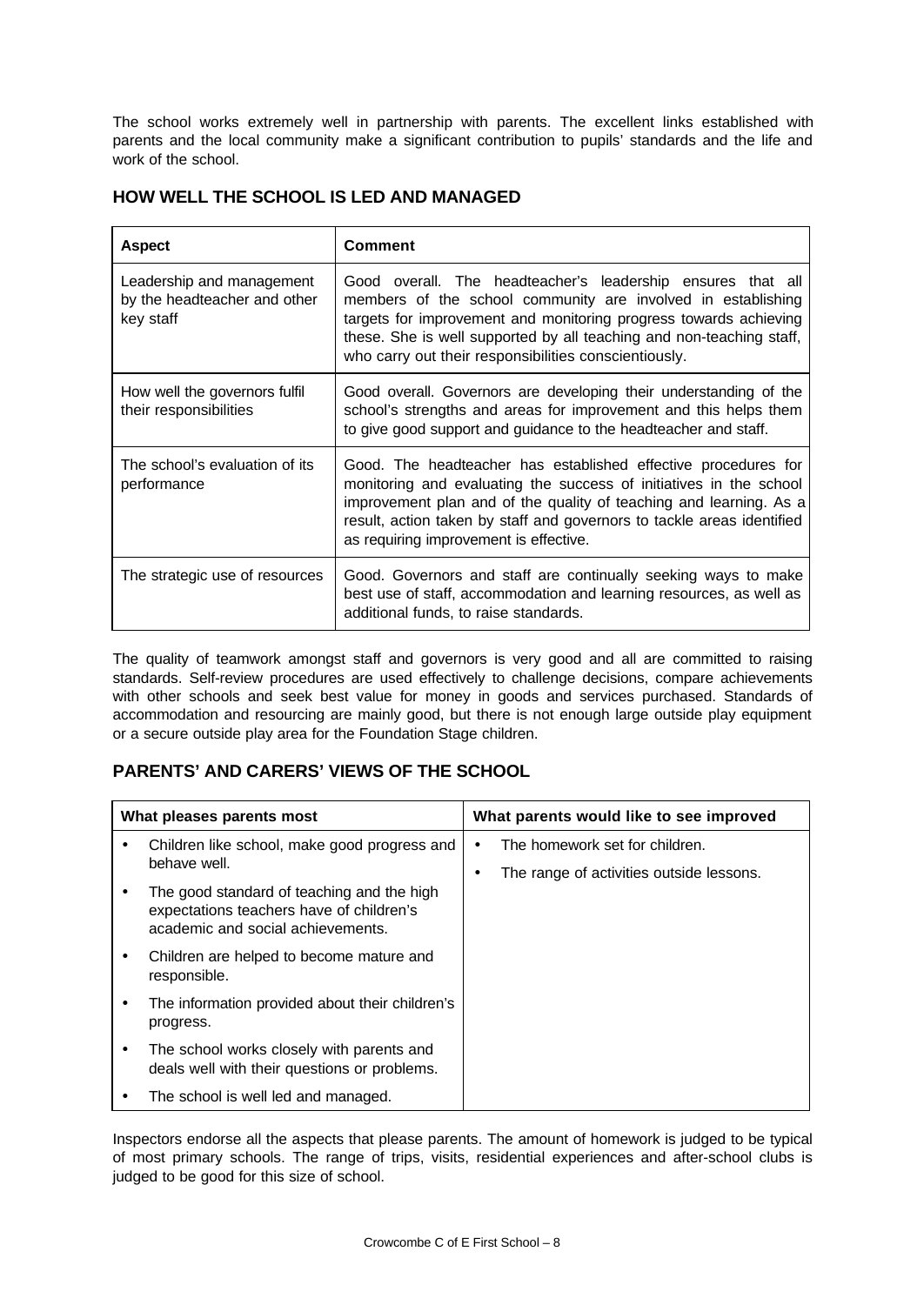## **PART B: COMMENTARY**

## **HOW HIGH ARE STANDARDS?**

### **The school's results and pupils' achievements**

### **Strengths**

- The social and emotional development of Foundation Stage children exceeds expectations.
- Standards have improved well since the last inspection.
- Standards in reading, writing, mathematics and art and design are above average by the end of Key Stage 1.
- Standards in English, mathematics, science, art and design and history are above average by the end of Year 4.
- Pupils of all abilities achieve well and make good progress in English and mathematics.

- Foundation Stage children's physical and creative development is restricted by the lack of outside play facilities and equipment.
- More able pupils are not always challenged enough.
- Standards of work presentation are not always high enough.
- 1. Foundation Stage children make satisfactory progress overall. They are prepared well for work in Key Stage 1 because activities are matched closely to individual needs identified early on in the children's first term in school. During Key Stage 1 and Key Stage 2, pupils of all abilities make good progress as a result of good teaching and high expectations of what pupils can achieve. Pupils benefit from interesting and motivating activities planned by their teachers and this helps them to move on in their learning at a good pace, particularly in reading, writing and mathematics. At Key Stage 2, a strong emphasis on problem solving, investigative and experimental work in mathematics and science has led to above average standards, an improvement on those reported at the time of the previous inspection. More able pupils are not always challenged enough by their tasks and so their progress in some science, geography and history lessons is no more than satisfactory.
- 2. Children in the Foundation Stage vary in their attainment when they start school at age four but, over time, assessments made in the first term in reception show attainment to be similar to the national average. Staff are particularly successful at promoting pupils' personal, social and emotional development as a result of high levels of care and effective procedures for promoting co-operation and good behaviour. As a result, children achieve well and make good progress, exceeding the expectations for their age by the end of the reception year. Progress in communication, language and literacy, mathematics, knowledge and understanding of the world, physical and creative development is satisfactory and virtually all children attain the nationally expected targets, called early learning goals, in these areas. However, children's achievements in physical and creative development are no better than satisfactory because the lack of a secure outside play area and large play equipment limits the amount of progress children can make.
- 3. The number of children who start school each year is small and often less than ten. As a result, comparing pupils' achievements with all primary schools nationally and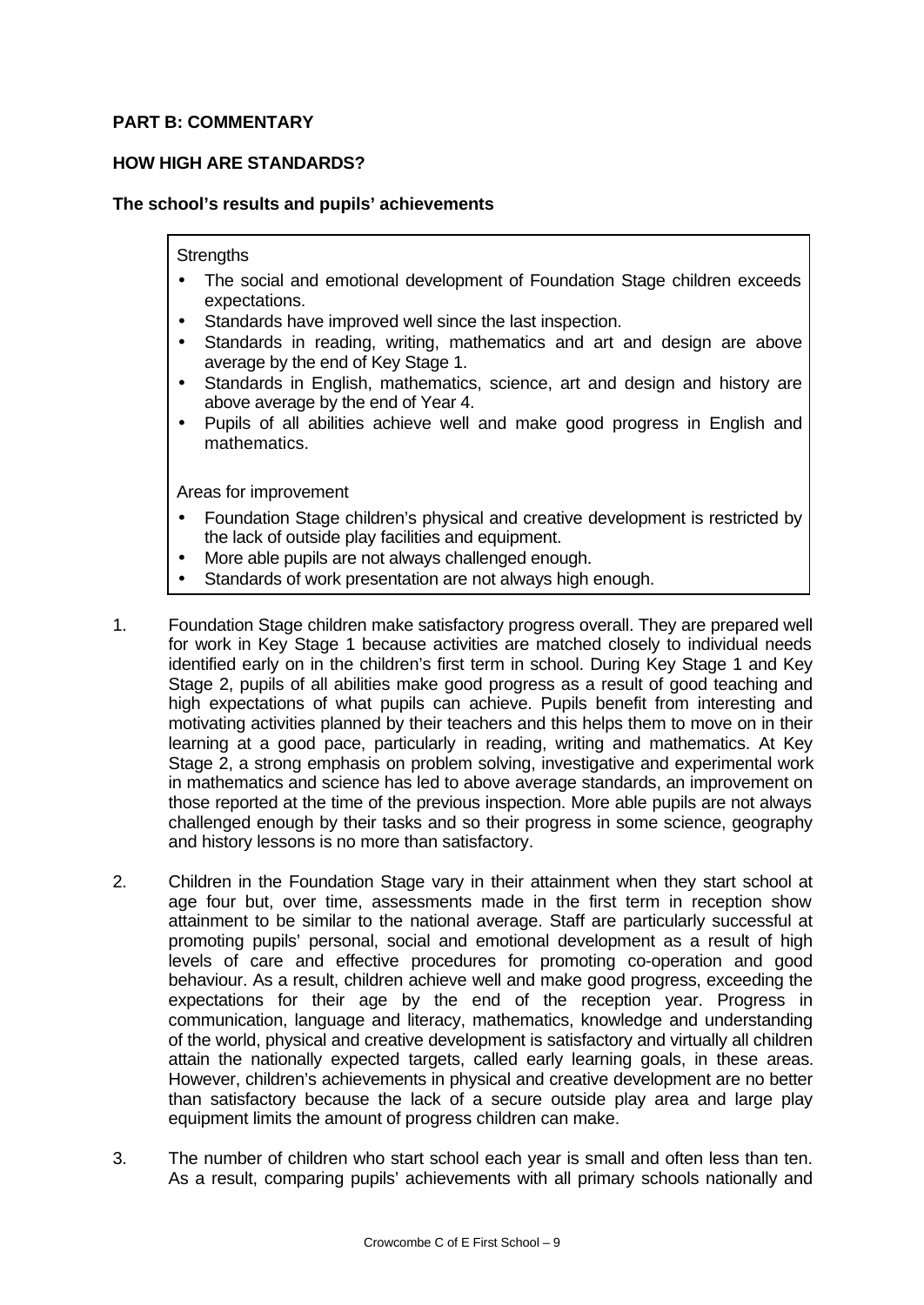schools in similar circumstances using the results of national tests at the end of Key Stage 1 is not a reliable method. What results do show, however, is that pupils at the end of Key Stage 1 often achieve above or well above average standards in reading, writing and mathematics. Results vary from year to year and this is due largely to variations in the level of pupils' attainment when they start in reception. School data gained from analysis of national test results and school tests and assessments show that pupils make good progress from their level of attainment on entry and achieve targets set by staff. Inspection evidence supports this. Scrutiny of data relating to the levels of attainment on entry of the current Year 2 and Year 4 pupils shows that progress is at least good, and in some instances very good, particularly in Year 4 in mathematics, where pupils make very good progress.

- 4. There has been a good improvement overall in standards since the previous inspection. Above average standards in reading, writing and mathematics have been maintained at Key Stage 1. Above average standards in English at Key Stage 2 have also been maintained. Mathematics and science standards have improved and are now above average. Standards in information and communication technology and physical education have improved from below average standards and are now average. Standards are better because of improvements to the quality of teaching and learning, accommodation and resources.
- 5. Inspection findings are that, overall, pupils make good progress from their individual levels of attainment on entry. By the end of Key Stage 1, standards in reading, writing, mathematics and art and design are above average and pupils achieve well. Standards in science, design and technology, geography, history, information and communication technology, music and physical education are average. By the end of Year 4, standards in English, mathematics, science, art and design and history are above average. Standards in design and technology, geography, information and communication technology, music and physical education are average. Standards in religious education are the focus of a separate inspection by the diocese.
- 6. Pupils' achievements in English and mathematics at both key stages are good for several reasons. The quality of teaching and learning is consistently good and sometimes it is better than this. National guidelines for literacy and numeracy have been implemented and adapted very well so that pupils benefit from using skills learned in English and mathematics lessons in other subjects, such as science, geography, history and information and communication technology. Teachers plan activities for pupils that are interesting and motivating, helping them to concentrate hard and make good progress. There are gains for pupils in there being two and sometimes three year groups in one class. As a consequence, teachers know their pupils very well and effectively manage and organise the continuous and progressive development of skills between year groups and key stages. The effects of this are seen in subjects such as art and design, history and music, where teachers' close knowledge of their pupils' attainment and progress helps them to make good decisions whilst lessons are in progress as to what pupils should do next to improve.
- 7. Pupils benefit from generally good levels of inclusion in lessons, so that pupils of all ages, abilities and gender are included in, and have access to, the curriculum. This is particularly evident in the school's successful efforts to make sure that the significantly small minority of girls has equality of access and opportunity. As a result, there is no significant difference between the achievement of boys and girls. There is, however, a shortage of special challenges for more able pupils, in addition to the demands made of them in their daily lessons, in subjects such as science, geography, history and information and communication technology. The school has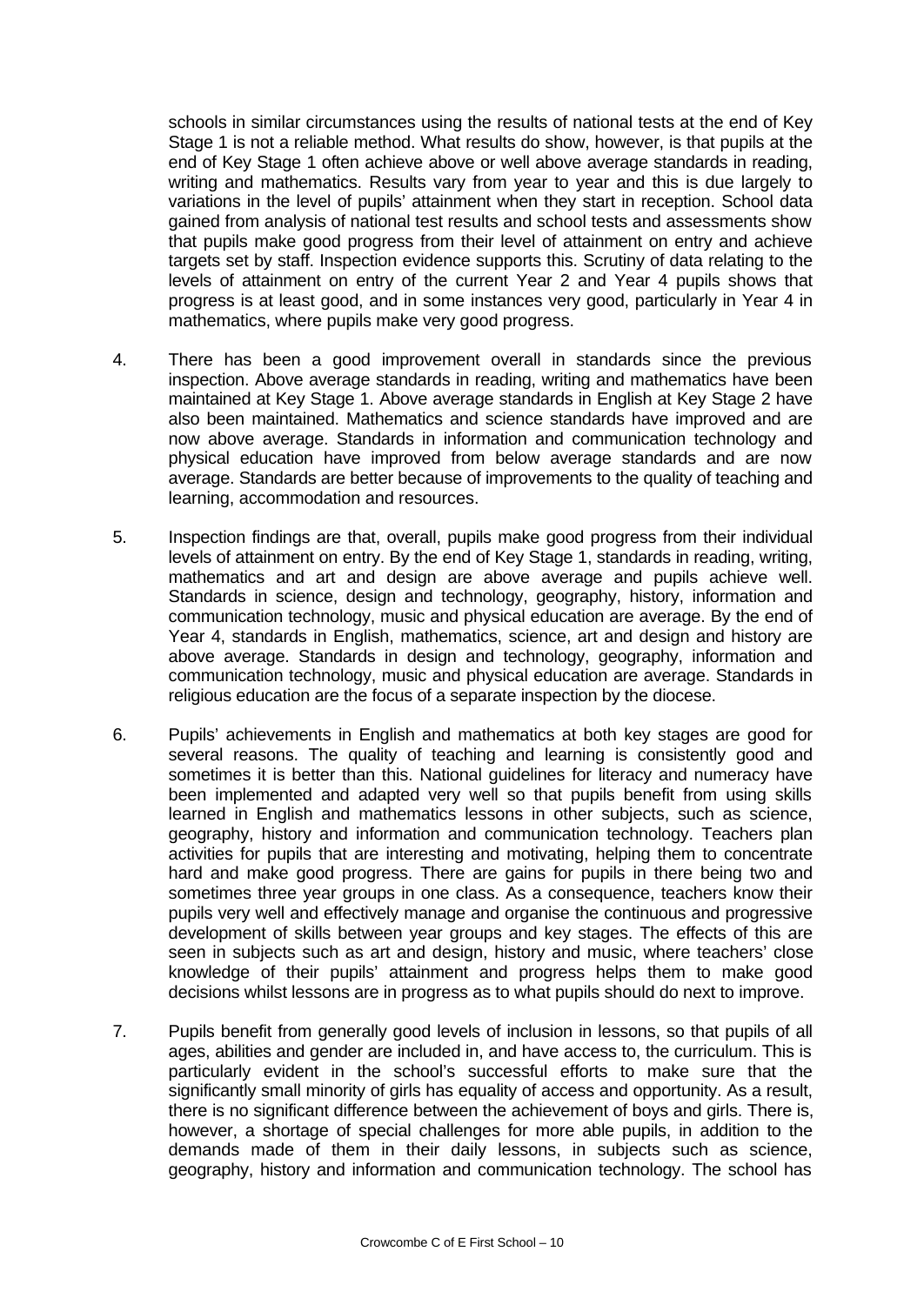identified these pupils as requiring additional support to extend their learning, but has yet to incorporate some special challenges for them each term in curriculum planning. Pupils with special educational needs make good progress towards the targets in their individual education plans and achieve well. Classroom support is good, particularly from the learning support assistants, and the special needs coordinator maintains an effective overview of these pupils' achievements.

- 8. Pupils' literacy and numeracy skills are good, particularly their speaking and listening skills. This is because there is a strong emphasis on involving pupils in whole-class discussions in all lessons. Teachers have high expectations of pupils' ability to give reasons for their comments and answers. For example, pupils in the Key Stage 2 class know that, if they make a suggestion or comment, their teacher encourages them to follow it with a statement beginning with 'because….'. This good practice results in conversations and discussions of high quality. Reading and writing are taught consistently well in both classes, with many opportunities in other subjects to use and extend these skills. However, teachers' expectations of pupils' standards of handwriting and spelling in their exercise books are surprisingly low. Pupils achieve well in numeracy lessons as they recall number facts to support mental calculations. This helps them to make good progress in mathematics lessons.
- 9. Pupils' enquiry skills are well developed and this helps their achievements in science, history, geography and information and communication technology. Teachers provide good quality resources, such as books, photographs, artefacts and software programs, to encourage pupils to look for clues in pictures and texts and draw simple conclusions from the results of their investigations and experiments. Pupils' achievements in this respect are better at Key Stage 2 than at Key Stage 1 and this is one of the main reasons why standards in science and history are higher at Key Stage 2 than at Key Stage 1. Pupils at both key stages achieve well in art and design because skills are taught step by step along with a good range of different media and styles for pupils to experience. Pupils' achievements are good in musical composition. They respond well to teachers' high levels of expectation in this aspect of the subject. In physical education, pupils at both key stages are beginning to make rapidly more progress over time in dance and gymnastics as they benefit from additions to the accommodation and resources.

## **Pupils' attitudes, values and personal development**

### **Strengths**

- Pupils' enthusiasm for school, behaviour and attitudes to work are very good.
- Relationships between pupils are excellent, particularly in the high levels of cooperation in group activities in lessons.
- Pupils are mature and responsible from an early age.
- Pupils' attendance and punctuality are very good.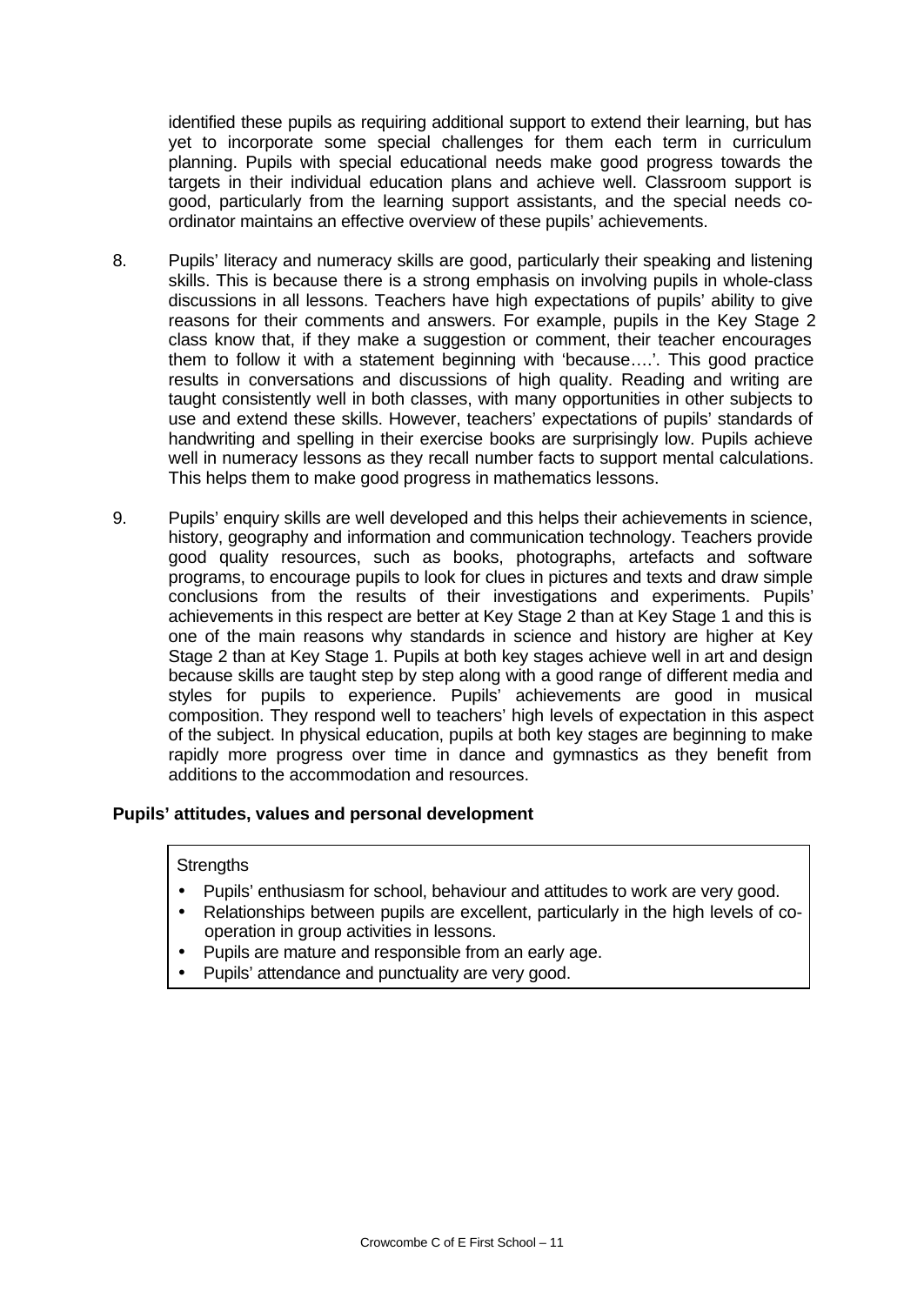- 10. Overall, pupils' attitudes and behaviour are very good. Relationships between pupils and teachers and amongst pupils themselves are excellent. This represents an improvement on the good and sometimes very good standards reported at the time of the previous inspection.
- 11. Pupils achieve well because they have very good attitudes to their work. They show evident enjoyment when working in class lessons and are keen to join in discussions and to get on with practical activities. These qualities develop at an early age. For example, Foundation Stage children were observed showing sustained levels of concentration and effort as they tackled activities in a numeracy lesson with a learning support assistant. They were pleased with their achievements and those of others. Key Stage 1 pupils worked hard in a dance lesson. They were eager to take part and put considerable effort into practising and refining their skills. In literacy and numeracy lessons, Key Stage 2 pupils were keen to get on with their practical work and tried hard to meet the challenges set by their teachers. In all these instances, pupils' very good attitudes made a significant contribution to their achievements and the good progress they made in the lessons.
- 12. Standards of behaviour are very good. Pupils conduct themselves sensibly and are polite, courteous and respectful to all adults and visitors to the school. As a result, playtimes and lunchtimes are sociable occasions, with very few instances of unpleasantness or poor behaviour. Codes of conduct devised by the pupils are displayed in classrooms but they are not prominent as pupils are familiar with them and abide by them. Older pupils provide good role models for younger pupils in the way they carry out their duties and responsibilities and by the way they conduct themselves in lessons and assemblies.
- 13. The respect that pupils show for each other and for adults means that relationships are excellent. Pupils have a very good awareness of the impact of their actions on others and this reflects the strong Christian ethos that pervades the life and work of the school. The benefit to pupils is in the very good quality of group activities in lessons, where high levels of discussion and the sharing of ideas and resources make a significant contribution to pupils' achievements.
- 14. Levels of attendance are above the national average and are similar to those reported at the time of the previous inspection. Unauthorised absences are very rare. The attendance of all pupils is very good and, apart from illness, the main reason for absence is holidays taken in term time. Pupils arrive on time so that lessons start promptly. Registration procedures fully meet the requirements.

# **HOW WELL ARE PUPILS TAUGHT?**

## **Strengths**

- Teaching standards have improved well since the last inspection.
- Teachers make effective use of the National Literacy and Numeracy Strategies.
- Pupils are encouraged to give reasons and provide evidence to support their answers, views and opinions and this challenges their thinking.
- Teachers have high expectations of pupils' academic and social achievements.
- Lessons contain interesting activities which motivate pupils and sustain their interest.
- Pupils benefit from very good teamwork amongst teaching and non-teaching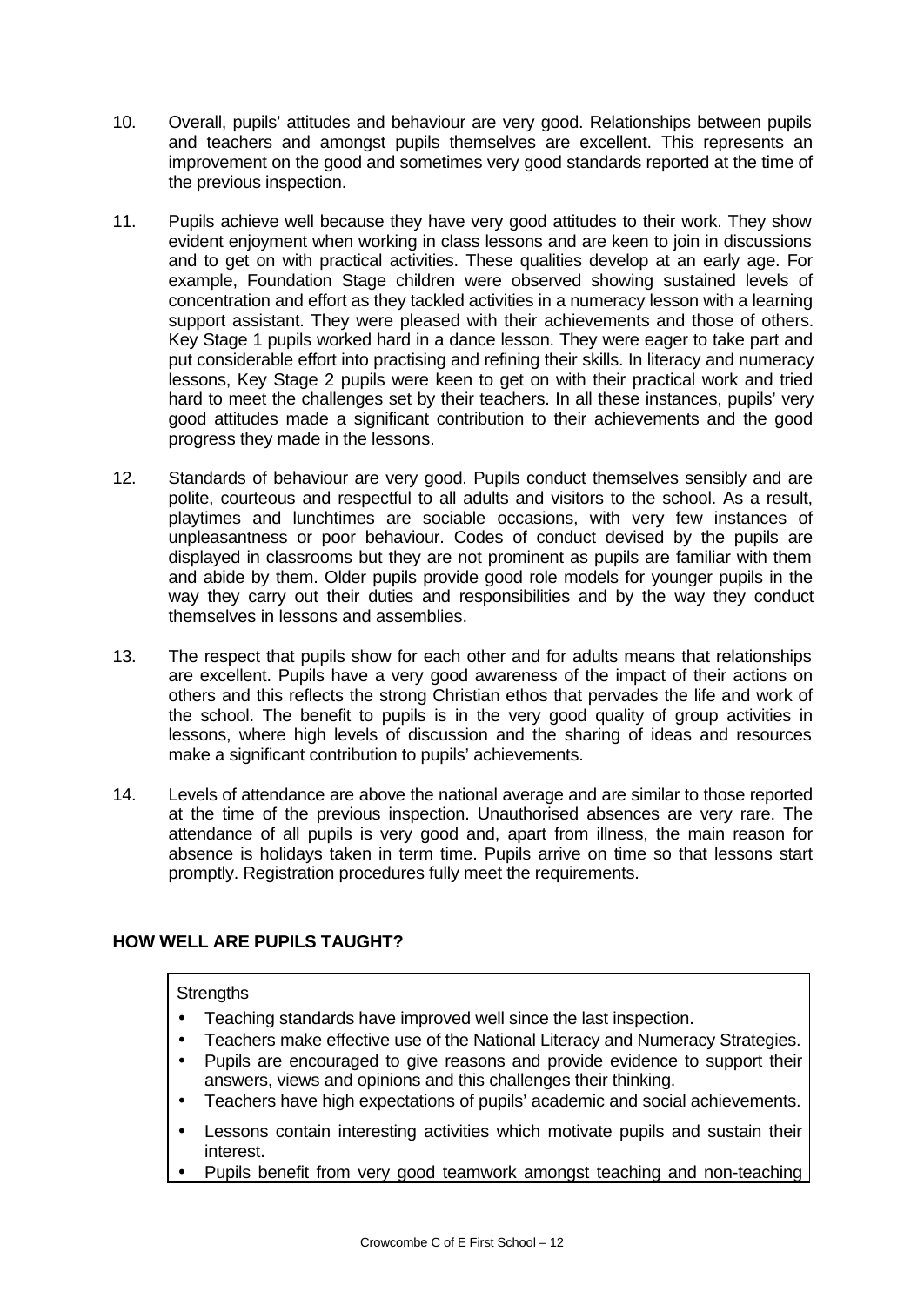staff.

- More able pupils sometimes have to complete the same tasks as other pupils before being given more challenging work.
- Pupils are not always expected to write and draw neatly in their exercise books.
- 15. The quality of teaching and learning is good overall. Sixteen lessons were observed during the inspection. Twelve of these were judged to be good or better. Of these, five were very good. The remaining lessons were satisfactory. Teaching is good overall at the Foundation Stage, Key Stage 1 and Key Stage 2. The quality of teaching is good in English and mathematics. No lessons were observed in design and technology and geography. At least one lesson was seen in all the other curriculum subjects, including one personal, social and health education lesson. This did not provide enough evidence to make secure judgements about the quality of teaching and learning in these subjects, though what was seen was mainly good and sometimes better.
- 16. At the time of the previous inspection, eight per cent of lessons were judged to be unsatisfactory and about half were good or better. The quality of teaching and learning has improved since then. This is due to improvements to teachers' subject knowledge, higher expectations of what pupils can achieve and more effective monitoring and evaluation of teaching standards by the headteacher and staff.
- 17. The quality of teaching and learning in the Foundation Stage is good overall. Staff provide an interesting learning environment with a satisfactory range of resources for children to use. Activities are usually matched well to pupils' needs, based on programmes of work established after the initial assessments made on entry into school. Pupils soon become confident and happy in the caring, supportive environment. Staff have good links with parents, which begin before the children start school, and this is another reason why children soon settle and develop good attitudes to their work and play.
- 18. An important reason why the quality of teaching and learning is good is the way teachers regularly evaluate lessons. Since her appointment, the headteacher has established a positive approach amongst all staff to regular reviews of planning, observations of lessons and sampling of pupils' work. This means that future lesson plans are adjusted to make them more successful and improve pupils' achievements. These procedures highlight areas where teachers' background knowledge in some subjects needs to be further developed or extended and inform the programme of training followed by all staff. For example, the school has identified that there are weaknesses in the provision for multicultural education and a member of staff is attending training to improve expertise in this aspect of school life.
- 19. Teachers make effective use of national guidelines to support their planning. The National Literacy and Numeracy Strategies have been successfully adapted to suit the needs of pupils. For example, an improvement since the last inspection is the quality of oral work in both literacy and numeracy. Pupils are constantly challenged to give reasons for the comments and observations they make in literacy lessons and to provide evidence to explain the methods used to achieve their answers in numeracy lessons. As a result, the standard of pupils' speaking and listening skills is above average at both key stages and pupils join confidently in discussions. These methods benefit pupils' learning in most other subjects. For instance, pupils in the Key Stage 2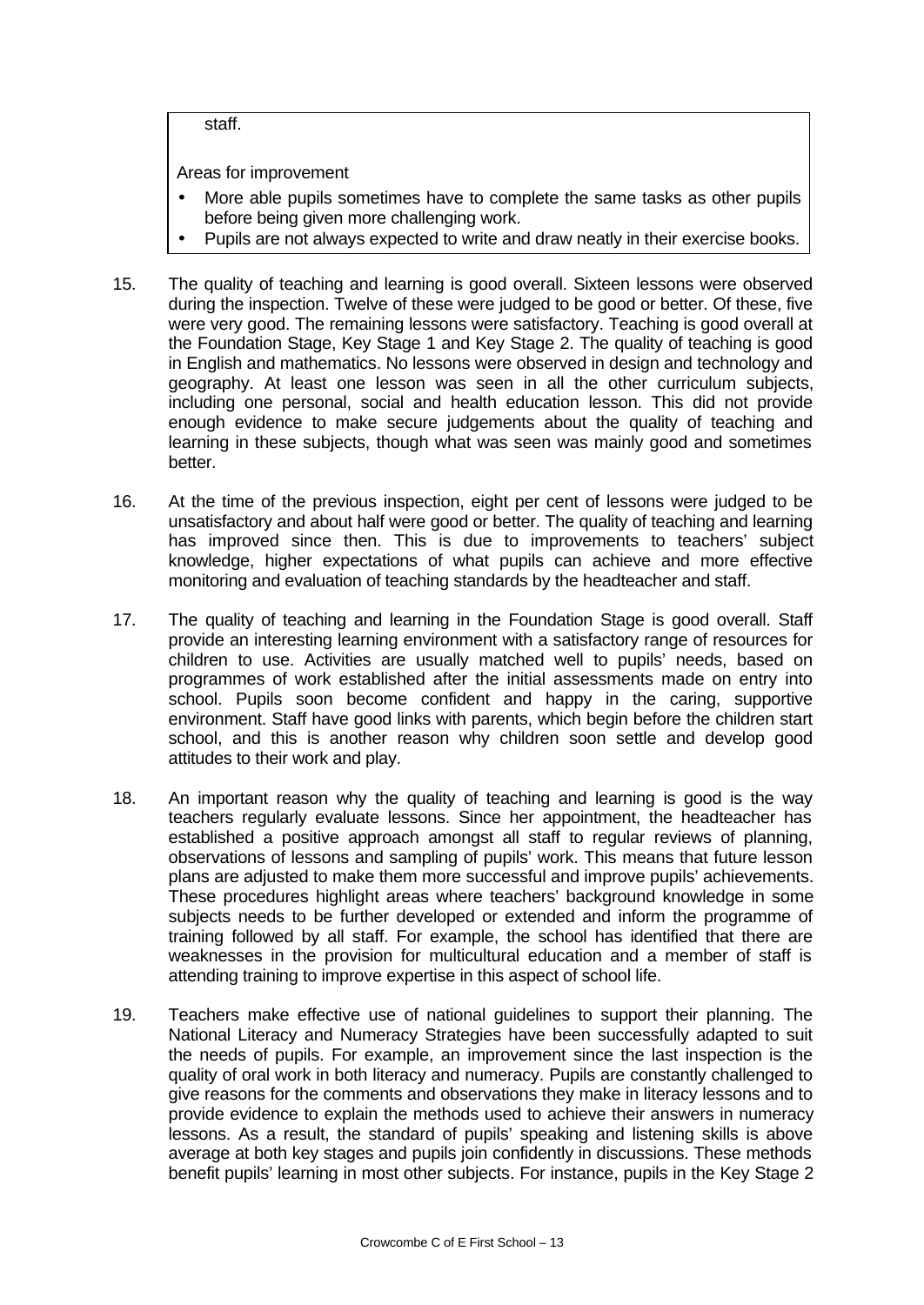class were observed discussing the possible formation of a school parliament. The teacher used questions well to raise pupils' interest in the theme and all pupils gave sensible, considered views as to how a school parliament might work. The session ended with an agreed decision that the oldest pupils should be representatives first to make sure that they had a turn before they left the school.

- 20. Teachers' high expectations of pupils' academic and social achievements make a significant contribution to pupils' achievements. However, standards are not set so high that they are not achievable, but are based on close analysis of assessment information and secure knowledge of the National Curriculum levels of attainment. This means that pupils are invariably interested in the tasks planned for them and their concentration and effort are sustained throughout the lesson. A common feature of the lessons observed during the inspection was the high level of pupils' involvement and eagerness to tackle their work. For instance, in a numeracy and a science lesson in the Key Stage 2 class, the teacher had to sensitively curb pupils' keenness at the start of the lessons to get on with their practical work so that the purpose and direction of the lessons were clearly understood.
- 21. A scrutiny of past work and lesson observations show that more able pupils sometimes tackle the same work as other pupils before being given more challenging tasks. This method of teaching is appropriate in some situations, particularly at the beginning of a new unit of study. There are times, particularly in science, geography and history lessons, when these pupils could begin their work with the more difficult tasks to move them on in their learning at a greater pace. Pupils' work also shows that teachers' expectations of the quality of handwriting and work presentation are not consistent. Work prepared specially for display is often of good quality, but a significant amount of the day-to-day work in pupils' exercise books does not match these standards.
- 22. Teachers treat pupils in a mature and respectful way and this is one of the main reasons why pupils' attitudes and behaviour are very good. Whole-class sessions at the beginning and end of lessons are characterised by the way pupils join confidently in offering views, opinions and answers to questions. This is because teachers value what pupils have to say, however inaccurate it might be. This was seen in the strong relationships that exist between all teachers, learning support assistants and pupils and results in a calm working atmosphere conducive to good quality of teaching and learning. Teachers make very effective use of learning support assistants. Assistants often work with pupils who have been identified as requiring additional support, but also support other pupils' learning. For instance, during the inspection, all the Foundation Stage children received well-planned support from a learning support assistant, especially when they worked together out of the classroom.
- 23. Teachers make effective use of the good quantity and quality of resources in lessons. As a result, pupils respect books and equipment and treat them with care. For example, in the music lessons observed, pupils handled instruments appropriately and benefited from having a wide range to choose from. Resources outside the classroom are used to pupils' advantage, including the school grounds, the local village and places of educational value further afield. As a result, pupils' interest in their learning is enhanced. For instance, Key Stage 1 and Key Stage 2 pupils show a well-developed knowledge and understanding of the local area because of the good use made by teachers of the village as a resource in geography and history lessons.
- 24. The teaching of pupils with special educational needs is good overall. These pupils are fully included in all school activities and achieve well as a result. Activities planned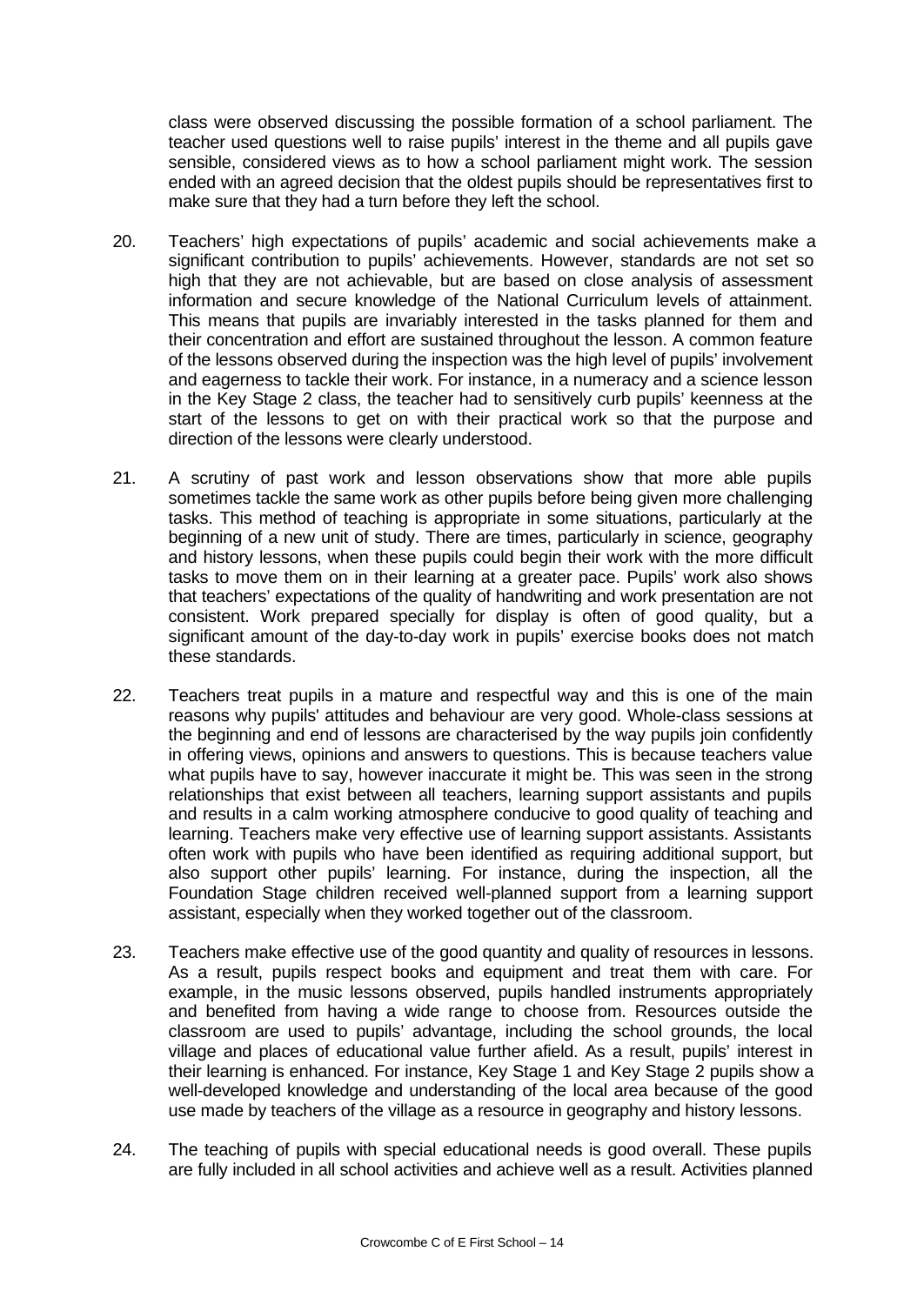in lessons are linked closely to targets in pupils' individual education plans. Teachers and learning support assistants have a good knowledge of the targets and this means that pupils make good progress towards achieving them.

25. A small minority of parents expressed some concern about the amount of homework. Inspectors do not share these concerns. Provision is typical of most other primary schools nationally. It supports pupils' learning well in literacy and numeracy, and reading in particular benefits from good support by parents at home. Year 4 pupils are well prepared for the amount of homework they are likely to receive in their next stage of education.

## **HOW GOOD ARE THE CURRICULAR AND OTHER OPPORTUNITIES OFFERED TO PUPILS?**

### **Strengths**

- The quality and range of learning opportunities are good.
- The curriculum is extended well by a good range of extra-curricular activities.
- Provision for the promotion of pupils' spiritual development is good and, for moral and social development, it is very good.
- There is a very effective programme of personal, social and health education.

- Aspects of the Foundation Stage curriculum are restricted by the lack of a secure outside play area and outside play equipment.
- Subjects of the curriculum are not used well enough to promote pupils' multicultural awareness.
- 26. At the time of the previous inspection, the report highlighted deficiencies in the balance of the curriculum, provision for design and technology, information and communication technology and the Foundation Stage, and subject schemes of work. Improvement since then has been good. Governors and staff have worked hard to overcome the criticisms and, apart from aspects of provision for the Foundation Stage, all the issues have been dealt with successfully. As a result, the quality and range of learning opportunities are good.
- 27. The school makes very effective use of national guidelines to plan the curriculum and this makes a significant contribution to the overall quality of pupils' learning and the progress they make. In reception, learning is linked closely to the requirements of the National Foundation Stage Curriculum. At Key Stage 1 and Key Stage 2, all National Curriculum subjects meet statutory requirements. The National Literacy and Numeracy Strategies are well established in the curriculum.
- 28. Children in the Foundation Stage benefit from a curriculum that is carefully planned to meet the requirements of the six recommended areas of learning: communication, language and literacy, mathematics, knowledge and understanding of the world, physical and creative development and personal, social and emotional development. Opportunities for outdoor activities are limited, however, because there is no secure play area and no large play equipment or ride-on wheeled toys. This affects children's progress in developing skills and control in the independent use of large equipment.
- 29. The headteacher and teaching staff co-operate well to produce long- and mediumterm plans, which give a clear indication of what is to be taught. Planning identifies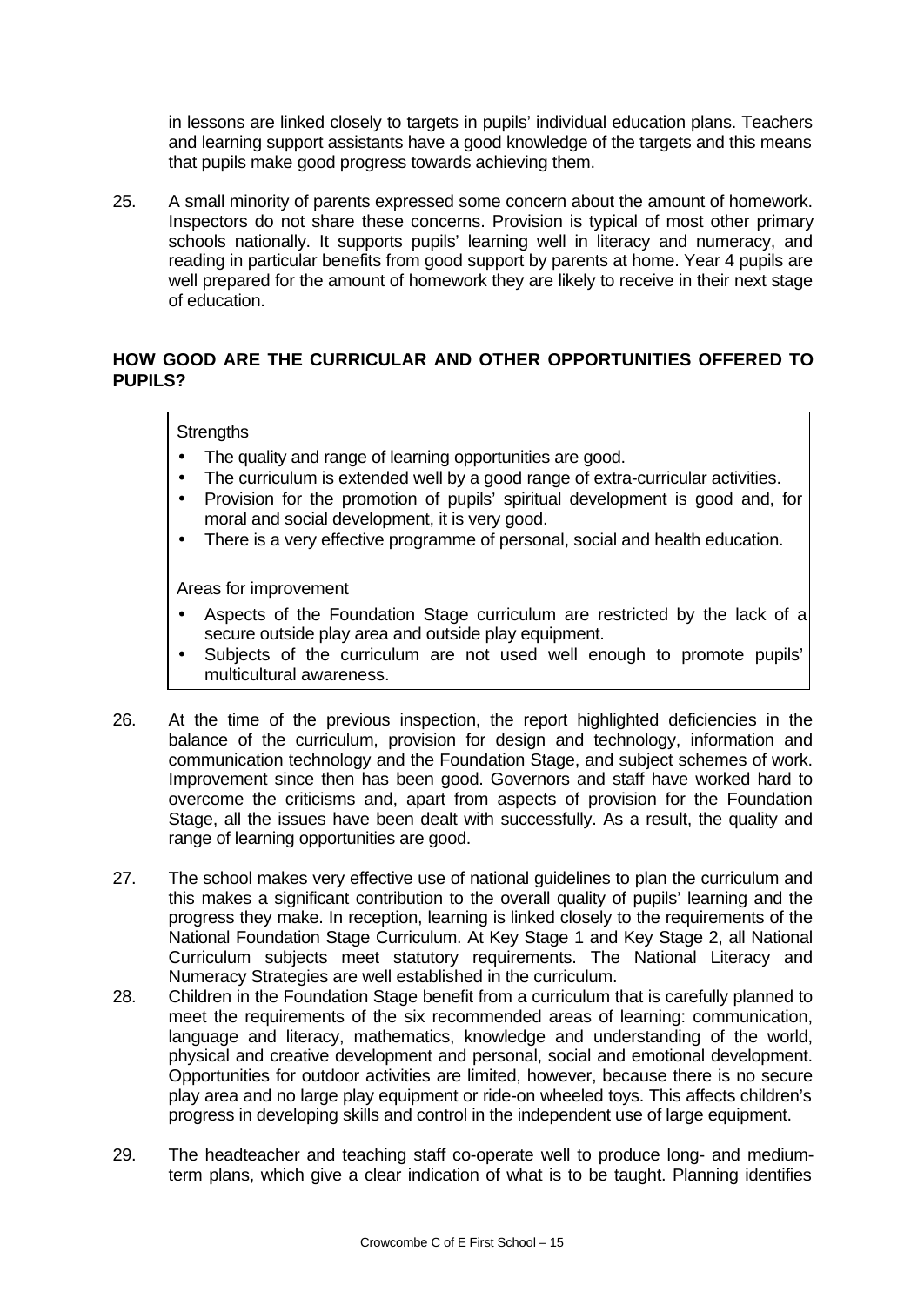work to be undertaken by three broad ability groups and this helps to ensure that all pupils have equality of access to the planned curriculum. Significantly, teachers review their planning at the completion of units of work to see how teaching can be improved in the next round of planning. Although the quality of this planning is generally good, it does not always ensure that activities are precisely matched to individual pupil's needs, particularly to those of the more able pupils.

- 30. Provision for pupils with special educational needs is good. A key factor in the quality of provision is the good knowledge and understanding that teaching and non-teaching staff have of the targets in pupils' individual education plans. This means that activities in lessons are closely linked to what pupils need to do to improve. Pupils have a good awareness of their targets and this makes a significant contribution to their good achievements and progress.
- 31. At both key stages, the provision for personal, social and health education is very good and is a strength of the school. Pupils understand well basic facts about remaining healthy. They are successfully encouraged to work together and to take responsibility for their actions. This means that teachers are able to engage in wideranging debates about interesting topics. For example, pupils in the Key Stage 2 class were observed discussing the good and evil characteristics of monsters such as Cerberus, the watch dog of the underworld. Pupils responded sensibly and with thoughtful comments. Pupils in the same class worked very well together to create musical performances combining computer technology and musical instruments. These mature attitudes result in good quality of learning.
- 32. The school provides a good number of extra-curricular activities. After-school clubs include football, nature and recorder clubs. Pupils have the opportunity to attend two clubs per week and most pupils take up these opportunities. The school makes good provision for other types of extra-curricular activity, including visits to places of interest within the local area and further afield. These are directly linked to the curriculum and have included visits to a castle, a stately home, a zoo and the local church. There is a residential visit where pupils undertake adventurous outdoor activities such as orienteering. All these arrangements make a positive contribution to pupils' academic and social achievements.
- 33. Relationships with other schools are good and pupils benefit from effective curriculum links teachers have with the partner middle school. A particular feature is the care taken to ensure pupils receive their full entitlement to all the National Curriculum Programmes of Study at Key Stage 2. The first school accepts responsibility to teach certain aspects of the Programmes of Study and the middle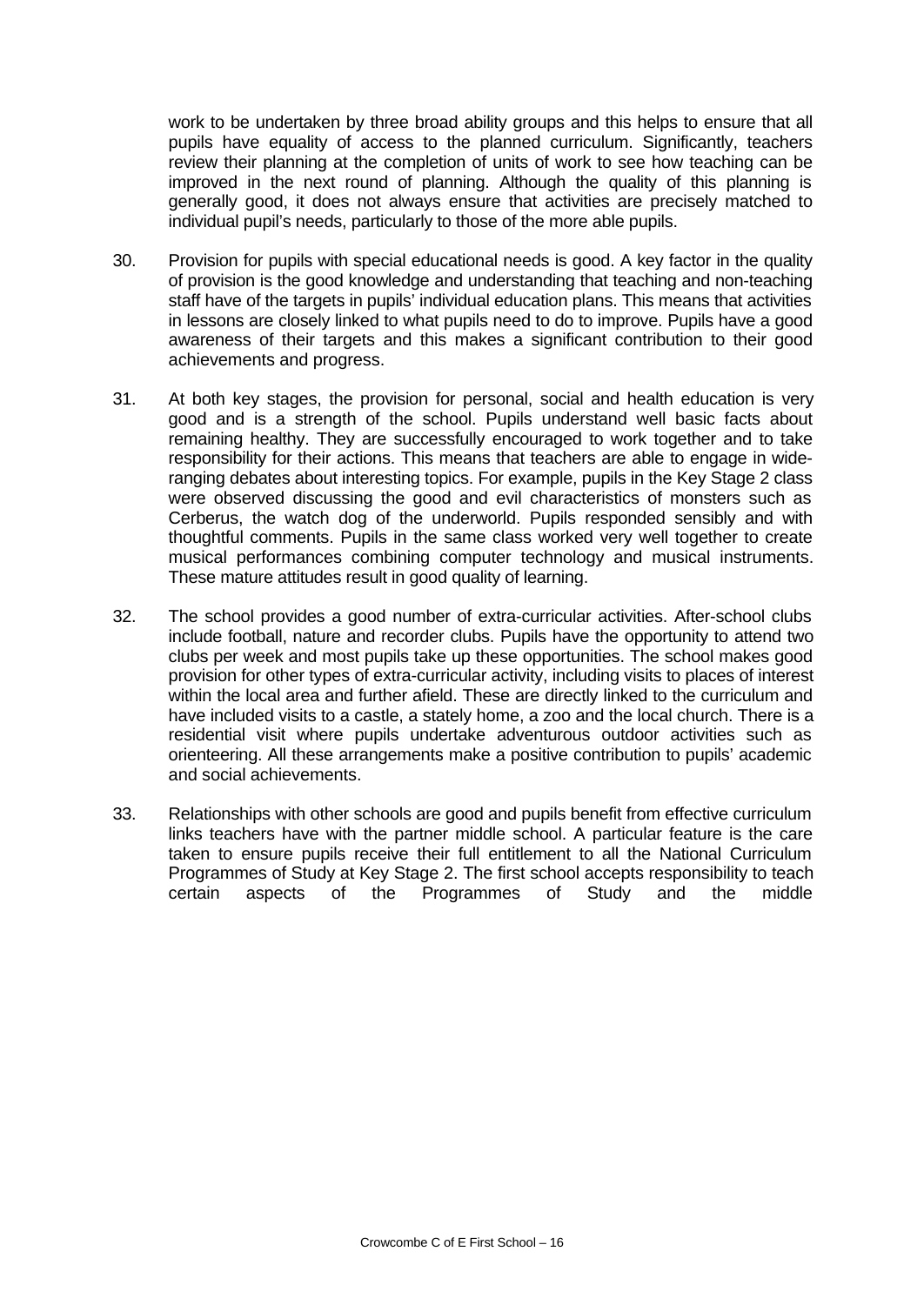school to teach the other aspects. These good arrangements to ensure smooth transition to the middle school contribute well to the pupils' continuity of learning as they move from one phase to another.

- 34. Provision for the promotion of pupils' spiritual development is good. Pupils are provided with many opportunities for reflection. For example, daily acts of worship are calm and peaceful. Opportunities for reflection are provided in music lessons and during visits to the local church, when pupils were encouraged to simply sit quietly, to look and to absorb the atmosphere. As a result of one of these occasions in the church, pupils produced a series of thoughtful sketches and drawings of artefacts and architectural features, celebrating the skills of the crafts people who had worked there in the past. Lessons set aside for group activities, known as circle time, provide pupils with good opportunities to reflect and to express their feelings in response to a chosen topic.
- 35. Provision for pupils' moral and social development is very good. All adults set a very good example by their courtesy, care and respect for pupils and there are clear codes of behaviour. Pupils are very well aware that they are responsible for their own behaviour and the way that they care for each other and for the environment. This is because teachers plan regular opportunities for the development of social skills such as working together, taking turns and sharing and for discussions about moral values. Pupils respond well to these and, in turn, relate well to others and give thoughtful consideration to matters such as the formation of a school parliament. During a Key Stage 1 class physical education lesson, individual pupils were invited to perform actions for other pupils to evaluate. This was done with courtesy, pupils pointing out successful parts of each performance as well as suggesting ways that the performance could be improved. This helped pupils to improve the quality of their own performance. Educational visits during the school year provide opportunities for pupils to extend and develop their social relationships with each other and with their teachers and other adults.
- 36. The provision for pupils' cultural development is satisfactory overall. There are good opportunities for pupils to study the richness of their own culture. For example, elderly members of the community are invited to talk to pupils about their upbringing in the village. Pupils visit the local church and other significant and unique buildings in the area. Somerset carols are learned and performed at Christmas. The school does not do enough to prepare pupils for life in the multicultural world in which they are growing up. Judaism is covered as part of the religious education curriculum and the school has acquired appropriate artefacts for the teaching of this subject. As part of the geography curriculum, pupils study life in Uganda and the Gambia and draw comparisons with their own locality. However, opportunities are missed in the creative subjects, such as art and design and music, to broaden pupils' experiences in this aspect of their cultural development.

## **HOW WELL DOES THE SCHOOL CARE FOR ITS PUPILS?**

### **Strengths**

- It is a very caring school where children's individual needs are very well met.
- Arrangements for child protection, health and safety are very good.
- Procedures for promoting pupils' regular attendance and good behaviour are very effective.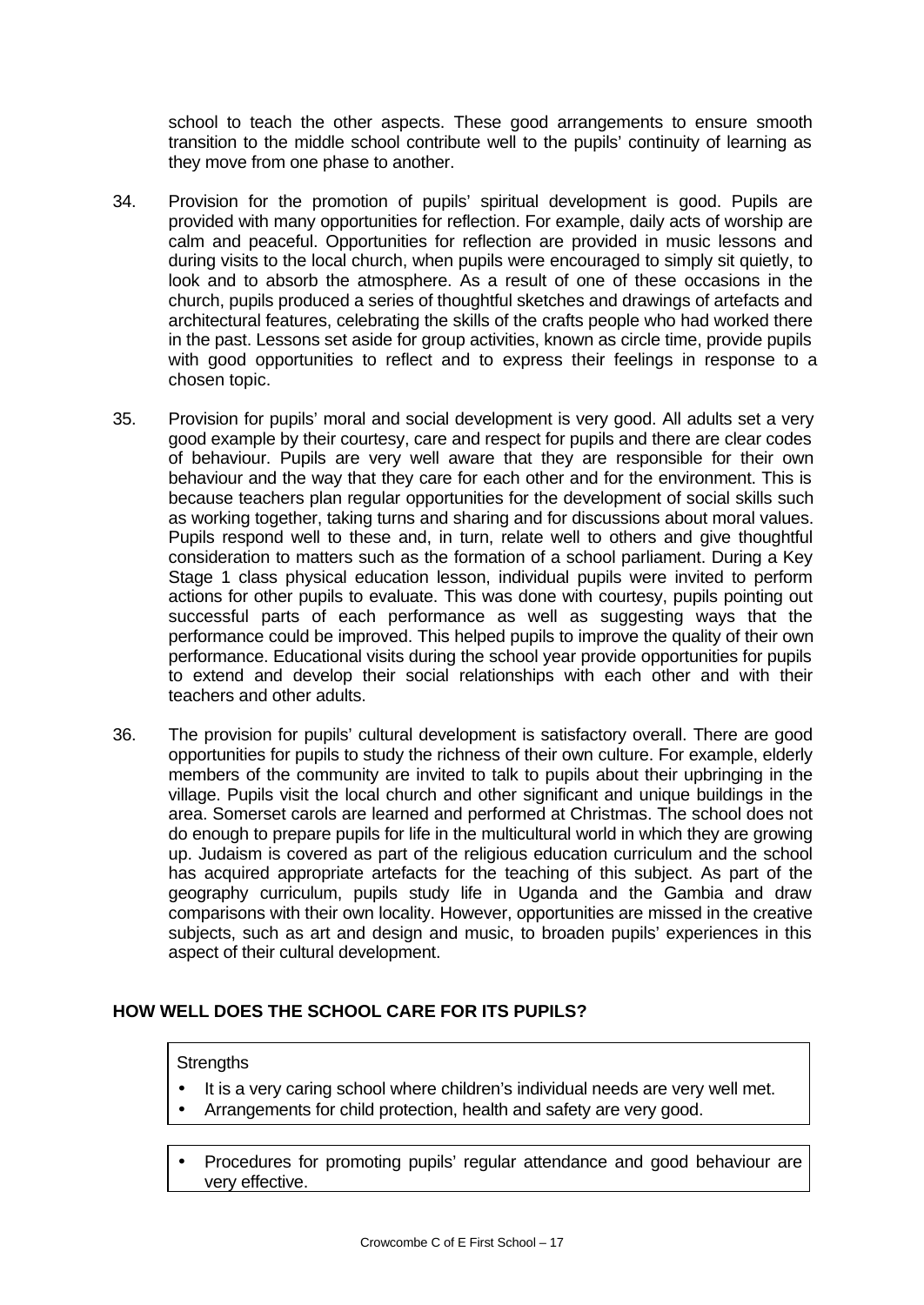• Procedures for assessing pupils' attainment and progress are good.

- Assessment data is not always used sufficiently well to identify the next steps in the learning of individual pupils, particularly the more able.
- 37. At the time of the last inspection, the school was reported to be very caring, with pupil's individual needs very well met in the strong family atmosphere. These standards have been successfully maintained. Teachers know their pupils very well. Pupils like their teachers and readily go to them if they need help or guidance. The high levels of care make a significant contribution to the confidence with which pupils join in school life and the very good attitudes they have to their work.
- 38. Child protection procedures are very good. They are based firmly on the local education authority's guidelines and are well understood by staff. Awareness and vigilance by all staff is very high. As a result of the wide knowledge that staff have of individual pupil's backgrounds and circumstances and the strong community links, problems, if and when they occur, are very quickly noticed and acted upon.
- 39. Health and safety procedures are very good. Governors and staff regularly carry out health and safety inspections, and the outcomes are properly recorded and appropriate action taken. For example, governors are currently reviewing the potential risks, and how they might be minimised, in a plan to re-establish a pond in the school environmental area. A governor periodically carries out a risk analysis at the school and, once a year, a local authority expert carries out a check. The school caretaker is a member of the safety committee and she makes a daily informal check for potential hazards.
- 40. The school has a very effective personal, social and health education programme. It covers sex education, substance abuse, healthy eating and dental hygiene in a positive way and successfully encourages pupils to recognise the importance of caring for themselves. It includes regular opportunities for pupils to talk about moral and social issues in group discussions, called circle time, and these play an important part in helping pupils to feel safe and secure in the school environment.
- 41. The calm, purposeful and happy atmosphere, which is a feature of the school, is due mainly to the very good procedures for promoting good behaviour and responsible attitudes. Teachers treat pupils with considerable respect and value what they say and do. In this way, they are very good role models and pupils respond well to the excellent example they set. As a result, pupils develop a strong awareness of the impact of their actions on others and instances of oppressive behaviour or discriminatory behaviour are rare. Pupils are given a wide range of responsibilities for the management and organisation of daily classroom routines and other aspects of school life such as preparation of the hall for assemblies. Pupils carry out these duties willingly and responsibly.
- 42. Procedures for monitoring attendance are very good. Pupils attend school regularly and arrive on time. Teachers and administrative staff quickly follow up the occasional unexplained absence. Apart from illness, the main reason for authorised absence is for family holidays in term time, something which the school is trying to persuade parents to avoid if at all possible. Unauthorised absences are very rare.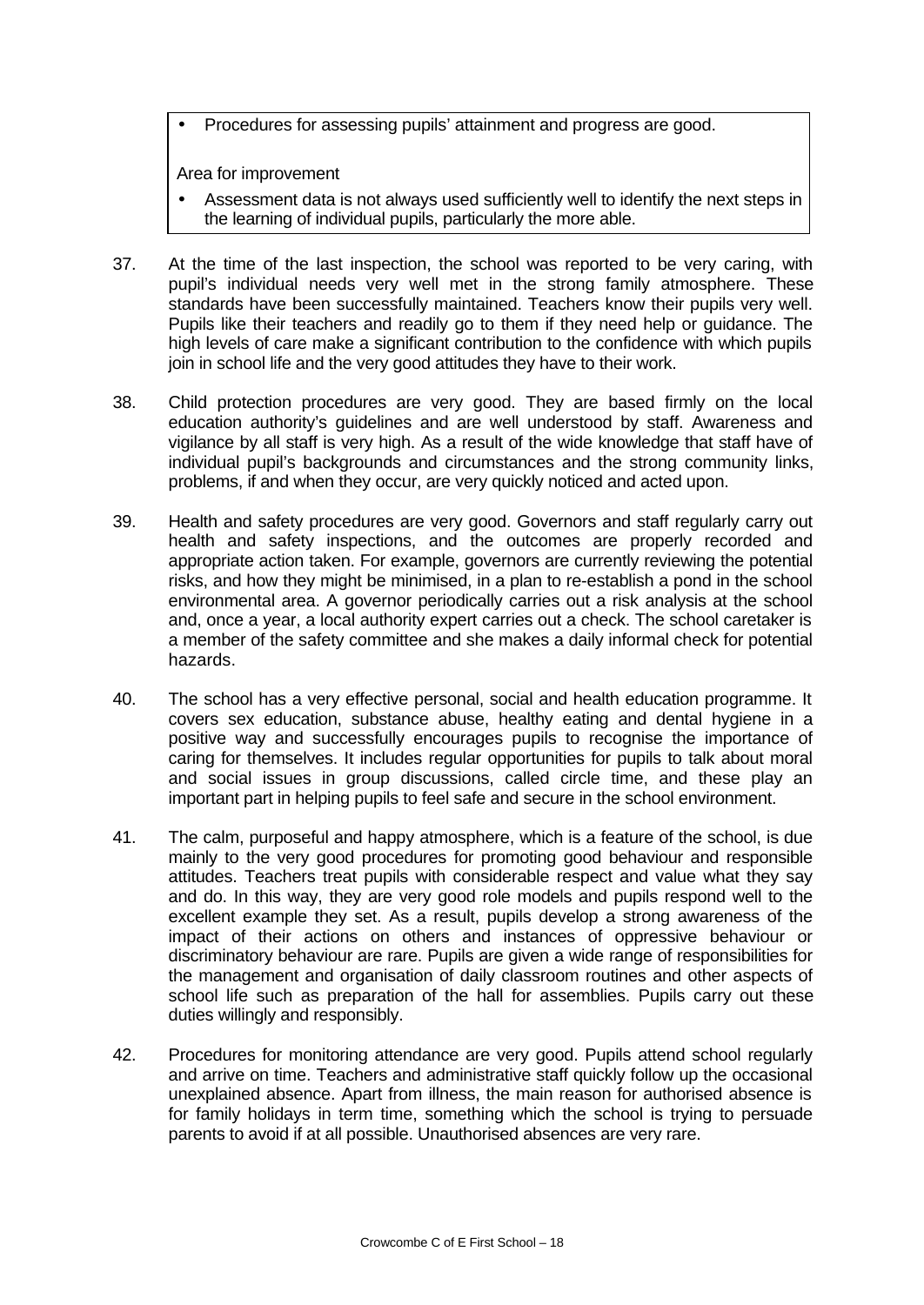- 43. The school has good policies and a wide range of procedures to assess pupils' academic and personal development. These are applied in a consistent manner across the school. This is an improvement since the previous inspection. Information gained from assessment procedures is used well to identify areas for development in curricular planning. For example, greater use is made of other subjects as the starting point for work in literacy, such as the compiling of a dictionary of Christian terminology, in a series of literacy lessons linked to religious education. This approach is successful in bringing more relevance to pupils' tasks and increasing their interest and motivation.
- 44. All pupils are identified on target sheets that contain predictions relating to their attainment in English, mathematics and science at both key stages. Teachers are making effective use of individual assessment books to make assessments of pupils' attainment and progress in all subjects at the end of each unit of study. Individual targets are reviewed with a view to modifying targets if necessary. Targets are well judged and achievable and help both teachers and pupils to determine the content and purpose of lessons. Procedures that follow, or track, pupils' achievements in English, mathematics and science are effective and ensure that teachers are able to check the rate of pupils' progress at regular intervals.
- 45. Assessment data is used satisfactorily in daily lesson plans to identify three groups of differing ability and to vary activities to suit the needs of the individual pupils in these groups. Classes cover a wide age range and, whilst this style of planning allows for additional challenges for more able pupils, there are times when the data is not used precisely enough to fully extend these pupils. Assessment information is used well to identify pupils who need extra support, especially pupils with special educational needs. A good start has been made in identifying talented or gifted pupils and providing opportunities within the curriculum to extend their particular talents. The school monitors attainment by different groups well and is aware of pupils who are doing less well than their peers. As a result, pupils often work in selected pairs that will be supportive to each other and this helps them to achieve well.

## **HOW WELL DOES THE SCHOOL WORK IN PARTNERSHIP WITH PARENTS?**

### **Strengths**

- The school has an excellent partnership with parents, with significant benefits to pupils' academic and social development.
- Parents make an excellent contribution to the life of the school in providing help and support, as well as additional funds.
- The school is very highly valued in the local community.
- 46. At the time of the last inspection, the school's relationship with its parents was reported to be very effective. There were some concerns from parents about the information received from the school about the curriculum and there were some minor omissions of statutory requirements in annual reports and the school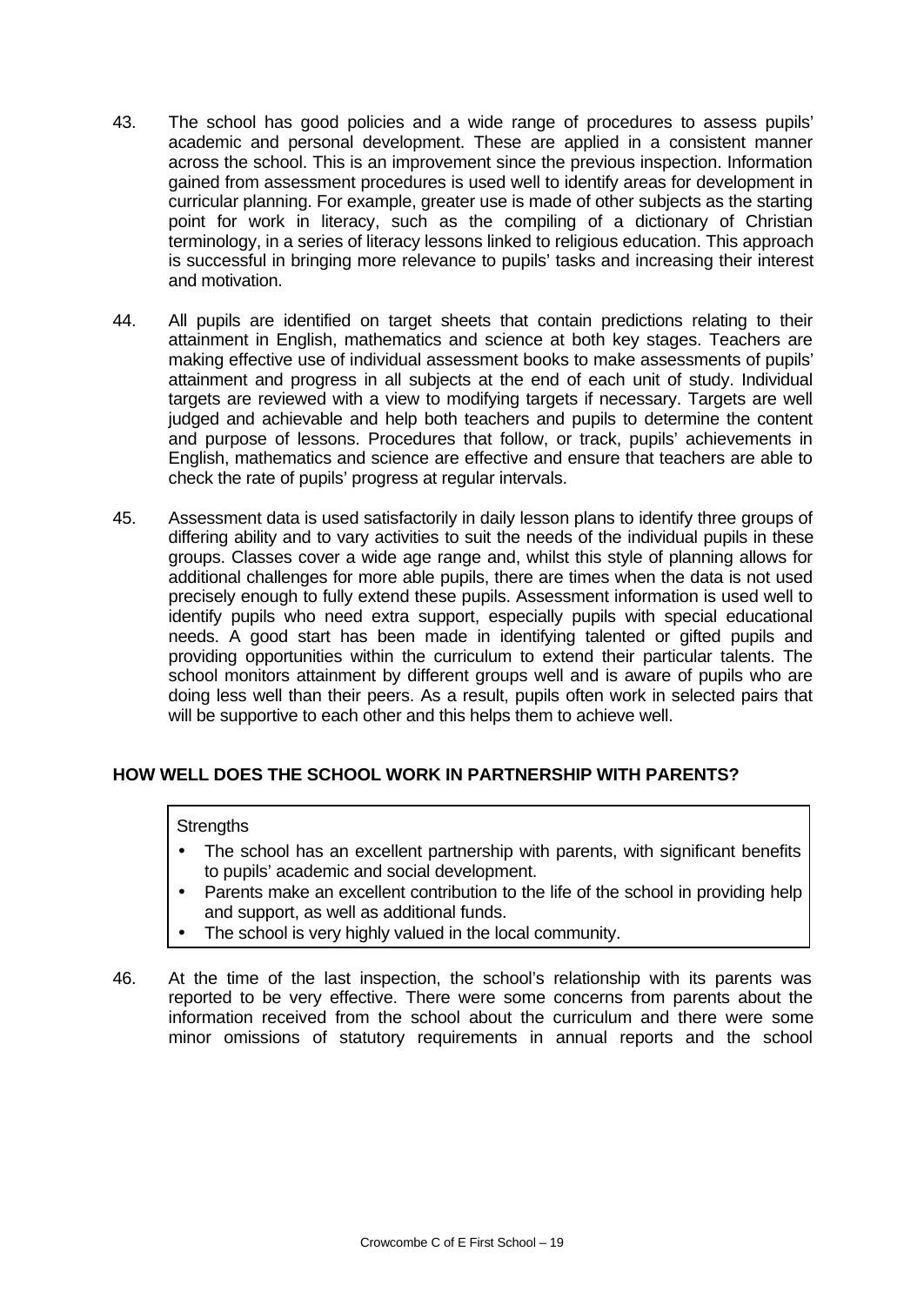prospectus. These have been tackled effectively and, along with a general improvement in the access parents have to the headteacher and teaching staff, the partnership the school has with its parents is judged to be excellent.

- 47. The results of the parents' questionnaire and the outcome of the meeting with parents prior to the inspection, show that parents have a very high opinion of the school and are very pleased with the education and care provided for their children. Parents reported that they are very pleased with the information provided for them about the school, its programme of work and activities and the progress and achievements of their children. Virtually all parents attend the open days to review their children's work. Teachers and administrative staff are readily available, particularly at the beginning and end of the school day, to deal with any individual concerns. Parents also contribute their ideas and comments in an annual questionnaire, as well as through the parents who represent them on the governing body.
- 48. Parents are very pleased with the quality of teaching and learning and like the fact that teachers have high expectations of their children and help them to become mature and responsible. Parents are particularly happy about the way the school works closely with them and responds positively to their suggestions or concerns. Parents are quite comfortable about approaching the school with problems or queries that they wish to discuss. Parents believe that the school is well led and managed.
- 49. A small minority of parents has a concern about the amount of homework, although at the parents' meeting opposite views were expressed as to whether children received too much or too little. A larger minority of parents does not agree that the school provides a satisfactory range of activities outside lessons.
- 50. Inspectors agree with parents' positive comments. The amount of homework is judged to be typical of most other primary schools and makes a significant contribution to the extension of pupils' literacy and numeracy skills in particular. For the size of school, the range of activities outside lessons is judged to be good, with benefits to pupils in creative and sporting activities in the after-school clubs, as well as in the extensive range of trips, visits and residential experience provided.
- 51. Parents give excellent support to the life and work of the school. The Friends of the School association runs imaginative and ambitious events. For instance, last year's ball attracted 250 supporters and a gymkhana is very popular with children and their parents. These have added enormously to the school's social life and community involvement, whilst raising very valuable funds for the school. In recent years, sufficient money has been raised to help pay for a loan taken out towards the cost of a much needed school extension, enabling the school to successfully overcome shortcomings noted in the previous inspection. Most parents volunteer to help in many ways, for example in the school, on trips and with social events. A group of parents regularly provides support with the school dinners. Almost all parents help with their children's learning at home, mostly by hearing them read and practising spellings and number work.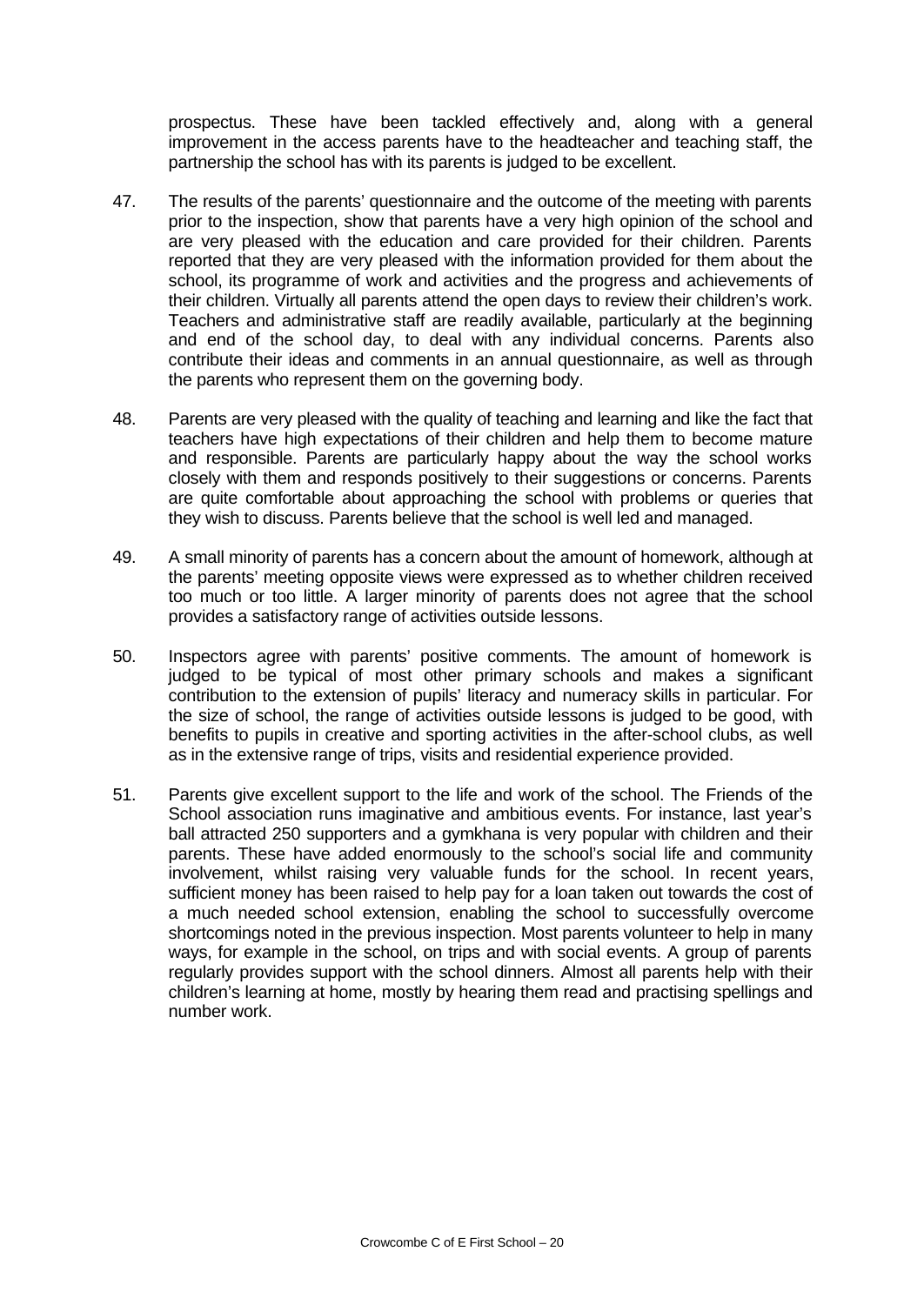## **HOW WELL IS THE SCHOOL LED AND MANAGED?**

### **Strengths**

- The headteacher provides effective leadership and promotes very good teamwork amongst all staff.
- Priorities for school improvement are very appropriate and are well documented in the school improvement plan.
- Governors are very supportive of the headteacher and staff and fulfil their responsibilities well.
- Financial administration is effective and efficient.
- There is a strong commitment amongst all governors and staff to raise standards further.
- Staffing, accommodation and learning resources are used effectively and efficiently.

- There are insufficient resources to support some aspects of learning in the Foundation Stage.
- 52. The headteacher has been in post for just under two years. In that time, she has led the staff well in addressing the key issues from the last report. Her belief in the importance of parental involvement in their children's learning has led to the establishment of excellent links with parents and the local community, with significant benefits to pupils' academic and social development. The headteacher's open and democratic style of leadership promotes very good teamwork amongst all staff and governors, confident and relaxed pupils and a shared commitment to raising standards. The aims of the school are promoted very well in its life and work and are at the centre of initiatives to raise standards in the school improvement plan. The results of this are seen in pupils' excellent relationships, their very good attitudes and behaviour and parents' considerable satisfaction with the aims and values the school promotes.
- 53. The headteacher has a teaching commitment for more than half the week as well as her management role. This leaves little time for monitoring and evaluating the work of the school. However, she has introduced effective procedures to assess the effectiveness of the quality of teaching and learning and to identify strengths and areas for improvement in standards. These procedures are successful because they involve all teaching and non-teaching staff in regular discussions, sampling of pupils' work and lesson observations. This has created a positive climate of school improvement and effective self-evaluation. For example, in the 2001 summer term, staff undertook a major review of all curriculum areas. This resulted in the identification of areas for improvement in all subjects and action plans to show how these could be implemented. Some of the outcomes were seen during the inspection, for instance in improved standards in writing and the linking of skills common to several subjects in class projects.
- 54. Teaching and non-teaching staff give good support to the headteacher and carry out their roles conscientiously. As the number of staff is small, each member's responsibilities are extensive, but the headteacher ensures that they have the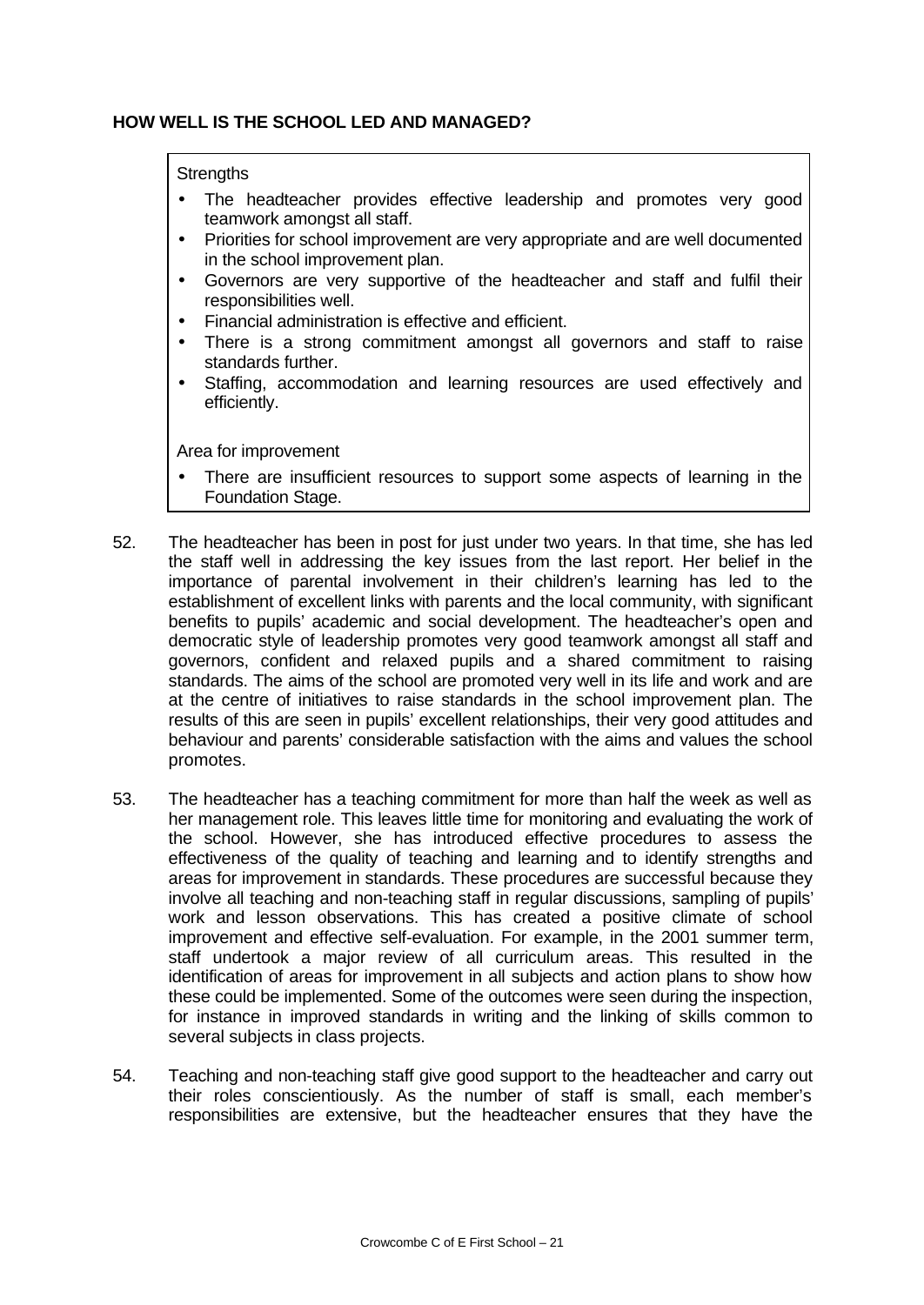support they need to carry these out effectively. Strong teamwork means that staff work together on all the school priorities and the headteacher ensures that targets each term are manageable and achievable.

- 55. There is good and effective management of pupils with special educational needs. Identification of needs often occurs early on in the Foundation Stage. The co-ordinator liaises well with teachers and support staff to produce individual education plans that contain targets linked closely to pupils' particular needs. Progress towards these is regularly reviewed and parents are kept well informed about their children's achievements. Activities in lessons are carefully planned to relate to the requirements of the individual education plans. The co-ordinator is leading staff well in the transfer of arrangements for the management of special needs education to a new national Code of Practice.
- 56. The members of the governing body are very supportive of the work of the headteacher and staff. Although virtually all the governors are relatively new to their posts, they take a keen interest in events and are developing a sound understanding of the school's strengths and areas that require improvement. Governors visit the school on a regular basis and report the outcomes to the headteacher and to the full governing body. In this way, they monitor and evaluate priorities in the school improvement plan and determine for themselves the effectiveness of their decisions.
- 57. The last inspection report identified some weaknesses with the school development plan. Development is now detailed in a school improvement plan that is very thorough in its content, with well-chosen priorities, timescales, responsibilities, costings and criteria by which success can be evaluated. The headteacher is largely responsible for the compilation of the plan, in conjunction with the teaching staff, but governors are becoming more involved in this process as they develop their knowledge and understanding. Governors are effective in their role of 'critical friend' and the minutes of full and sub-committee meetings show how well they question staff and each other about the life and work of the school.
- 58. Financial management is very effective. Governors and staff are conscious of the fact that the income per pupil is high when compared with all primary schools nationally and so strive to make sure that money is spent wisely. There is a close link between priorities and standards and governors only allocate funds if they are certain that pupils will benefit. For example, the school budget was used to make a major contribution to the building of a new classroom in order to free up hall space. As a result, physical education standards have improved, assemblies and school concerts are enhanced and the school is benefiting financially from letting the hall for community activities.
- 59. Additional funds are spent effectively. Grants for special educational needs, although small, are supplemented with funds from the school budget where necessary. The standards fund and funds raised by parents are used wisely and, as a result, teaching and non-teaching staff are well trained and pupils benefit from resources of good quality and quantity. Best value principles are applied well to all financial procedures. The school secretary makes a significant contribution to the efficient day-to-day control of finances. Her knowledge and expertise are used effectively to keep governors informed of budget details and to relieve the headteacher of some of her administrative responsibilities. Recommendations in the last school audit have been carried out.
- 60. Teaching staff have appropriate experience and expertise to meet the demands of the National Curriculum. There is a satisfactory number of learning support staff for the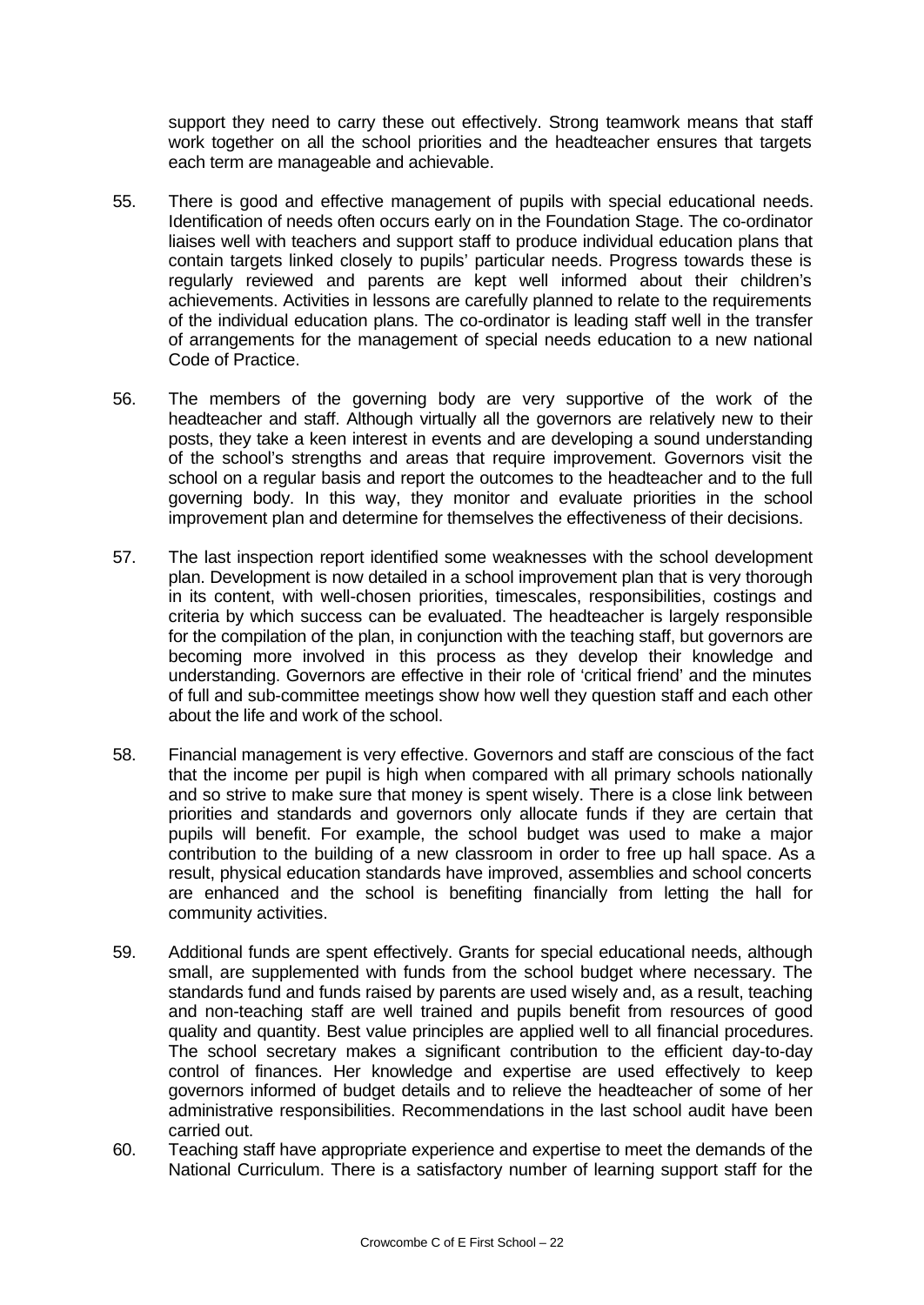number of pupils in the school. One learning support assistant is employed almost exclusively to support the learning of the Foundation Stage children. During the present long-term absence of the Key Stage 1 teacher, the headteacher currently provides all planning for this age group. Whilst this is not ideal, as she teaches in another part of the building, the planning is good and the support assistant, with the assistance of the temporary Key Stage 1 teacher, is skilled at developing individual pupil's learning. Parents have expressed their satisfaction with this arrangement, and the continuity of provision that it gives, until the class teacher returns. Other support staff are similarly skilled in their work and provide good support for pupils' learning. All staff attend appropriate training courses and this means they bring particular expertise to the review of the curriculum. Identified gaps in expertise are rectified with suitable training whenever possible, for example in multicultural education.

- 61. The standard of accommodation is mainly good and makes a significant contribution to the quality of teaching and learning. The two classrooms are of a reasonable size, light, airy and with pleasant outlooks across fields and farmland. Space is, however, limited in the Key Stage 1 class for all the Foundation Stage equipment to be available at all times to children. The library is of a good size and, although it is located in one of the classrooms, is regularly used by pupils from both classes. Teaching and nonteaching staff benefit from small, but well-appointed, offices and a staffroom. Responding to criticism in the previous inspection, the diocese and school governors established a new classroom, freeing up space for a small, centrally situated hall to provide good facilities for physical education, drama and whole-school gatherings. It is also used on two mornings a week by a local playgroup, effectively extending the school's links with the local community. Externally, there is a spacious hard play area and a small playing field, part of which is being developed as an environmental area. Governors are aware that outside accommodation for the Foundation Stage children is not adequate and are considering ways to construct a secure, covered play area. All accommodation is maintained to a high standard through the governors' programme of building maintenance and the very good work of the caretaking staff.
- 62. Learning resources are mainly of good quality and quantity. They are used well to support pupils' learning in all areas of the curriculum and make a significant contribution to the overall good quality of teaching and learning. The library is well stocked with fiction and non-fiction books and there is a wide range of reading scheme books. There is a good number of computers, hardware and software and, as a result, pupils have regular access to information and communication technology equipment. Deficiencies in the resources for Foundation Stage children were highlighted in the last report, and these have been only partly rectified. There is a shortage of large play equipment, including wheeled vehicles, for these children to use outside the classroom.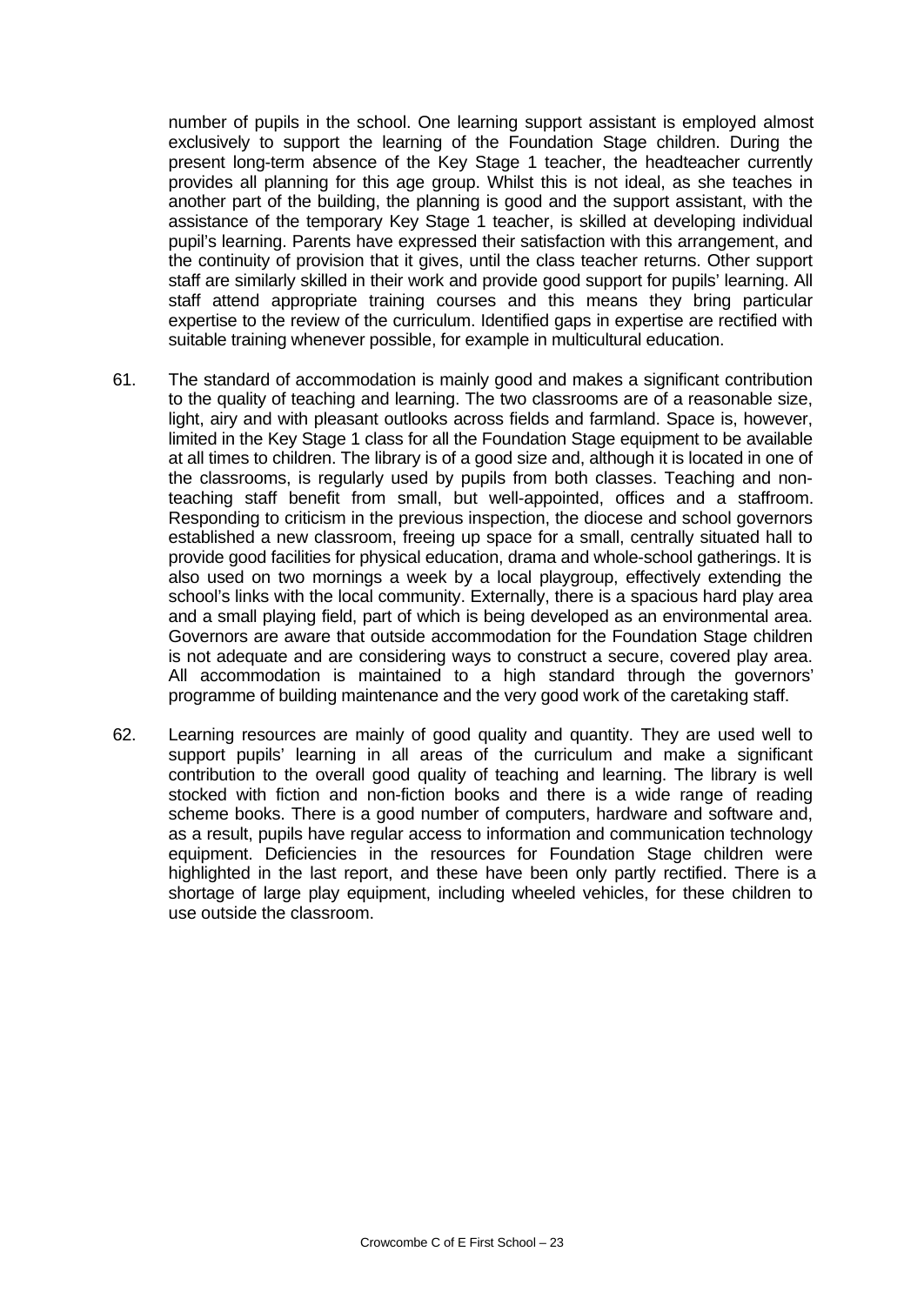## **WHAT SHOULD THE SCHOOL DO TO IMPROVE FURTHER?**

- 63. To further improve standards, the governors, headteacher and staff should:
	- (1) Ensure that tasks for more able pupils provide them with consistently high levels of challenge by:
		- i) making certain more able pupils do not cover the same work as other pupils before they tackle more demanding work;
		- ii) providing some special challenges for them each term by which they can carry out independent research, follow their own lines of enquiry and devise their own experiments and investigations. *(Paragraphs: 1, 7, 21, 29, 45, 96, 118)*
	- (2) Provide more opportunities in the curriculum, and other aspects of school life, to give greater emphasis to the promotion of pupils' awareness of life in a diverse multicultural society. *(Paragraphs: 36, 102, 125, 126, 130)*
	- (3) Improve provision for the physical and creative development of children in the Foundation Stage by providing:
		- i) a secure outside play area;
		- ii) more large outside play equipment, including wheeled vehicles.

*(Paragraphs: 2, 28, 61, 62, 65, 70, 71)*

# **OTHER POINTS FOR THE SCHOOL'S CONSIDERATION**

1. Raise teachers' expectations of pupils' presentation of work in their exercise books. *(Paragraphs: 8, 21, 79, 88, 111)*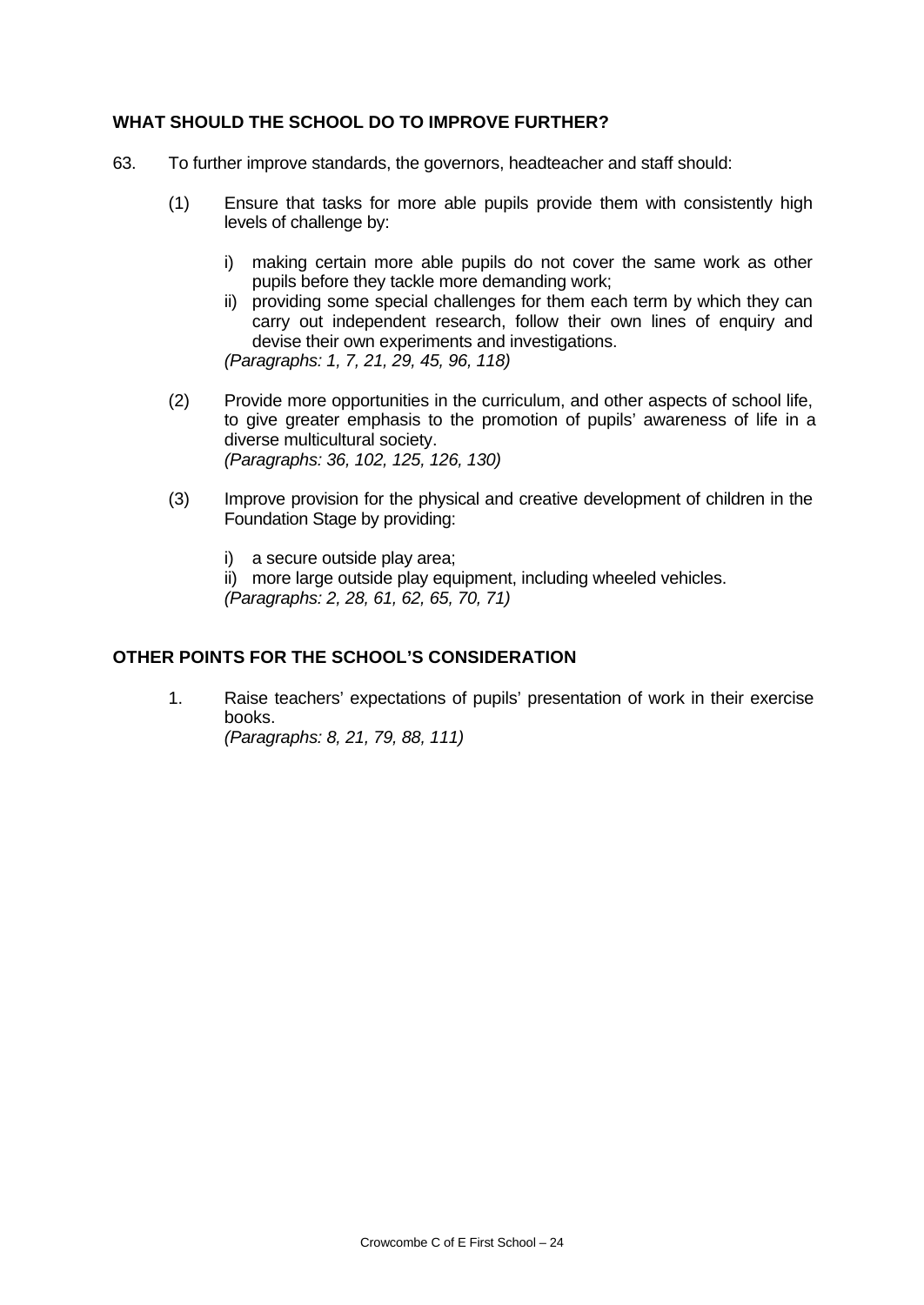# **PART C: SCHOOL DATA AND INDICATORS**

## *Summary of the sources of evidence for the inspection*

Number of lessons observed 16

Number of discussions with staff, governors, other adults and pupils 8

### *Summary of teaching observed during the inspection*

|            | Excellent                | Very good | Good | Satisfactory | Unsatisfactor | Poor     | Very Poor |
|------------|--------------------------|-----------|------|--------------|---------------|----------|-----------|
| Number     | $\overline{\phantom{0}}$ |           |      |              |               | $\equiv$ |           |
| Percentage | $\overline{\phantom{0}}$ | 31        | 44   | 25           | -             | -        |           |

*The table gives the number and percentage of lessons observed in each of the seven categories used to make judgements about teaching. Care should be taken when interpreting these percentages as each lesson represents more than three percentage points.*

### *Information about the school's pupils*

| Pupils on the school's roll                                           | $YR - Y4$ |
|-----------------------------------------------------------------------|-----------|
| Number of pupils on the school's roll (FTE for part-time pupils)      | 29        |
| Number of full-time pupils known to be eligible for free school meals |           |

*FTE means full-time equivalent.*

| Special educational needs                                           | $YR - Y4$ |
|---------------------------------------------------------------------|-----------|
| Number of pupils with statements of special educational needs       |           |
| Number of pupils on the school's special educational needs register |           |

| English as an additional language                       | No of pupils |
|---------------------------------------------------------|--------------|
| Number of pupils with English as an additional language |              |

| Pupil mobility in the last school year                                       | No of pupils |
|------------------------------------------------------------------------------|--------------|
| Pupils who joined the school other than at the usual time of first admission |              |
| Pupils who left the school other than at the usual time of leaving           |              |

## *Attendance*

### **Authorised absence Unauthorised absence**

|             | %   |             | %  |
|-------------|-----|-------------|----|
| School data | 4.9 | School data | v. |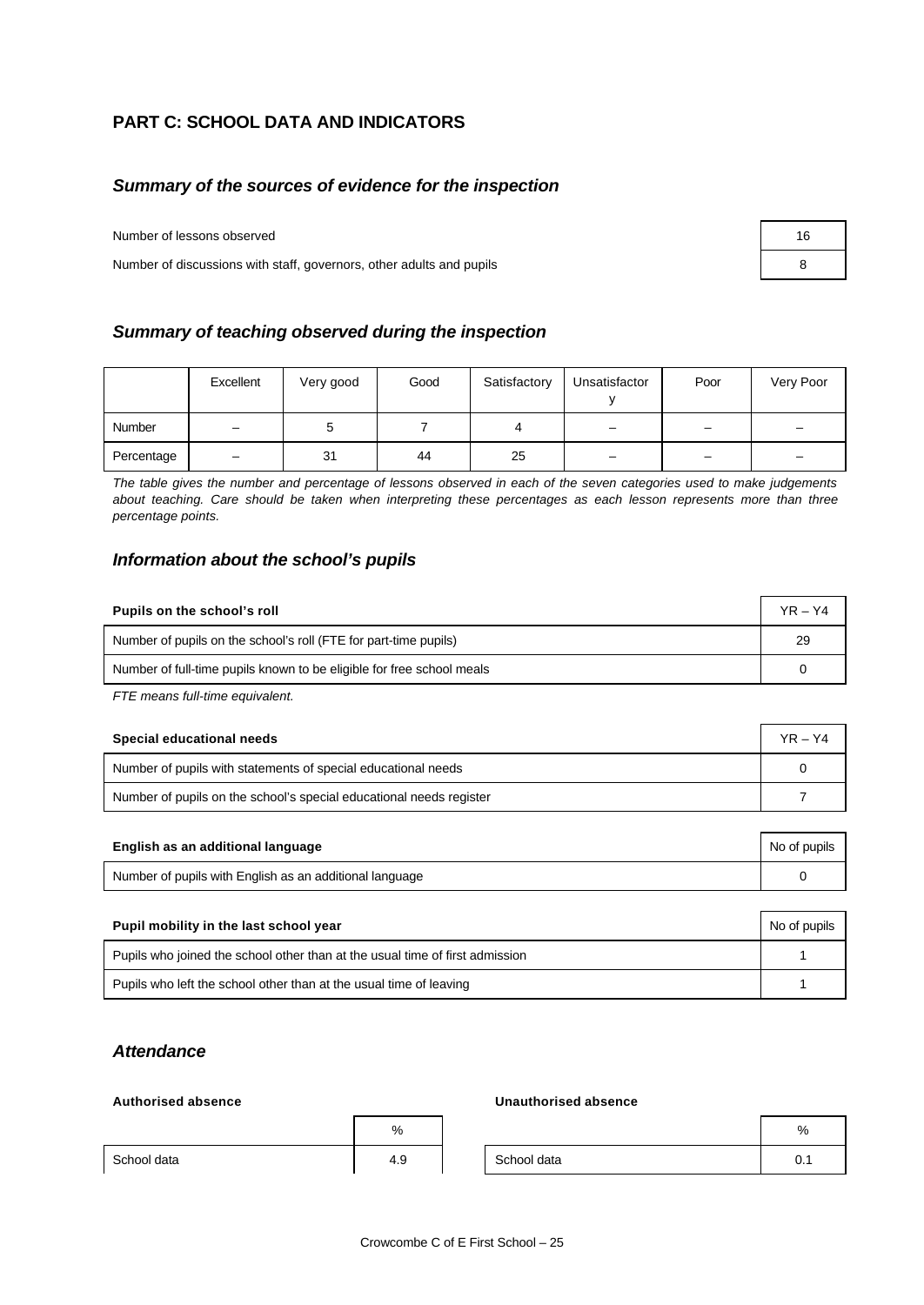| data<br>comparative<br>data<br>mparative<br>National<br>≂or<br>uonai<br>v.J<br>v.c<br>.<br>.<br>.<br>. |
|--------------------------------------------------------------------------------------------------------|
|--------------------------------------------------------------------------------------------------------|

*Both tables give the percentage of half days (sessions) missed through absence for the latest complete reporting year.*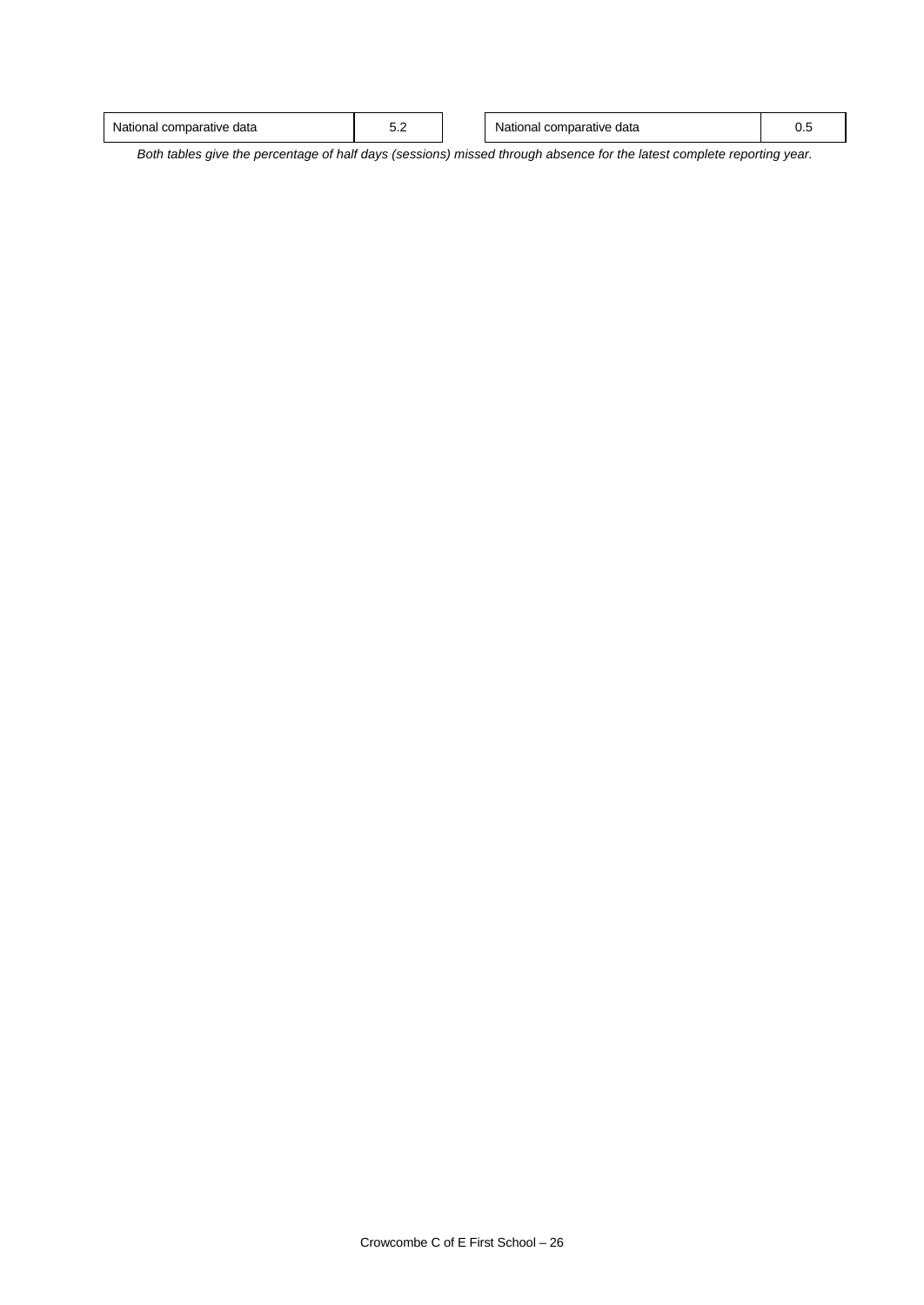# *Attainment at the end of Key Stage 1 (Year 2)*

The numbers of pupils taking National Curriculum tests has been very small, ie less than ten. The test results of such small numbers of pupils are not a reliable guide to the standards pupils achieve. The test results are not therefore published.

|                                 | No of pupils |                              | Fixed period | Perma    |
|---------------------------------|--------------|------------------------------|--------------|----------|
| Black - Caribbean heritage      | 0            | Black - Caribbean heritage   | 0            | 0        |
| Black - African heritage        | 0            | Black - African heritage     | 0            | 0        |
| $Black - other$                 | $\Omega$     | $Black - other$              | 0            | 0        |
| Indian                          | $\Omega$     | Indian                       | 0            | 0        |
| Pakistani                       | 0            | Pakistani                    | 0            | 0        |
| Bangladeshi                     | 0            | Bangladeshi                  | 0            | $\Omega$ |
| Chinese                         | 0            | Chinese                      | 0            | 0        |
| White                           | 22           | White                        | 0            | 0        |
| Any other minority ethnic group | 0            | Other minority ethnic groups | 0            | 0        |

*This table refers to pupils of compulsory school age only.*

## *Teachers and classes Financial information*

### **Qualified teachers and classes: YR – Y4**

| Education support staff: YR - Y4         |      | Total income   | 129.  |
|------------------------------------------|------|----------------|-------|
| Average class size                       | 14.5 |                | £     |
| Number of pupils per qualified teacher   | 12.1 |                |       |
| Total number of qualified teachers (FTE) | 2.4  | Financial year | 2000/ |

| Total number of education support staff |    |
|-----------------------------------------|----|
| Total aggregate hours worked per week   | 37 |

| No of pupils |                            | Fixed period | Permanent |
|--------------|----------------------------|--------------|-----------|
|              | Black - Caribbean heritage |              |           |
|              | Black - African heritage   |              |           |
|              | Black - other              |              |           |
|              | Indian                     |              |           |
|              | Pakistani                  |              |           |
|              | Bangladeshi                |              |           |
|              | Chinese                    |              |           |
| $\sim$       | $M/L_{\rm max}$            | $\sim$       | $\sim$    |

### *Ethnic background of pupils Exclusions in the last school year*

*This table gives the number of exclusions of pupils of compulsory school age, which may be different from the number of pupils excluded.*

| Total number of qualified teachers (FTE) | 2.4  | Financial year                             | 2000/2001 |
|------------------------------------------|------|--------------------------------------------|-----------|
| Number of pupils per qualified teacher   | 12.1 |                                            |           |
| Average class size                       | 14.5 |                                            | £         |
| Education support staff: YR - Y4         |      | Total income                               | 129.829   |
| Total number of education support staff  | 2    | Total expenditure                          | 119,234   |
| Total aggregate hours worked per week    | 37   | Expenditure per pupil                      | 3,614     |
| FTE means full-time equivalent.          |      | Balance brought forward from previous year | 5.165     |
|                                          |      | Balance carried forward to next year       | 15.760    |

## *Recruitment of teachers*

| Number of teachers who left the school during the last two years                     | 1.2 |
|--------------------------------------------------------------------------------------|-----|
| Number of teachers appointed to the school during the last two years                 | 1.2 |
|                                                                                      |     |
| Total number of vacant teaching posts (FTE)                                          |     |
| Number of vacancies filled by teachers on temporary contract of a term or more (FTE) |     |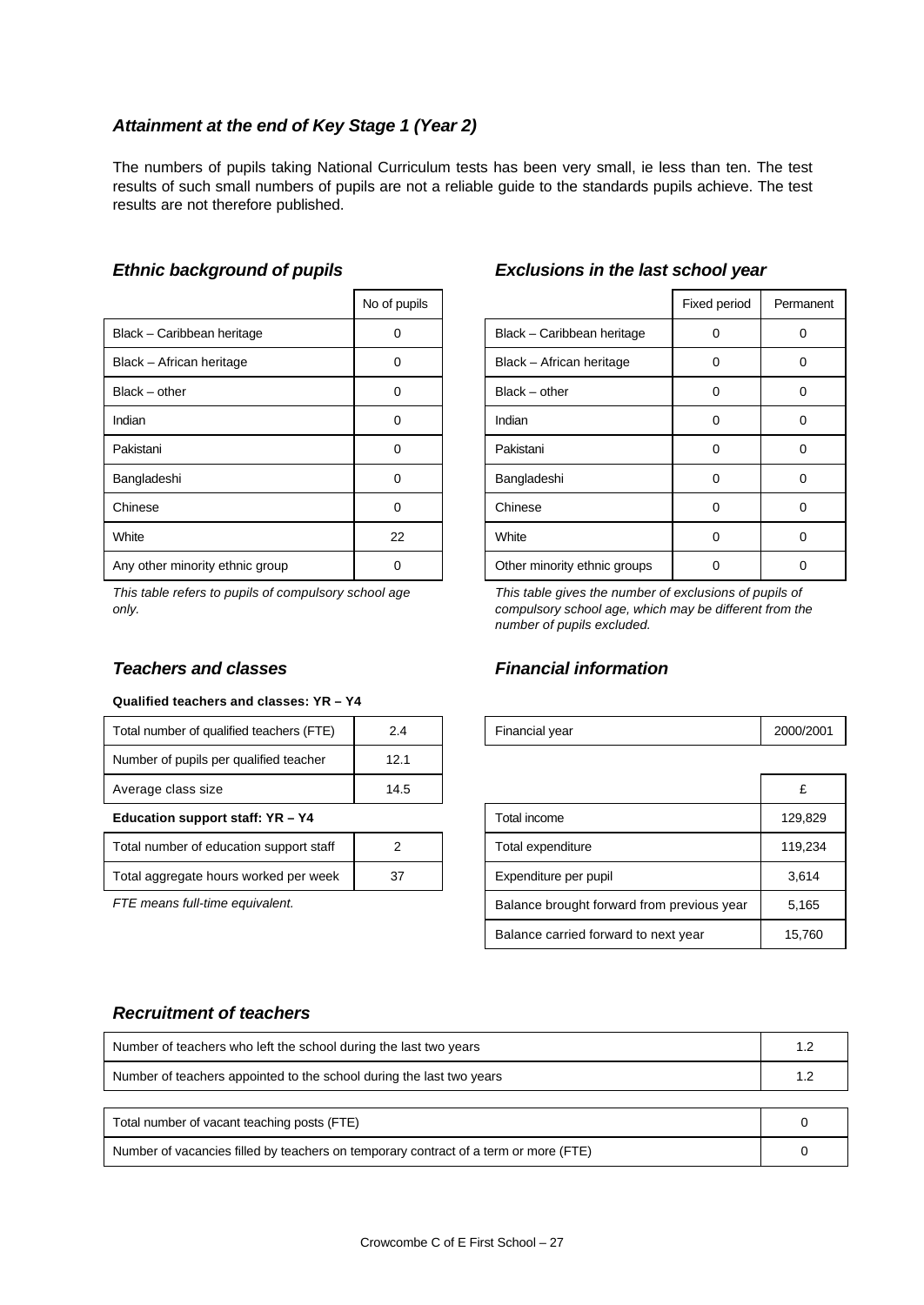| Number of unfilled vacancies or vacancies filled by teachers on temporary contract of less than one term (FTE) |  |
|----------------------------------------------------------------------------------------------------------------|--|
|                                                                                                                |  |

*FTE means full-time equivalent.*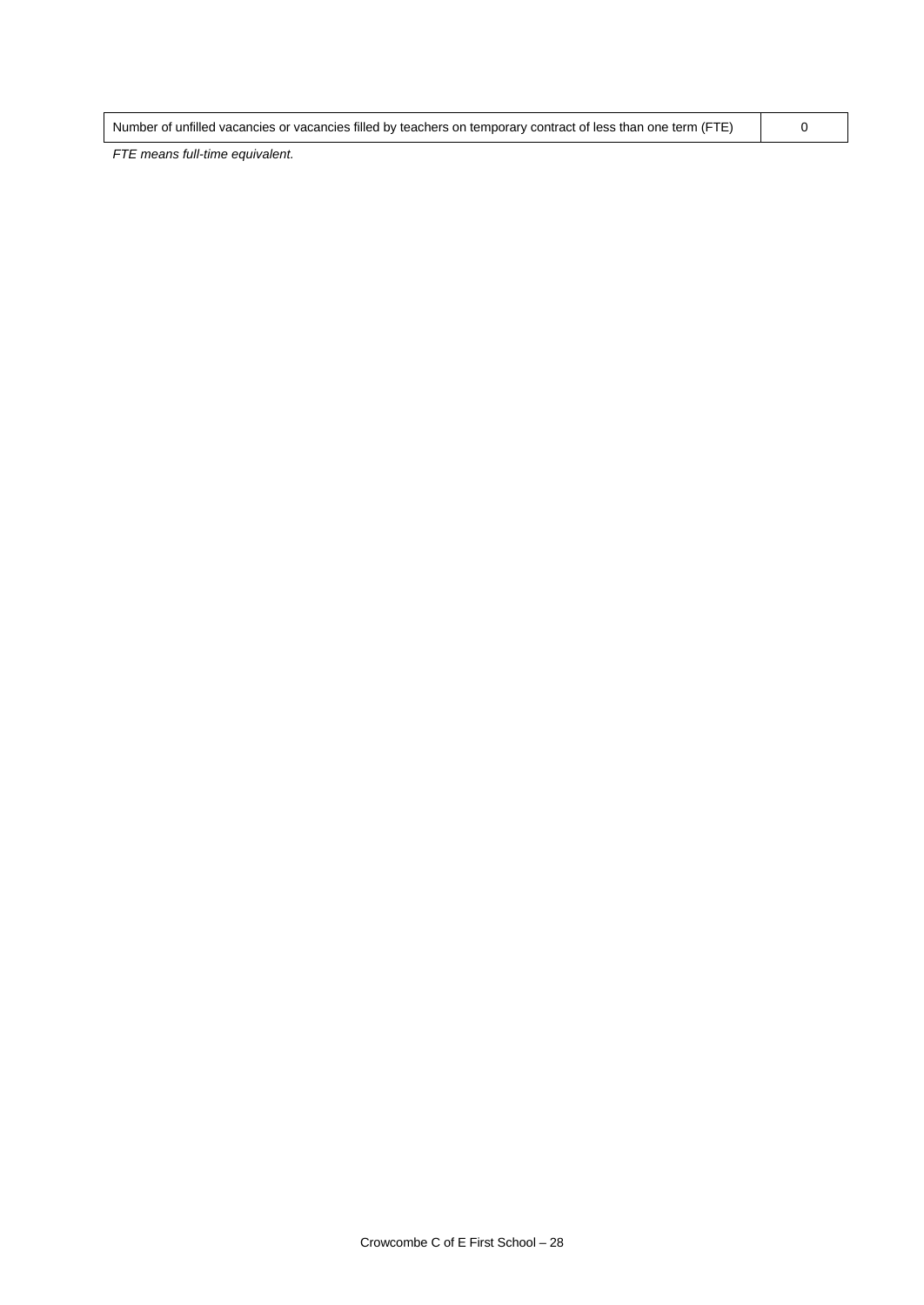## *Results of the survey of parents and carers*

**Questionnaire return rate**

Number of questionnaires sent out | 29

Number of questionnaires returned | 23

### **Percentage of responses in each category**

|                                                                                       | Strongly<br>agree | Tend to<br>agree | Tend to<br>disagree | Strongly<br>disagree | Don't<br>know |
|---------------------------------------------------------------------------------------|-------------------|------------------|---------------------|----------------------|---------------|
| My child likes school.                                                                | 57                | 35               | 4                   | $\overline{4}$       | $\mathbf 0$   |
| My child is making good progress in school.                                           | 57                | 39               | 0                   | 4                    | 0             |
| Behaviour in the school is good.                                                      | 70                | 26               | 4                   | $\Omega$             | $\mathbf 0$   |
| My child gets the right amount of work to do at<br>home.                              | 30                | 52               | 13                  | 4                    | $\mathbf 0$   |
| The teaching is good.                                                                 | 43                | 52               | $\Omega$            | 4                    | $\mathbf 0$   |
| I am kept well informed about how my child is<br>getting on.                          | 39                | 57               | 0                   | 4                    | 0             |
| I would feel comfortable about approaching the<br>school with questions or a problem. | 61                | 35               | $\mathbf 0$         | $\overline{4}$       | $\mathbf 0$   |
| The school expects my child to work hard and<br>achieve his or her best.              | 48                | 48               | $\mathbf 0$         | 4                    | 0             |
| The school works closely with parents.                                                | 43                | 52               | 0                   | 4                    | 0             |
| The school is well led and managed.                                                   | 48                | 48               | $\mathbf 0$         | $\Omega$             | 4             |
| The school is helping my child become mature and<br>responsible.                      | 61                | 30               | 4                   | $\overline{4}$       | 0             |
| The school provides an interesting range of<br>activities outside lessons.            | 13                | 39               | 39                  | 9                    | 0             |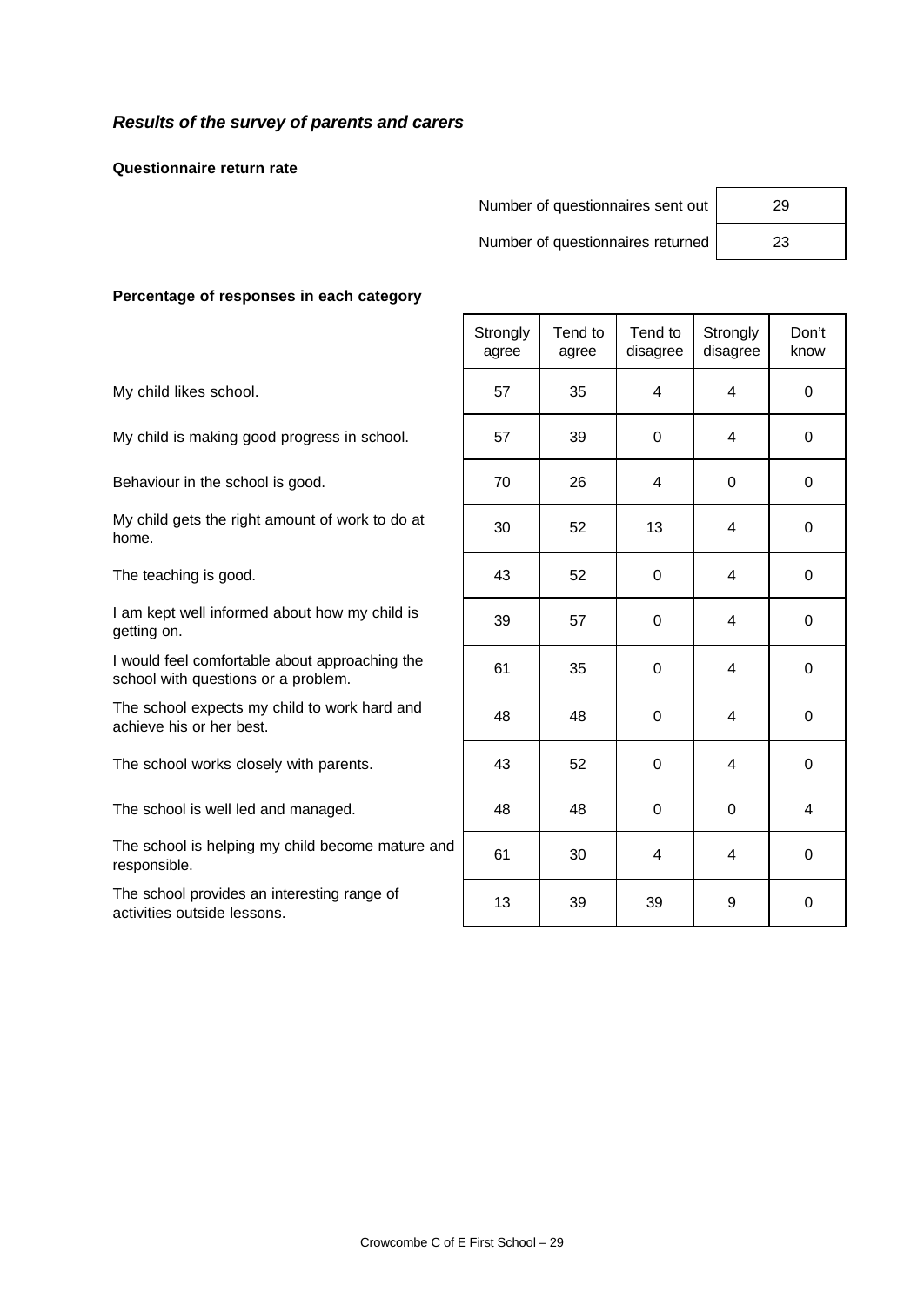## **PART D: THE STANDARDS AND QUALITY OF TEACHING IN AREAS OF THE CURRICULUM, SUBJECTS AND COURSES**

## **AREAS OF LEARNING FOR CHILDREN IN THE FOUNDATION STAGE**

### **Strengths**

- The quality of teaching and learning is good overall.
- Assessment information is used well to match tasks closely to children's individual needs.
- Children's achievements in their personal, social and emotional development are particularly good.
- Children are prepared well for work in Year 1.

Area for improvement

- Some aspects of children's physical and creative development are limited by the lack of an outside play area and appropriate large equipment.
- 64. There is a small group of reception children within the Key Stage 1 class. When children enter the school, most have had experience of playgroups or nurseries. As a result, levels of attainment on entry over time are broadly in line with the national average, with variations from year to year. Most children achieve well as a result of good quality of teaching and learning and very effective support from a learning support assistant. Planning is linked closely to the national Foundation Stage requirements. Effective use of assessment information, including an initial assessment of children's abilities soon after they start school, leads to a good match of planned activities to children's needs and this helps them to achieve well and make satisfactory progress. Consequently, children start the National Curriculum Programmes of Study in Year 1 with secure reading and writing skills and a sound understanding of number work.
- 65. The quality of teaching and learning is good. Relationships between teaching staff and children are excellent and children soon become confident learners. Sometimes, activities are linked closely to lessons taught to the older pupils in the class and this means that the younger children benefit from shared experiences. Teamwork amongst staff is very good and all have a good knowledge and understanding of the Foundation Stage curriculum and what children are expected to learn. Good routines and work habits are established as soon as children enter school. This is one reason why children make particularly good progress in personal, social and emotional development. Children show good attitudes to their learning and take part cooperatively in a wide range of practical and structured play activities. These good personal attributes are essential, as space for the Foundation Stage is limited in the classroom. Effective use is made of the hall, when it is not being used by the local playgroup, for children to experience some of the more physical activities. There are not enough appropriate outside activities planned because of a lack of a secure outside play area and suitable equipment.

### **Personal, social and emotional development**

66. Children make good progress in this area of learning as a result of good teaching and the calm and supportive manner of the learning support assistant. They exceed the expectations of their personal, social and emotional development by the end of the reception year. Children are expected to work well together and take responsibility for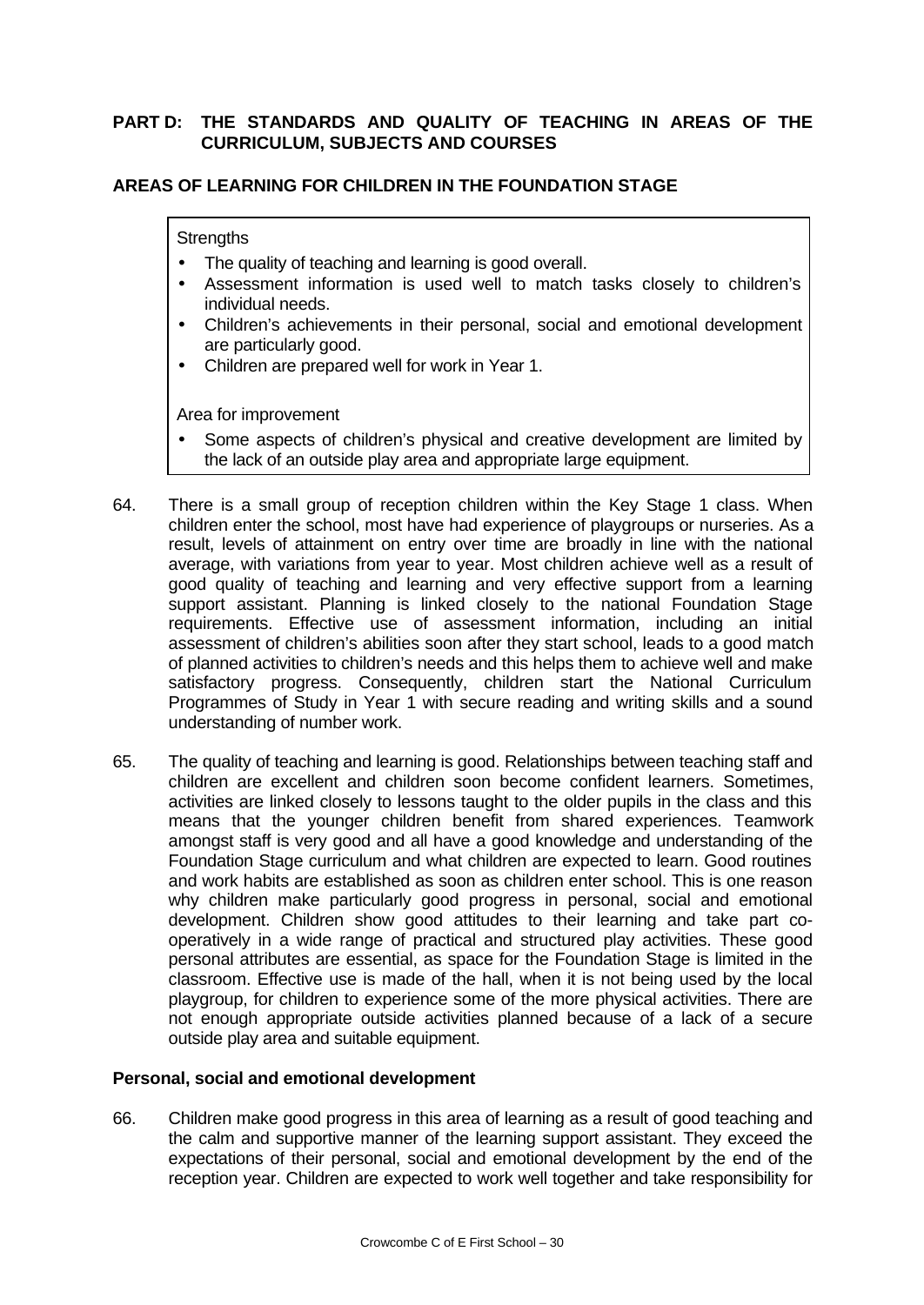their work. Activities are planned which require children to share equipment, for example in role-play activities as children pretend to shop and help each other buy objects. The teacher plans activities which successfully promote positive communication through speech, action and writing. As a result, children learn to respect each other's views and realise they have a right to contribute to discussion. Emotional development is well catered for through role-play and through discussions, for instance, about how they would feel if, as one of the three bears, they found someone had eaten their food and damaged their furniture.

### **Communication, language and literacy**

67. Children achieve well in this area of learning and make satisfactory progress because of carefully planned and delivered activities. Consequently, the majority of children achieve the expected standard for their age by the end of the reception year. All staff value what children say and successfully encourage them to talk about their personal experiences using appropriate vocabulary. The results of this are evident in the confident way that children talk freely about their work, and comment on stories they have heard. The teacher and learning support assistant help children to enjoy books by reading stories and poems and providing quiet times to browse through books. As a result, children handle books confidently and willingly tell a story that is reasonably well matched to the illustrations in a book. A good start is made to early reading skills, with reinforcement by staff of initial letter sounds. Letter formation is satisfactory, and most children write the first letter of a word correctly. More able children write single words accurately.

### **Mathematical development**

68. Children achieve well in their mathematical development. All are likely to achieve, and some to exceed, the standards expected for their age by the end of the reception year. This is because staff match activities closely to children's individual needs based on assessments of their previous experiences. As a result, children count competently to 20. Most children are beginning to match cubes and beads to numbers and write figures correctly. For example, a group of children were observed taking part in counting activities. The learning support assistant changed the starting point for counting, for example from 3 instead of 1. This meant that the children were challenged to think carefully about the sequence in which the numbers occurred. This development of simple problem solving skills is a significant factor in the good progress that children make later on in the school in their mathematical work.

## **Knowledge and understanding of the world**

69. Children make satisfactory progress in this area of learning and, by the end of the reception year, achieve the expectations for their age. The quality of teaching and learning is good. Children are taught effectively through carefully planned themes and activities which help them learn about the world in which they live through first-hand experiences. For example, children's knowledge is extended by visits to, and work and displays about, their local area. Staff encourage children to use plastic construction kits to build models of things they see around them such as a car or a house. Children do this competently and are very proud of their achievements. They use a computer keyboard to enter their name and are excited when it is printed. Staff take good advantage of the interest generated to get the children to draw a picture of themselves alongside their name. Staff plan purposeful play activities for children using sand and water, developing early science skills well. By careful intervention in all these activities and with skilful use of questions, staff are successful in promoting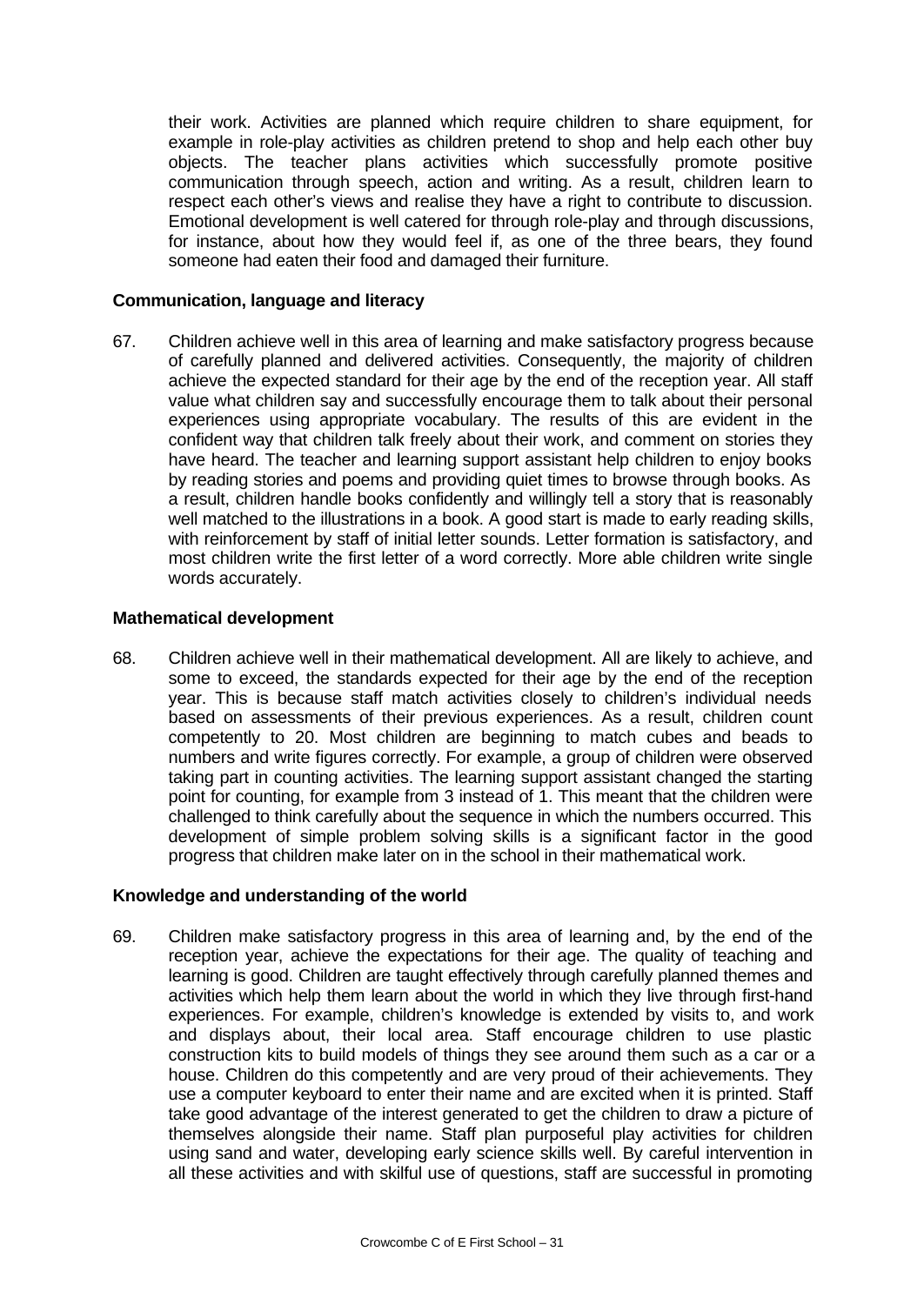correct use of vocabulary and make effective links with communication, language and literacy development.

## **Physical development**

70. Children make satisfactory progress in most aspects of physical development and, by the end of the reception year, achieve the standards expected of their age. The quality of teaching and learning is good. For example, children have a satisfactory awareness of space around them, and move around the hall in physical activity lessons without invading other children's space. This is because the teacher uses a simple idea of space bubbles. Children climb in to these at the beginning of the lesson. This catches their imagination and they take great care not to burst their bubble by bumping into someone else. This is successful at teaching these young children control of their actions as they run, jump and hop. The school does not have an outside play area or a permanent standing climbing frame or wheeled toys to ride on. This means that physical activity can only take place at set times in the hall or when they are taken out as a group and this prevents children from exceeding expectations. Suitable emphasis is given to developing hand control through early drawing and writing skills. As a result, most children have a firm pencil grip and are beginning to form some letters correctly.

## **Creative development**

71. Children make satisfactory progress in creative development and achieve the expected standards by the end of the reception year. The quality of teaching and learning is good and there is a wide range of well-planned activities provided each week. Children sing tunefully and with obvious pleasure during assemblies and when rhymes are sung in class. They use their imagination well to act out stories. For example, the children acted out, for the Key Stage 1 class, the story of the three bears returning to their house to find some of their food eaten and some of their furniture broken. They used appropriate voices, high and low, angry and concerned, to embellish their performance. Some aspects of children's development are, however, hindered by lack of suitable resources. For example, a recently purchased playhouse has been dismantled because of space limitations in the classroom. The lack of an outside play area and large play equipment means that children cannot invent games and act out roles to enhance their creative development.

## **ENGLISH**

### **Strengths**

- Standards in speaking and listening, reading and writing are above average at both key stages and pupils make good progress.
- The quality of teaching and learning is consistently good.
- Teachers plan innovative ideas which sustain pupils' interest and motivation in lessons.
- Pupils have very good attitudes to the subject and learn well as a result.

### Area for improvement

• Skills learned in handwriting lessons are not transferred effectively to day-to-day work and presentation of work is sometimes untidy.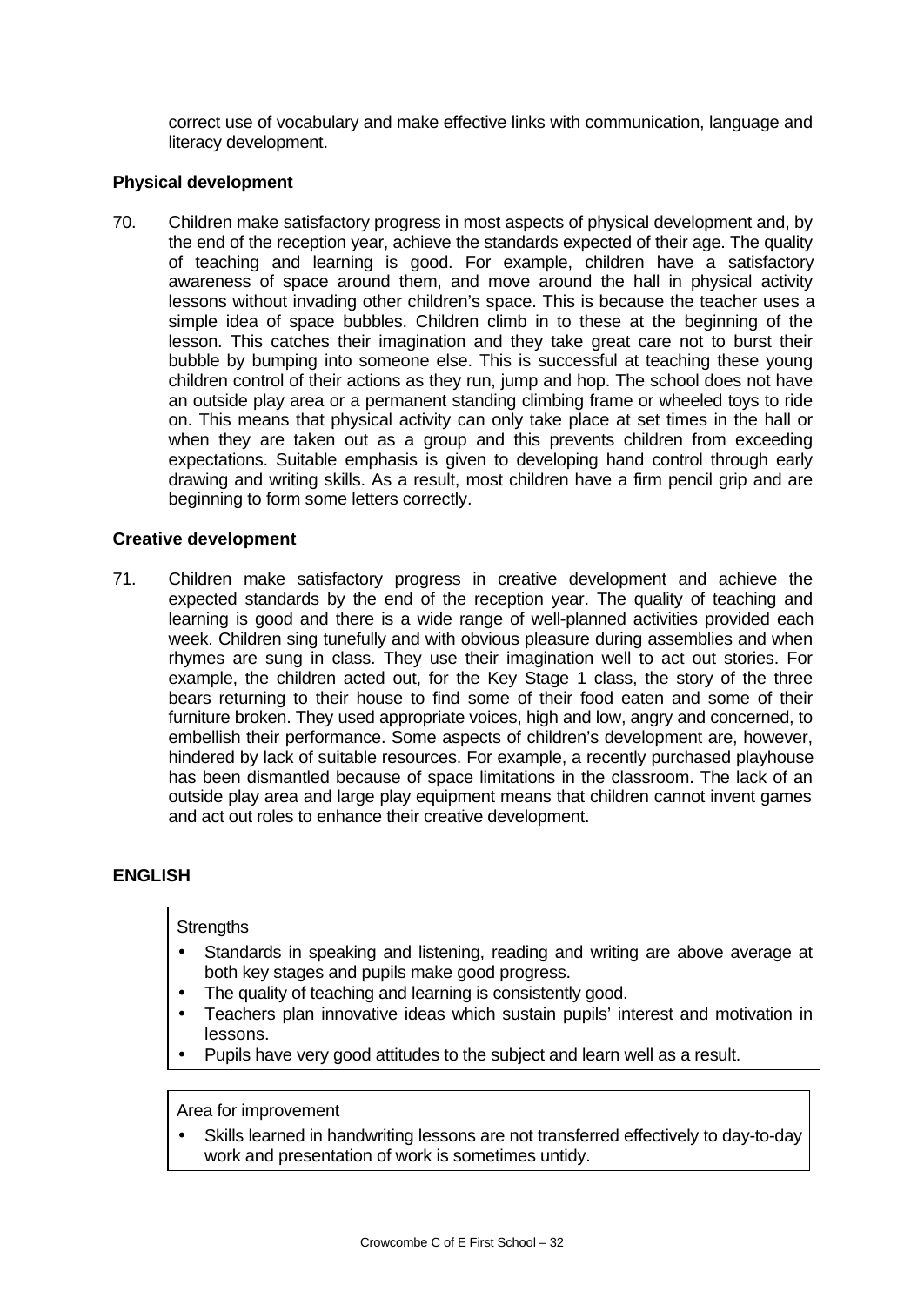- 72. Standards in English by the end of Key Stage 1 and Year 4 have been successfully maintained at levels above the national average since the previous inspection. This is due to consistently good teaching and successful implementation of the National Literacy Strategy. Only small numbers of pupils take the end of Key Stage 1 national tests each year and so comparisons from year to year with the performance of all other schools and similar schools are unreliable. Results do show that standards are typically above or well above average. School data shows that pupils, including those with special educational needs, make good progress when matched against their level of attainment on entry into school.
- 73. Inspection evidence indicates that pupils in the present Year 2 and Year 4 are attaining standards above the national expectation for their ages in speaking and listening, reading and writing. Pupils with special educational needs achieve well and make good progress as a result of the effective support they receive.
- 74. Speaking and listening standards are above average. Teachers provide many opportunities for pupils to use and extend their skills and, as a result, progress is at least good and sometimes very good. A significant strength of the school is the quality of discussions in class lessons and assemblies. Pupils are willing to express opinions and they respond with pertinent answers to questions that show they have been listening to the discussion. They use a wide range of expressive vocabulary to put forward their ideas. For example, Key Stage 2 pupils, when discussing Ancient Greek monsters, drew on a wide range of imaginative language to describe the character of their chosen monster, using words such as 'vicious', 'murderous' and 'bloodthirsty'. Significantly, they were also sufficiently creative to describe Zeus, the king and father of the gods, as 'laid back', reasoning that he was so powerful that he had nothing to fear. Pupils frequently relate what they have to say to facts previously learned and this successfully extends the learning of what is being covered in the lesson. For example, in a Key Stage 1 literacy lesson, pupils drew on their experience of the beginnings of stories to suggest alternative openings to 'Once upon a time….' and cross referenced their suggestions to the books from which they had derived the openings.
- 75. Reading is well taught throughout the school and, as a result, pupils achieve well and make good progress. Teachers devote a considerable amount of time to reading and this is one of the main reasons why the majority of pupils at both key stages demonstrate reading skills above the standard expected for their age. They are secure and confident readers. Key Stage 2 pupils read fluently, identifying words they find difficult and attempting to decode these for themselves without seeking help. Many read with expression.
- 76. Pupils at both key stages handle books with confidence. Teachers regularly encourage pupils to use books as a source of reference. As a result, when asked to find information, pupils refer to the contents or index section of the book and rapidly flick through to find the relevant page. They quickly scan the page for the information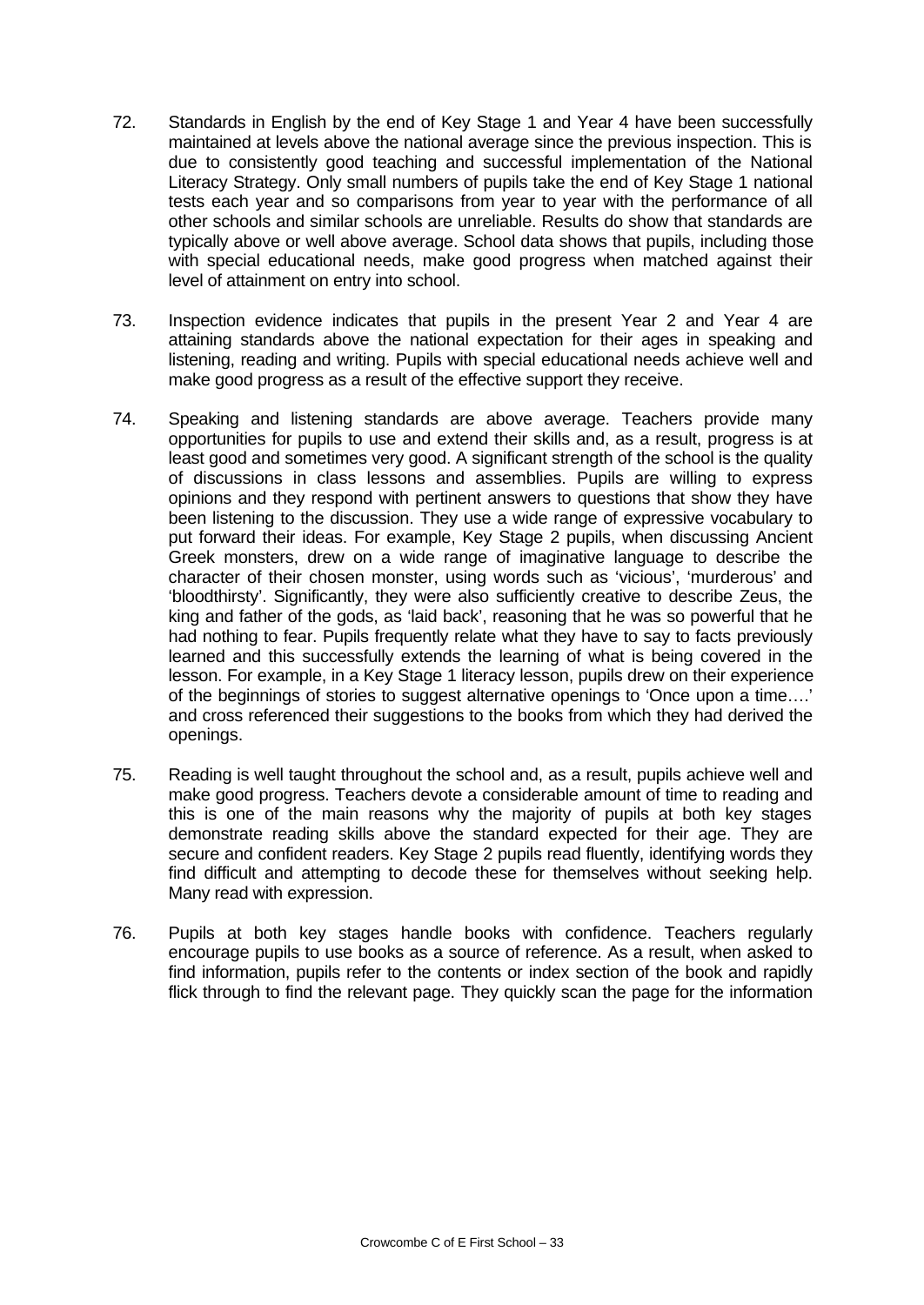they require. Key Stage 2 pupils are competent in using the classification system in the library to locate reference material. Such activities demonstrate a practical application of reading skills and enhance learning well.

- 77. The school has identified pupils' competence in comprehension as an area for development. Teachers are focusing on ways of improving this skill well. For example, activities such as referring back to books they have already read is helping to improve standards in this area. Consequently, most Year 2 pupils can now describe the basic plot of a story, and say which is their favourite character and make predictions, based on what they have already read, about the likely outcome of the story.
- 78. Pupils achieve well and make good progress in writing at both key stages. By the end of Key Stage 1, virtually all pupils write in sentences. They correctly punctuate the sentences with capital letters and full stops and, if they forget, know how to when reminded. Their vocabulary is imaginative and they attempt to make their stories interesting. For example, Key Stage 1 pupils were trying to improve a modern version of the story of 'Goldilocks and the Three Bears', in which the bears live, more realistically, in a cave. They successfully used words such as 'unexpectedly', 'suddenly' and 'creeping forward' to join the short sentences used in the text.
- 79. Handwriting is taught systematically but skills learned are not always transferred effectively by pupils to their written work. Presentation of work is often untidy and carelessly set out on the page. This shortcoming was raised at the time of the previous inspection. Some improvement has been made but the standard of handwriting is still not equal to the quality of written content and does not enable pupils to easily check over and improve their work further.
- 80. The presentation issue does not detract from the fact that the quality of teaching and learning is good overall in English and literacy lessons. Three lessons were observed during the inspection. Of these, two were judged to be good and one very good. This consistency is achieved by shared planning and regular evaluations of lessons to see how the quality of teaching and learning can be improved. Teachers create a relaxed working atmosphere in lessons. This is due to the excellent relationships they have with their pupils and other adults working in the classrooms. This leads to very good pupil participation in discussions and high levels of concentration and productivity. The effective use of time targets to encourage quick responses and to ensure pupils complete their tasks is a key feature of literacy lessons. Activities planned are invariably challenging and thought-provoking. An important outcome of the good quality of teaching and learning is the development of pupils' very good attitudes and behaviour. As a result, teachers are able to engage in a wide range of lively discussion and develop innovative ideas. This requires a considerable degree of maturity from pupils.
- 81. The subject curriculum is broad and balanced and provides pupils with good basic skills in the use of English. Literacy skills are used well to support work in other subjects and teachers are increasingly making more effective links between subjects through their monitoring and evaluation of the curriculum. This is evident in the production of a Crowcombe Tourists' Newspaper, where literacy skills were successfully combined with skills in other subjects such as geography, history and information and communication technology. Pupils successfully use speaking and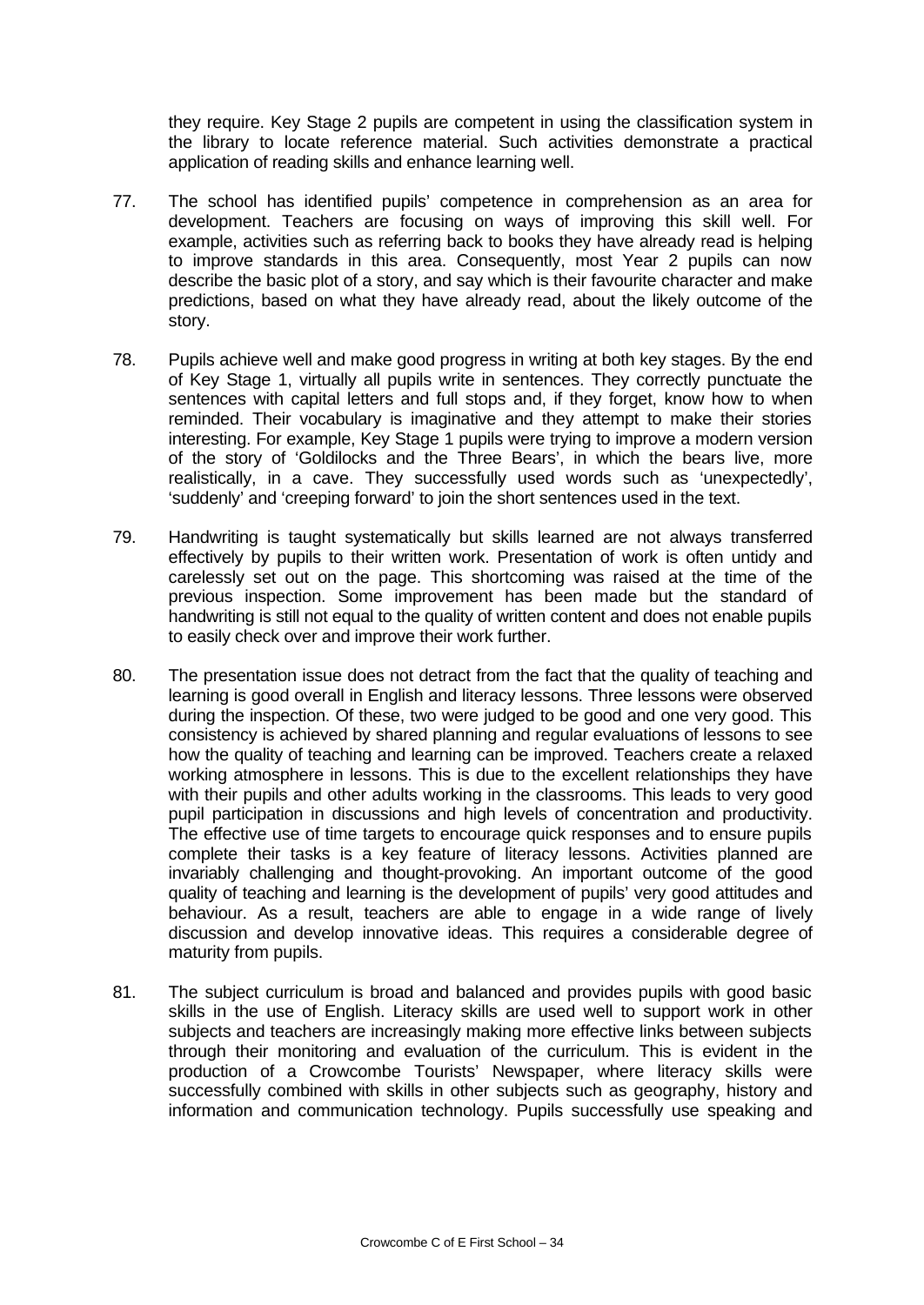listening, reading and writing skills they learn in English to support work in other subjects, such as history, where they write about the character of significant people, like Henry the Eighth. Most pupils are confident users of the library.

- 82. The leadership and management of the subject are good. Teaching staff review the curriculum at regular intervals and set in place strategies to improve their delivery. This, coupled with the headteacher's regular monitoring visits to observe teaching in the classrooms, has resulted in consistently good quality of teaching.
- 83. There is a wide range of good quality assessment procedures. Procedures to track pupils' achievements are good and ensure that teachers are able to check the rate of progress made by all pupils. Pupils are effectively involved and keep their formal tracking documents in their work trays. As a result, pupils' understanding of what they need to do to improve is good and helps them to achieve well. Assessment data is used satisfactorily by teachers to identify three groups of differing ability in each lesson and to vary activities for these groups. Assessment results are used well to identify pupils who need extra support. The use of information and communication technology is satisfactory and helps pupils to gain confidence in drafting and amending work directly on the computer and to access research material on the Internet. There is a good range and quantity of resources to support classroom teaching. The library contains books of good quality and of an appropriately broad range to cater for all ages and subjects studied.

## **MATHEMATICS**

### **Strengths**

- Standards by the end of Key Stage 1 and Year 4 are above average and pupils make good progress.
- Teaching is good overall because teachers plan many problem solving activities that challenge pupils' thinking.
- Teachers make very effective use of the National Numeracy Strategy guidelines in their planning and this helps lessons to be interesting and motivating for pupils.
- Teaching staff are committed to raising standards and monitor and evaluate the curriculum well to see how the quality of teaching and learning can be improved.

- Pupils do not take enough care over the presentation of their work.
- 84. At the time of the previous inspection, standards were reported to be above average at the end of Key Stage 1 and average by the end of Year 4. Pupils in Key Stage 2 did not always receive enough challenge. There has been a satisfactory improvement since then, and standards by the end of Year 4 are above average. Levels of challenge are good at both key stages and pupils of all abilities achieve well and make good progress. This is due largely to the successful implementation of the National Numeracy Strategy and improvements to the quality of teaching. Comparison from year to year with the performance of other schools is unreliable because of the small number of pupils that take the end of Key Stage 1 national tests. However, over time, results are often above or well above average. School data indicate that all pupils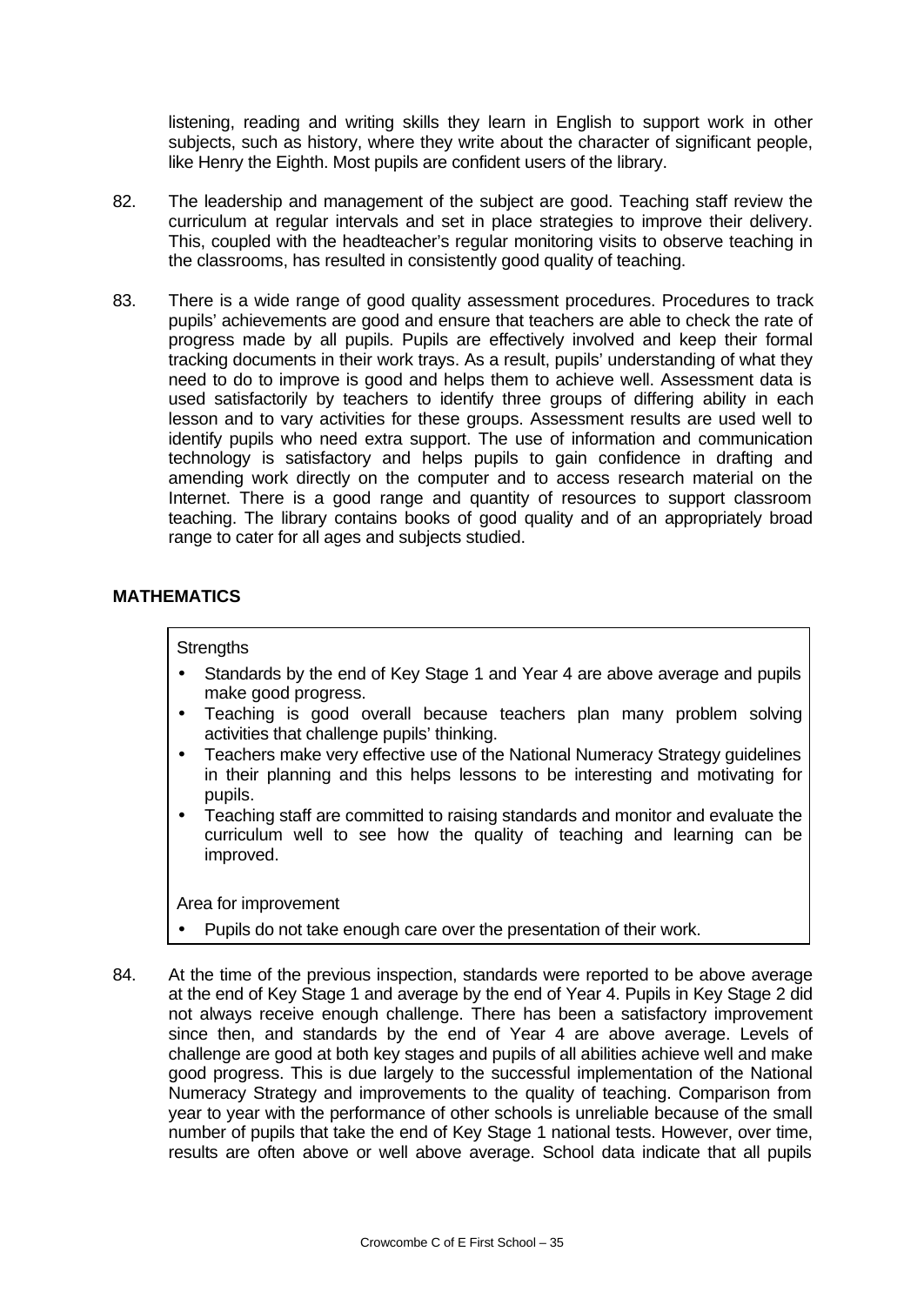make good progress when matched against their levels of attainment on entry. There are no significant differences in the performance of boys and girls.

- 85. In the lesson observed in the Key Stage 1 class, the quality of teaching was good. The teacher made effective use of a whole-class session at the beginning of the lesson to extend pupils' recall of number facts. Pupils' familiarity and competence with numbers was evident as they counted to 100 in 10's and back again. More able pupils counted in 2's and 5's to 100 and helped other pupils do the same by leading them confidently in the count. Pupils benefited from a problem solving session as the teacher encouraged them to look for number patterns using a 10 by 10 number square. The teacher moved pupils' thinking on at a good pace and they soon began to notice relationships between numbers in rows and columns on the chart. Pupils' group activities were planned well so that there were good levels of challenge in the tasks. Pupils enjoyed the activities and their positive attitudes to their work made a significant contribution to the standards achieved.
- 86. Two lessons were observed in the Key Stage 2 class. The quality of teaching in both of these was very good. In both lessons, pupils' ability to identify number patterns, developed in the Key Stage 1 lesson, was successfully extended. In one lesson, Year 3 and Year 4 pupils were equally competent with numbers to 1000. Pupils showed above average standards as they rounded up 3-digit numbers to the nearest 10 and 100. More able pupils were particularly quick at completing this task. The teacher had planned an interesting independent group work task and levels of concentration and effort were high as pupils recorded number patterns found in the 2, 4 and 6 times tables. Year 4 pupils gained particularly high standards of achievement and they made very good progress. Pupils' very good attitudes to their work made a significant contribution to the high standards achieved.
- 87. In the other lesson, pupils' interest and motivation were particularly intense as they responded to a practical challenge, to identify number patterns as, step by step, a similar number of cubes were added to cubes in the shape of a cross. Levels of challenge were high as pupils of different abilities were asked to work out ways of predicting how many cubes would be needed to complete the shape after ten, and then twenty, steps. Not all pupils managed to do this, but the high levels of discussion during and at the end of the lesson, involving pupils, the teacher and the learning support assistant, meant that all pupils benefited from the learning experience.
- 88. The quality of teaching and learning is good overall. One of the key strengths is the emphasis on problem solving. Challenging questions and prompts at different levels of difficulty extend pupils' thinking to develop strategies for solving problems. Pupils' speaking and listening skills are very well developed in this respect as teachers encourage them to join in discussions and explain their methods. Teachers consistently follow an agreed structure to lessons, which is helpful to both teachers and pupils in being clear about the lesson purpose and what has been achieved by the end of the lesson. Expectations of what pupils can achieve are mainly high, but not enough is demanded of pupils in the way they present their work. Written work and the use of numerals and symbols in books is often untidy.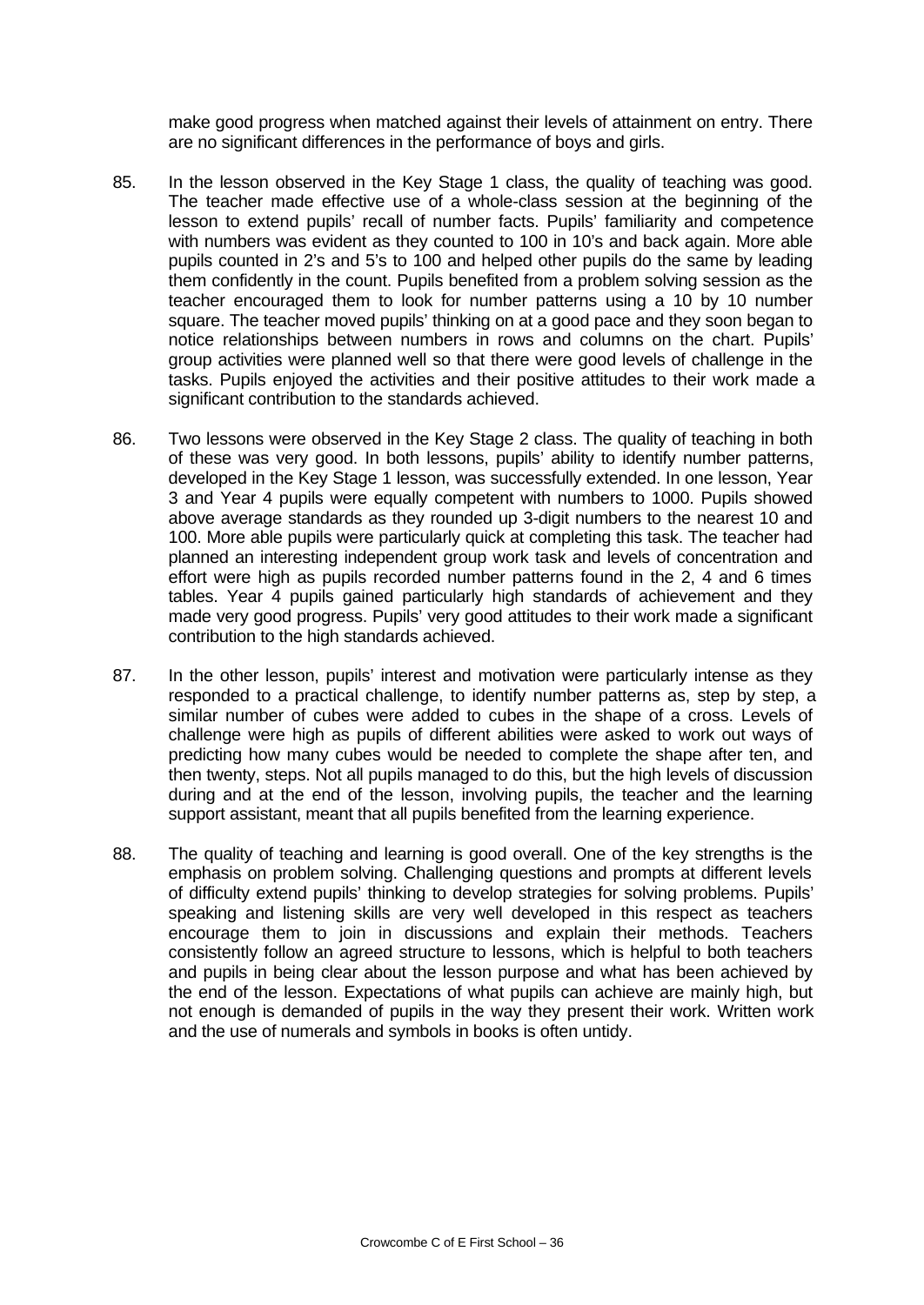- 89. Teachers' subject knowledge is good and this means that they confidently answer pupils' questions and challenge pupils with their questioning. For example, in the Key Stage 2 lesson, where pupils used the plastic cube-shape to look for number patterns, more able pupils asked challenging questions of their teacher and suggested complex ways of solving the problem. The teacher's good preparation and expertise enabled her to deal with the pupils' comments and move them on in their learning.
- 90. Teachers make effective use of information and communication technology to support pupils' learning. Pupils at both key stages are familiar with using a database to enter information and present it in the form of graphs and charts. Assessment procedures are good and the information gathered is used effectively to match work closely to pupils' needs. Detailed regular assessments and the setting of individual targets help pupils know what they need to do to improve and this contributes significantly to the good progress pupils of different abilities make. Teachers liaise very well with learning support assistants to provide additional support to individuals and groups of pupils. Learning support assistants are closely involved in lesson planning and in making assessments of pupils' attainment and progress. This very good teamwork contributes significantly to the good quality of learning in lessons.
- 91. The experienced and knowledgeable co-ordinator provides good subject leadership. She has led staff well in developing a scheme of work that combines good practice from the National Numeracy Strategy with methods and content that staff believe best suit the needs of their pupils. Procedures for monitoring and evaluating the quality of teaching and learning and standards are good and enable the co-ordinator to have a good understanding of the strengths and areas for improvement in the subject. Resources are good in quantity and quality and are used effectively to support learning.

## **SCIENCE**

### **Strengths**

- Pupils' standards are above average in Key Stage 2.
- There are regular opportunities for Key Stage 2 pupils to investigate and experiment.
- Pupils' attitudes are very good at both key stages.

- More able pupils are not always challenged sufficiently by their tasks.
- Key Stage 1 pupils do not take part in enough investigations and experiments.
- 92. Due to timetabling arrangements, it was only possible to observe one science lesson during the inspection and so there is insufficient evidence to make a judgement about the quality of teaching and learning in the subject. Discussions with staff and pupils, a study of teachers' planning and scrutiny of pupils' past work and work on display show that pupils' standards of attainment are broadly in line with the national average by the end of Key Stage 1 and above average by the end of Year 4. Pupils of differing abilities make satisfactory progress during Key Stage 1 and good progress during Key Stage 2. This is the reverse of how standards were reported at the time of the last inspection. However, the small number of pupils in each year group makes comparisons with the performance of past year groups unreliable. Improvements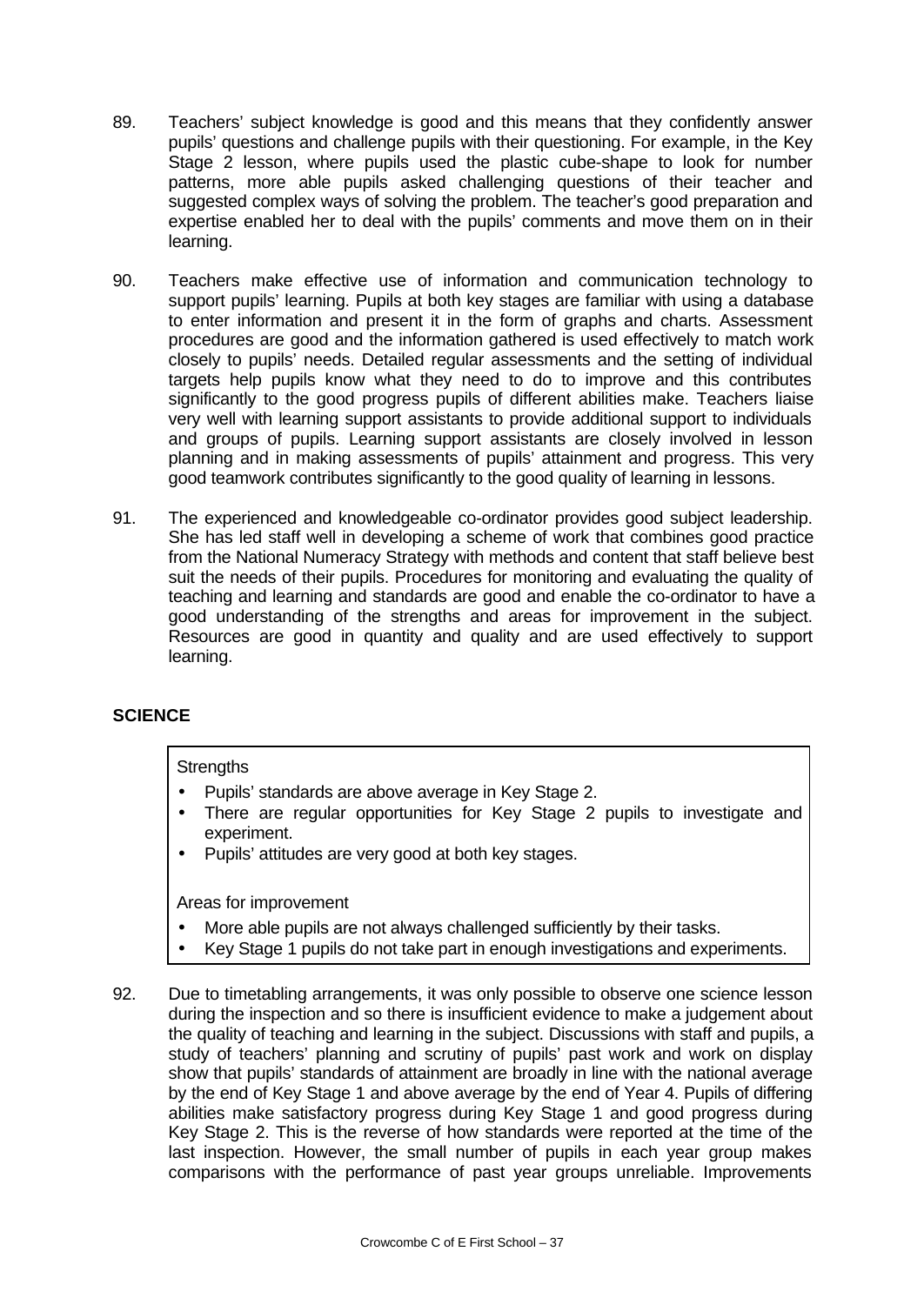have been made to the subject schemes of work and assessment procedures since then, but there are still occasions when more could be demanded of more able pupils. There are no significant differences in the performance of boys and girls.

- 93. In the lesson observed in the Key Stage 2 class, pupils were carrying out the final investigation in their recent study of electricity. The teacher had planned and resourced the lesson very well, so pupils had all that they needed to complete the task. They were challenged to work out why the brightness of a bulb changed as additional batteries were added to a circuit. Pupils were well motivated by the task and were keen to get on. They showed a good knowledge and understanding of circuits and handled equipment with care. Their awareness of how to make a test fair so that results are reliable was satisfactory but not fully understood and the teacher had to emphasise that the investigation needed to be carried out systematically and results recorded carefully. A key element in the success of the lesson was the way the teacher encouraged pupils to give reasons and show evidence for what they predicted, observed and concluded, using correct vocabulary and terminology.
- 94. The teacher created a good balance between guiding pupils' thinking and allowing them to make decisions for themselves. This was a good example of how the subject is used to promote pupils' personal and social development by giving pupils' responsibility for their learning. More able pupils soon worked out a way of recording their results and worked methodically through the investigation. A learning support assistant worked effectively with a pupil who had good verbal understanding but weak writing skills. As a result, he made progress at the same good rate as his peers.
- 95. Pupils' past work shows that, in the Key Stage 1 class, they receive a sound start to their science work. They develop satisfactory levels of skills, knowledge and understanding across all the required aspects of the science curriculum. Pupils do not carry out as many investigations as might be expected and this the main reason why they do not progress at the same rate as Key Stage 2 pupils. However, practical activities that they do experience, for example investigating properties of materials for texture and flexibility, are well planned and resourced. Teachers are aware of this area for improvement and have useful plans to increase opportunities for practical work.
- 96. At Key Stage 2, there is a greater emphasis on practical investigations and more opportunities for pupils to use their skills, knowledge and understanding to make predictions and draw conclusions from their results. Pupils' work from both key stages shows very little variation in the tasks set for pupils of all abilities. In this respect, opportunities are missed to give more able pupils in particular chances to devise their own experiments or carry out their own lines of enquiry.
- 97. Teachers' subject knowledge is good and their planning shows a good awareness of links between different aspects of the science curriculum. Planning is based on school and national guidelines, which teachers have adjusted to provide a continuous and progressive development of skills. Skills common to other curriculum subjects are often included in science planning and, as a result, there are close links with literacy, numeracy and geography. Information and communication technology is an integral part of pupils' learning. For example, Key Stage 2 pupils used pictures and information accessed from the Internet and CD-Roms to good effect in a project about animals. Teachers provide very good levels of inclusion and take great care to ensure that boys and girls and pupils who need additional support are totally involved in all aspects of lessons. Procedures for assessing pupils' attainment and progress are good. The information gained is used well to plan what pupils need to do next.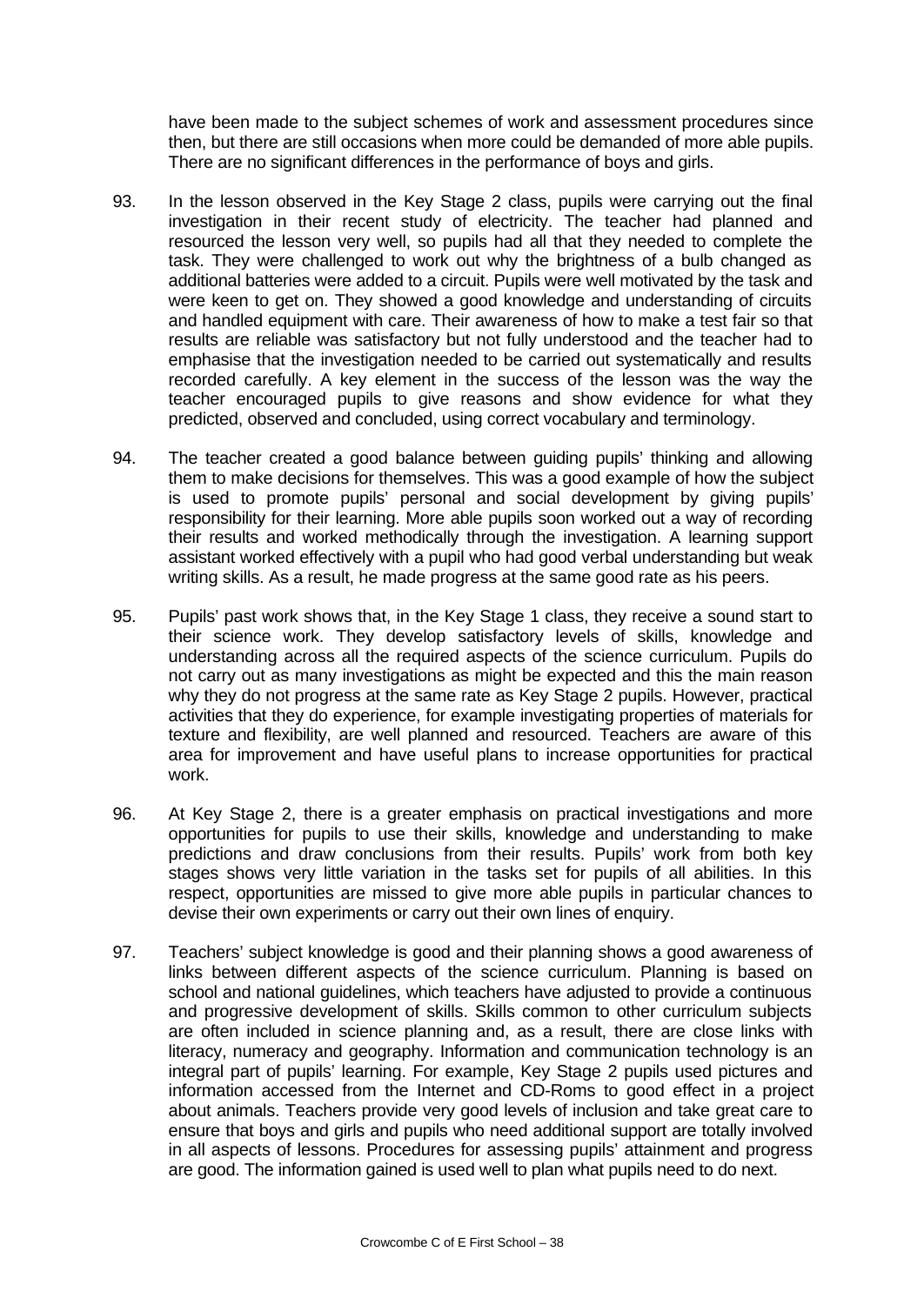98. The subject co-ordinator provides good leadership. A review of the subject's strengths and weaknesses in 2001 was successful in identifying areas for improvement, which are the subject of an action plan to raise standards. By sampling pupils' work, teachers became aware that Key Stage 1 pupils need more opportunities to investigate and experiment in order to extend their knowledge and understanding. Resources are of good quality and quantity and are well managed.

## **ART AND DESIGN**

### **Strengths**

- Standards of pupils' attainment are above those expected of pupils of their age at both key stages.
- Pupils of all abilities achieve well and make good progress.
- Observational skills are particularly well developed.
- The subject makes a significant contribution to pupils' spiritual and social development.

- Pupils are not given a broad enough experience of artwork representative of different world cultures.
- 99. Only one lesson in art and design was observed during the inspection and so it is not possible to make a judgement about the quality of teaching and learning in the subject. However, evidence gained from the lesson and from looking at pupils' files, the illustrations in their books and work on display, shows that standards by the end of Key Stage 1 and Year 4 are above those expected of pupils of their ages. Standards are similar to those reported at the time of the last inspection. Pupils of all abilities achieve well and make good progress.
- 100. In the lesson observed in the Key Stage 1 class, the quality of teaching and learning was good. Pupils studied a very small part of a painting with great care. The teacher encouraged them to suggest what it may represent. They correctly identified it as part of a giraffe's neck and quickly added that the giraffe was in a zoo, as it was possible to see an outline of a column behind the neck. This showed good observational skills. The teacher made effective use of these good skills by giving pupils other parts of pictures, asking them to extend these in imaginative ways. Pupils found the task interesting and motivating. They responded well by taking into account the features portrayed and adding to them in an interesting way. For example, one pupil added a Hawaiian shirt to the outline of just a pair of beige trousers against a grey background because it brightened the picture up. Another pupil attempted quite successfully to extend the perspective of a greenhouse she had selected for development. Key Stage 2 pupils show well-developed skills as they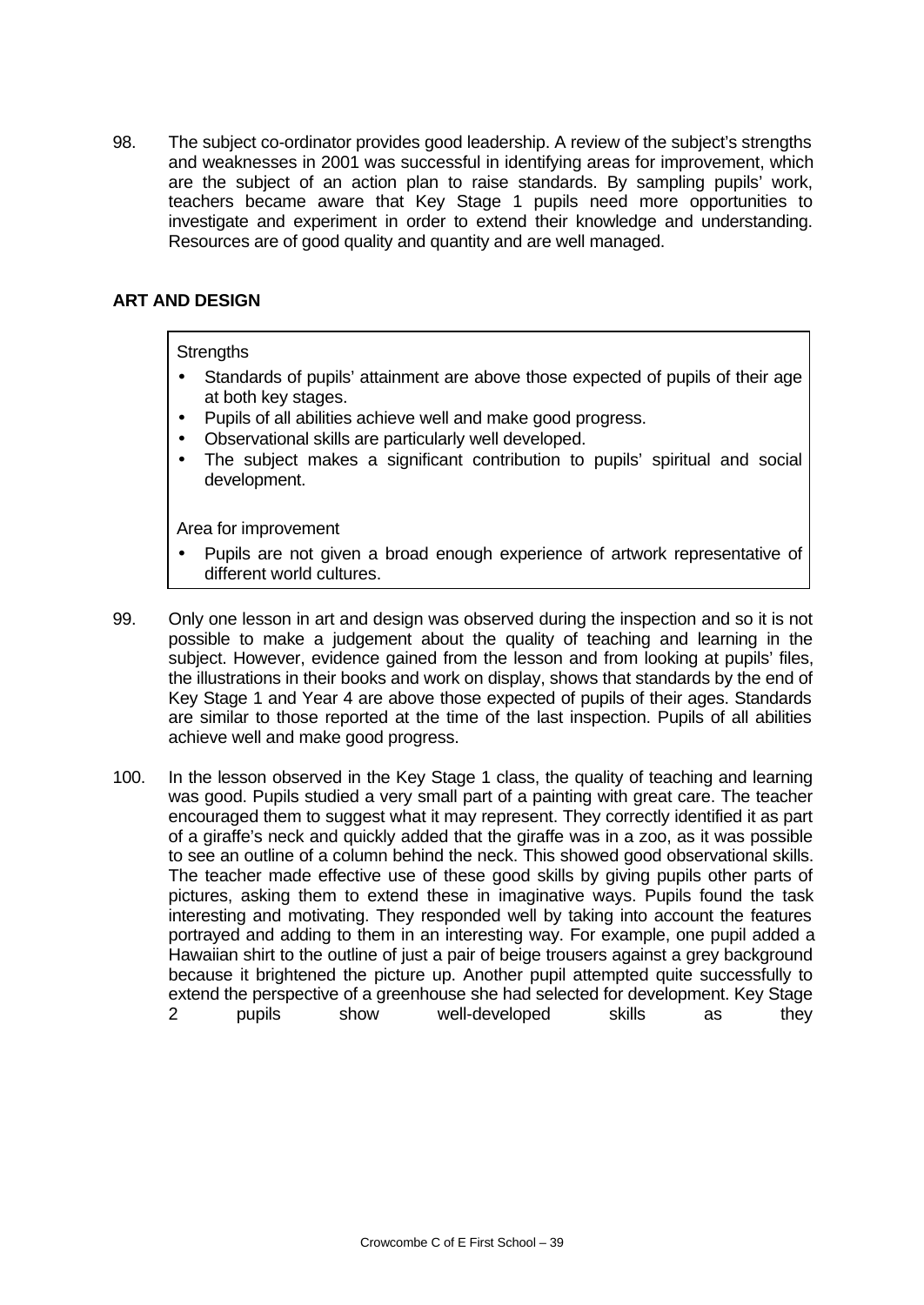try out a wide range of different media and styles. For example, older pupils made very accurate observational drawings of artefacts in the local church, producing work of a good standard.

- 101. Standards are influenced by pupils' very good attitudes. They are keen to take part in artwork and try very hard to complete their tasks. As a result, they talk confidently about their paintings and drawings. Teachers make effective use of discussions about how work might be improved to extend pupils' speaking and listening skills. There are good links with other subjects. For example, pupils produced water-colour pictures of a high standard in a project involving comparisons between landscapes portrayed in the poem 'Hiawatha' with those pupils see everyday from their classroom windows. Pupils produce detailed illustrations of historical costumes and African artefacts in geography. Such mature attitudes and careful and creative effort aid learning well and, as a result, all pupils, including those with special educational needs, achieve well and make good progress.
- 102. The co-ordinator provides good leadership. The subject policy provides a clear rationale and purpose. The scheme of work uses nationally published material well and provides very good guidance for teachers as they plan their lessons. The subject contributes very well to pupils' spiritual development as they reflect on the beauty of nature-created work and the experience of the pleasure of producing artwork. Provision for social development is good because pupils are required to work together on large scale art and design projects. Opportunities are missed, however, to broaden pupils' awareness of the variety of artwork from different world cultures. Resources are good and pupils benefit from a wide choice of different media. Information and communication technology is used satisfactorily to support artwork through research on the Internet and the use of art programs to create pictures on the monitor screen and print work off in full colour.

# **DESIGN AND TECHNOLOGY**

### **Strengths**

- Teachers provide a good range of interesting tasks, which stimulate pupils' interest.
- Pupils have well-developed skills of evaluating their work and of suggesting ways to improve their models and products.

- More use could be made of information and communication technology to support pupils' learning.
- 103. No lessons were seen in design and technology during the course of the inspection. It is therefore not possible to make a full and detailed judgement about the quality of teaching and learning in the subject. There is sufficient evidence from scrutiny of pupils' sketches, notes and evaluations in their books and files, work on display and talking to pupils about their work to make a judgement on standards. By the end of Key Stage 1 and Year 4, standards are in line with those expected for pupils of their ages. Pupils of all abilities make satisfactory progress. Standards are similar to those reported at the time of the last inspection.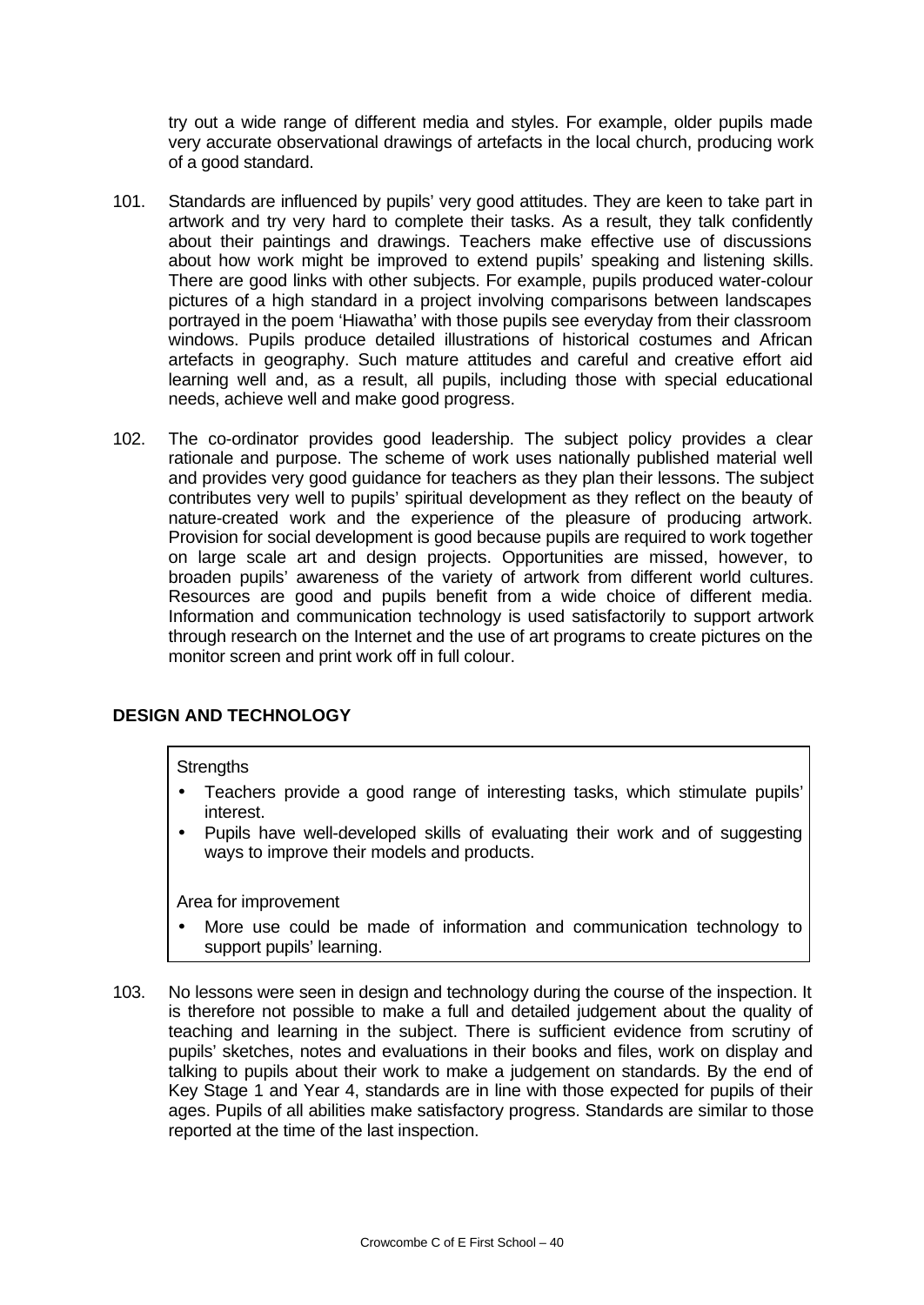- 104. Teachers' planning shows a good range of interesting activities supported by a good quantity and quality of resources. This is an improvement on the previous inspection when it was reported that pupils had access to only a limited range of materials. Pupils enjoy designing and making and they find the tasks teachers plan motivating. Teachers do this by providing good levels of challenge for pupils, developing skills step by step and building successfully on pupils' previous learning. Pupils' past work shows that they develop satisfactory skills of designing, using sketchbooks to record their plans and keep a record of changes made to improve their models. Pupils are given plenty of opportunities by teachers to evaluate their work, and are good at this, a skill effectively practised and refined in other curriculum areas such as science, art and design, music and physical education.
- 105. Making skills are satisfactory, and pupils are encouraged from an early age to make products with moving parts. Key Stage 1 pupils make models that have a wind-up mechanism to make them go. Key Stage 2 pupils make cards with opening, shutting and pop-up parts. They also design and make models for specific purposes. For instance, pupils designed and made chairs for a dog, considering important aspects such as the most appropriate slope for the back of the chair to allow the dog to jump in without falling out.
- 106. Teachers have a satisfactory understanding of the different aspects of design and technology and lead pupils' learning through direct instruction of some skills and techniques and opportunities for pupils to make discoveries for themselves.
- 107. The subject is co-ordinated jointly by teaching staff. Together, they have reviewed the scheme of work to make sure it covers all the required areas of learning and that projects link effectively with work in other curriculum subjects. Assessments of pupils' achievements at the end of each unit of study are helpful to teachers in matching work to pupils' needs and, in this way, pupils of differing abilities are often well challenged by their tasks. Staff are aware that more use could be made of information and communication technology to support pupils' learning.

# **GEOGRAPHY AND HISTORY**

## **Strengths**

- The standard of pupils' enquiry skills in geography and history is good.
- Trips and visits to the local area and further afield are used effectively to extend pupils' learning in both subjects.
- Pupils' attitudes to their learning are very good.
- The subjects are used effectively to promote pupils' spiritual, moral and social development.

- The standard of presentation of pupils' work is not as high as might be expected.
- 108. Only two history lessons were observed during the inspection and no geography lessons were seen. It is not possible, therefore, to make a detailed judgement about the quality of teaching and learning in history or a secure judgement in geography. However, there is sufficient evidence from the lessons, from discussions with staff and pupils, a scrutiny of pupils' past work and a study of teachers' planning to make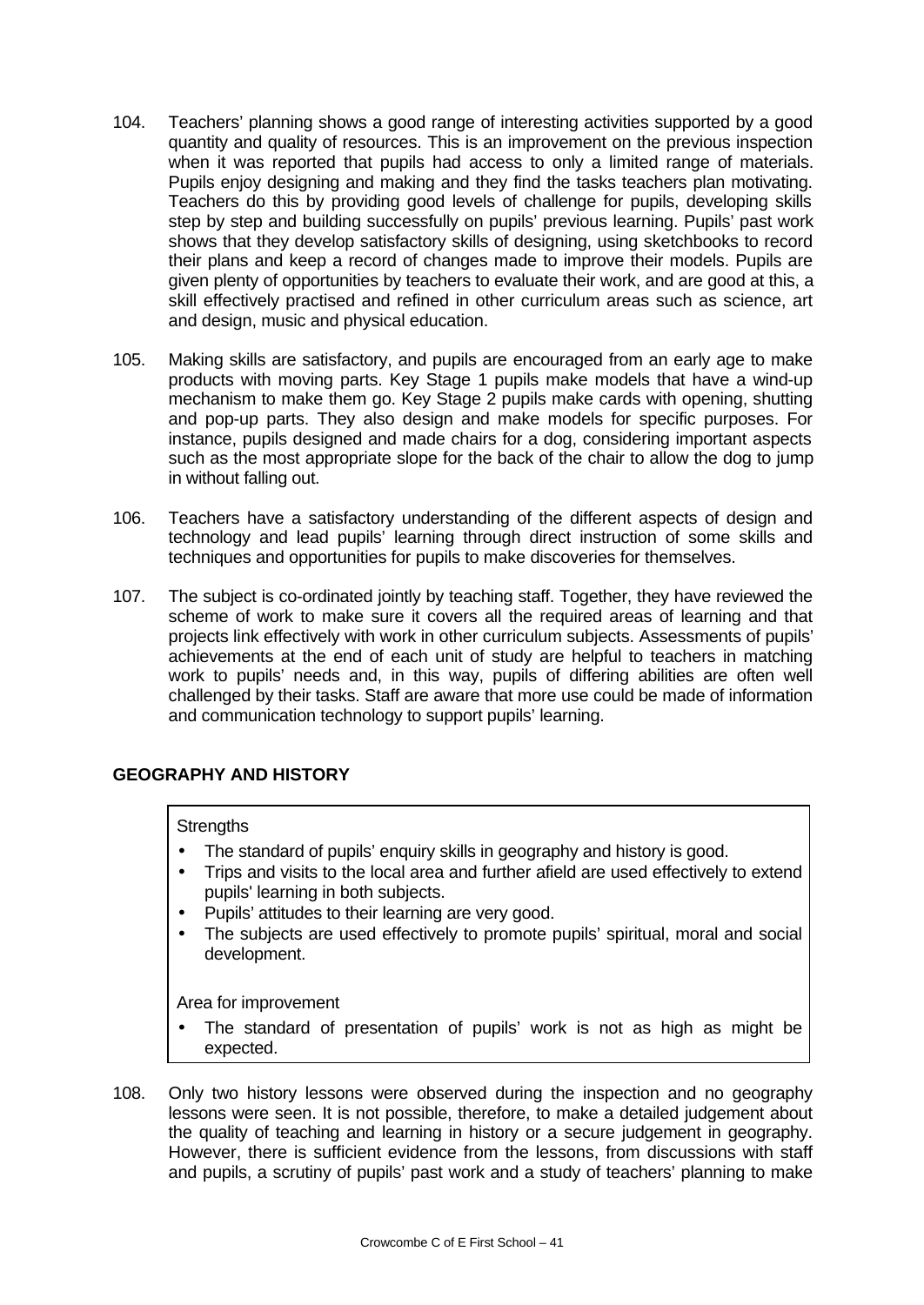judgements about pupils' standards. By the end of Key Stage 1, pupils' standards are in line with the expectations for their age in geography and history. By the end of Year 4, standards in geography are in line with expectations, but standards in history are above expectations. Standards in geography are similar to those found at the last inspection. In history, standards have improved at Key Stage 2. Pupils in Key Stage 2 show a particularly keen interest in how people used to live in the past and their knowledge and understanding of the periods studied is good.

- 109. Pupils' past work in geography and evidence from history lessons show that teachers at both key stages are successful at promoting pupils' enquiry skills in both subjects and this is a strength of pupils' learning. For example, in the history lesson observed in the Key Stage 1 class, pupils were asked by their teacher to decide whether toys they had brought to school were old or new. As she listened to their responses, the teacher encouraged pupils to look for clues that might help them decide. This effective introduction to simple enquiry skills generated considerable interest amongst the pupils, who found a variety of reasons, such as a hole in a teddy bear's fur and knowledge of when items were purchased, to support their decisions. Later, as pupils drew their toys and wrote a sentence, levels of discussion were good as they shared views and opinions about each other's toys.
- 110. In a Key Stage 2 lesson, there was evidence of how these skills are extended as pupils studied photographs of life at the turn of the  $20<sup>th</sup>$  century in the village of Crowcombe. Their learning was extended by a useful opening discussion about posing key questions to assist them with their research. Both lessons illustrated how teachers use whole-class and group activities to promote pupils' spiritual, moral and social development by encouraging pupils to be confident speakers, to respect each other's views and opinions and to enjoy their learning.
- 111. Evidence from pupils' past work in geography shows that teachers make effective use of the locality to develop enquiry and research skills. For example, pupils are developing a good knowledge and understanding of how the village of Crowcombe has altered over the years as people's life styles and needs have changed. Pupils make sensible suggestions about why shops and businesses in the village have closed. Teachers have successfully combined skills from several subjects in this local study and there is evidence of links with mathematics, history and information and communication technology in pupils' work. Literacy is also featured in pupils' work, although the quality and quantity of written work is variable at both key stages. There is not as much written work as might be expected in pupils' books and the standard of pupils' handwriting and their presentation of drawings and diagrams is not always neat and tidy. Pupils' work contains many examples of evidence gained on trips and visits and these make a significant contribution to pupils' achievements. Pupils talk enthusiastically about visits in and around the local village, to the coast and as far afield as Paignton in Devon.
- 112. The designated subject co-ordinators provide good leadership. They lead reviews of the subject schemes of work, provide useful guidance to their colleagues as they plan lessons together and manage and organise resources effectively. In this way, they successfully maintain the status of geography and history in the school curriculum. Subject policies were reviewed in the 2001 summer term and areas for improvement identified. Work on these has already started. For example, an initiative to link and use more closely skills found in other subjects has resulted in Key Stage 2 pupils producing a Crowcombe Tourists' Newspaper. The project combined literacy, numeracy, art and design, geography, history and information and communication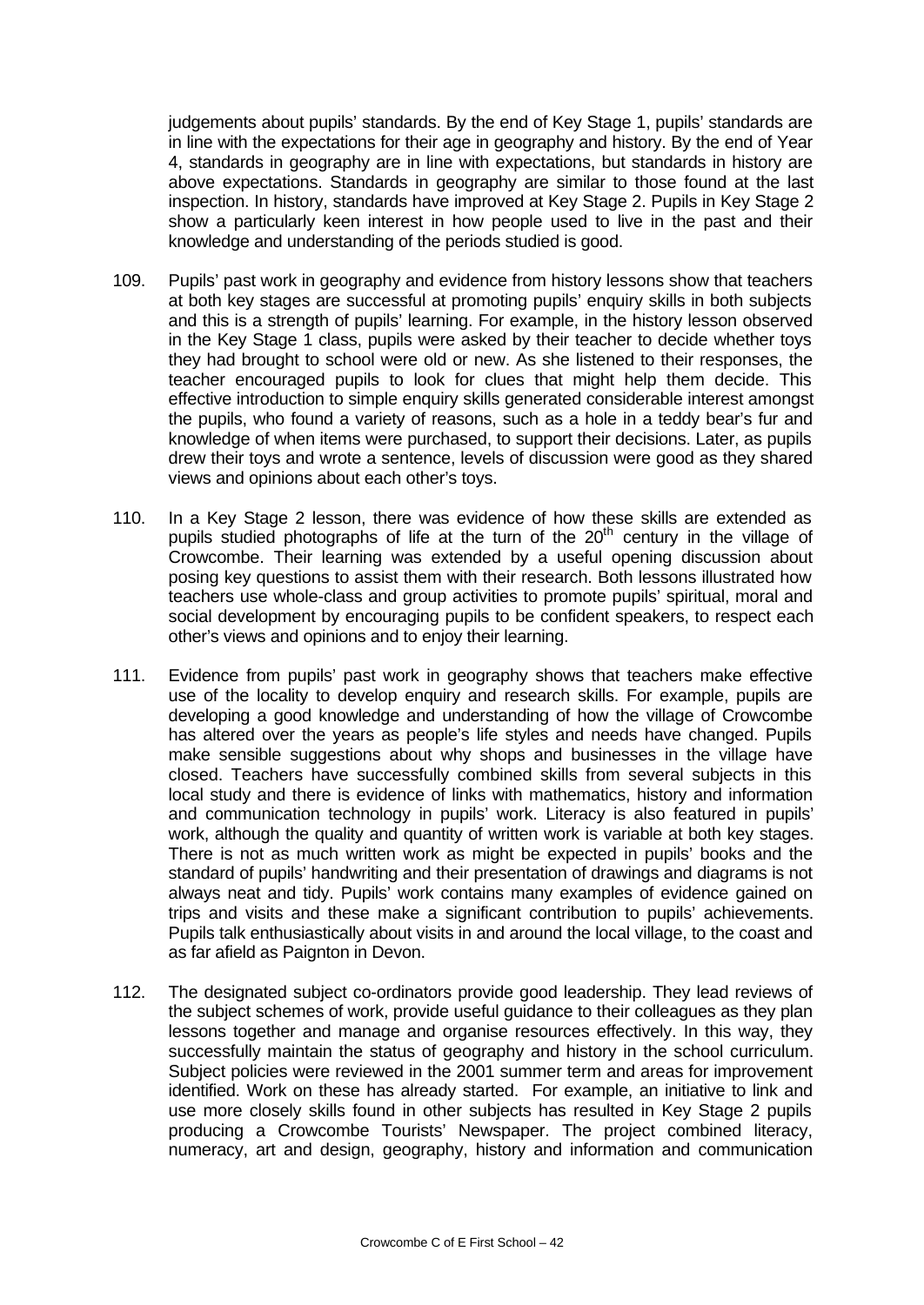technology skills. It was successful because pupils enjoyed using their previous learning in practical and relevant ways and are rightly proud of the finished product.

113. Teachers are beginning to make effective use of samples of pupils' work to monitor and evaluate standards. This practice, along with assessments made at the end of each unit of study in both subjects, is helping teachers to match work closely to pupils' needs and to make sure that pupils of all abilities are challenged by their tasks.

### **INFORMATION AND COMMUNICATION TECHNOLOGY**

### **Strengths**

- Standards at both key stages have made a significant improvement since the previous inspection.
- Pupils use information and communication technology equipment confidently.
- The subject is an integral part of pupils' learning in other areas of the curriculum.
- Pupils have very good attitudes to information and communication technology and this helps them to achieve well.

- Opportunities are missed for the subject to be used to provide special challenges for more able pupils.
- 114. Only two lessons were observed during the inspection and, while this means it is not possible to make a detailed judgement about the quality of teaching or learning in the subject, there is sufficient additional evidence to judge pupils' standards of attainment. Scrutiny of pupils' books, files and displays of work on the walls show that pupils' attainments at the end of Key Stage 1 and Year 4 are in line with those expected for pupils of their age. This represents a good improvement on the below average standards reported at the time of the previous inspection. All pupils, including those with special educational needs, achieve well and make satisfactory progress.
- 115. Standards are better because of improvements to the quality of teachers' planning, purchase of additional hardware and software and the more effective use of information and communication technology to support pupils' learning in other curriculum subjects. As a result, pupils are confident users of information and communication technology and the subject is now an integral part of pupils' learning experiences. The results of this are best illustrated by the mature attitudes pupils show in their work. For example, Key Stage 1 pupils approach each other and adults in the school in a sensible manner to gather information about favourite colours, trying to avoid too much disruption to other pupils' work. They use the results well by entering them into a database and producing graphs which display the outcomes. Key Stage 2 pupils work sensibly in pairs composing music using a computer program. Levels of concentration and productivity are high as they try hard to complete a composition to perform to the rest of the class. Such mature attitudes and sensible behaviour mean that teachers can allow pupils good levels of independence in a wide range of interesting activities and this helps pupils to achieve well.
- 116. In the lesson observed at Key Stage 1, pupils realised that the information on favourite colours must be written down carefully so that data can be transferred accurately into the computer database. Pupils showed they were developing satisfactory skills of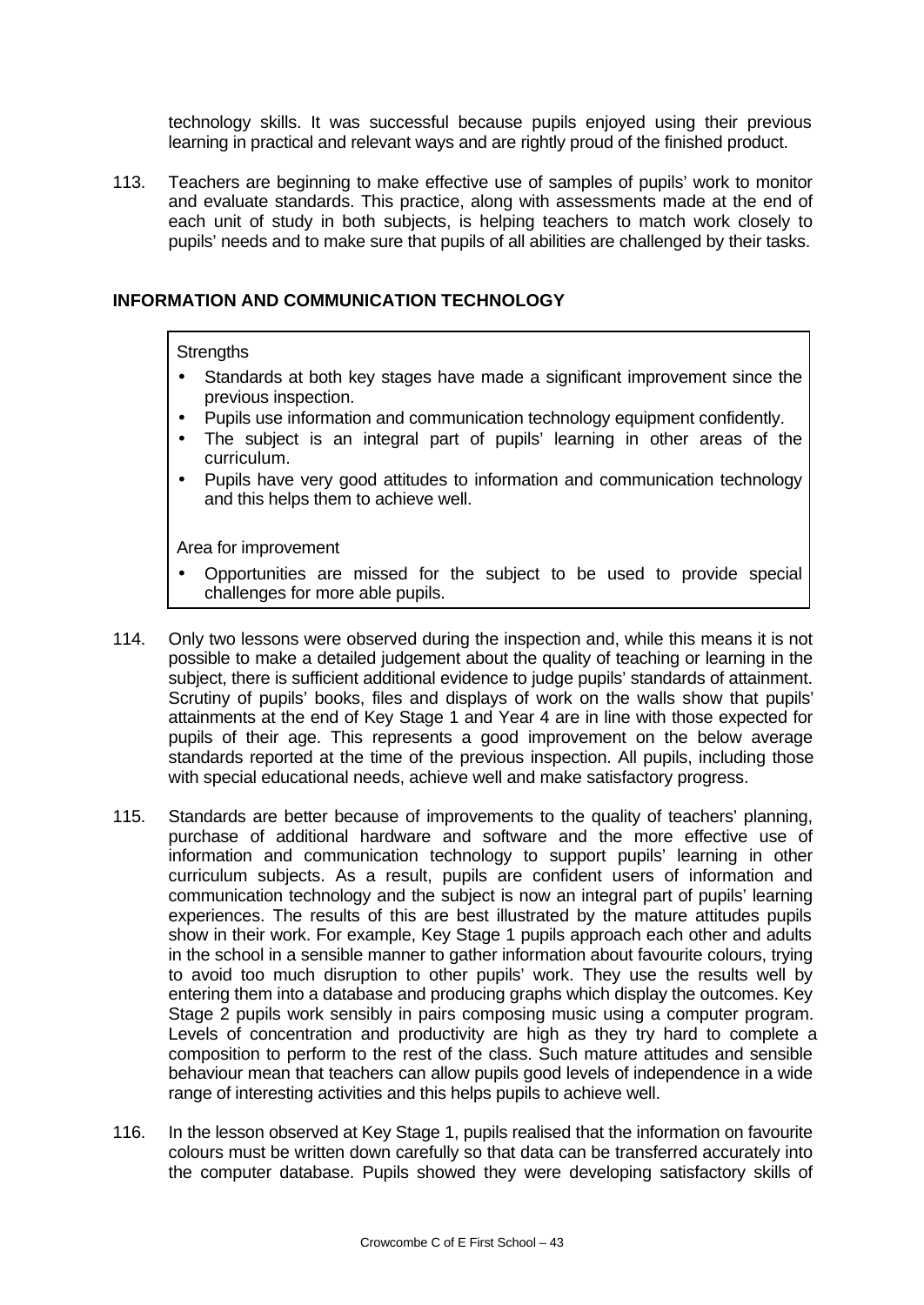interpreting the resulting pictograms, identifying the most and least favourite colour selected. In this way, the teacher made effective use of information and communication technology to support pupils' learning in mathematics.

- 117. In a Key Stage 2 lesson, pupils used computer software, in conjunction with percussion instruments, to create a short composition. They responded well to the challenge provided by this interesting activity. They worked hard to compose a background theme representing their thoughts about a painting. They confidently used electronic keyboards and prepared a brief introductory comment prior to recording their performance on a tape recorder. The lesson illustrated how teachers encourage pupils to use a wide range of information and communication technology in their lessons and make relevant links with other curriculum subjects.
- 118. The subject is well led by the co-ordinator. As a result, the policy and scheme of work are of good quality and a significant improvement since the previous inspection. The headteacher and staff review their work regularly and make amendments to future lessons to improve delivery. Assessment procedures are satisfactory. They are in the early stages of implementation and have not yet had a significant impact on individual pupil's progress but staff are becoming increasingly more accurate in matching activities to pupils' needs. There is potential for information and communication technology to be used to provide special challenges for more able pupils but this is not yet included in long- and medium-term planning. However, a recent Key Stage 2 cross-curricular project to produce a Crowcombe Tourists' Newspaper went some way to giving more able pupils the chance to use their skills of wordprocessing and use of specialist programs in demanding work.
- 119. Information and communication technology is being used satisfactorily to support learning in other subjects. For example, satisfactory use is made of the Internet to gather information for research in art and design, history and geography. Simulations are used well, for example for pupils to explore ways of responding to an environment. Pupils learn to control small robot toys. Resources are adequate and are being extended in a systematic way over time in line with the priorities in the school improvement plan and the curriculum development programme.

## **MUSIC**

### **Strengths**

- Standards of composition and performance are above expectations at Key Stage 2.
- Pupils' attitudes and behaviour are very good.
- The subject is used well to promote pupils' personal and social development.

- Opportunities are missed to extend pupils' awareness of music from cultures other than their own.
- 120. Only two lessons were observed during the inspection so it is not possible to make a detailed judgement about the quality of teaching and learning. However, using evidence from these lessons, discussions with staff and pupils, scrutiny of teachers' planning and observation of school assemblies, by the end of Key Stage 1 and Year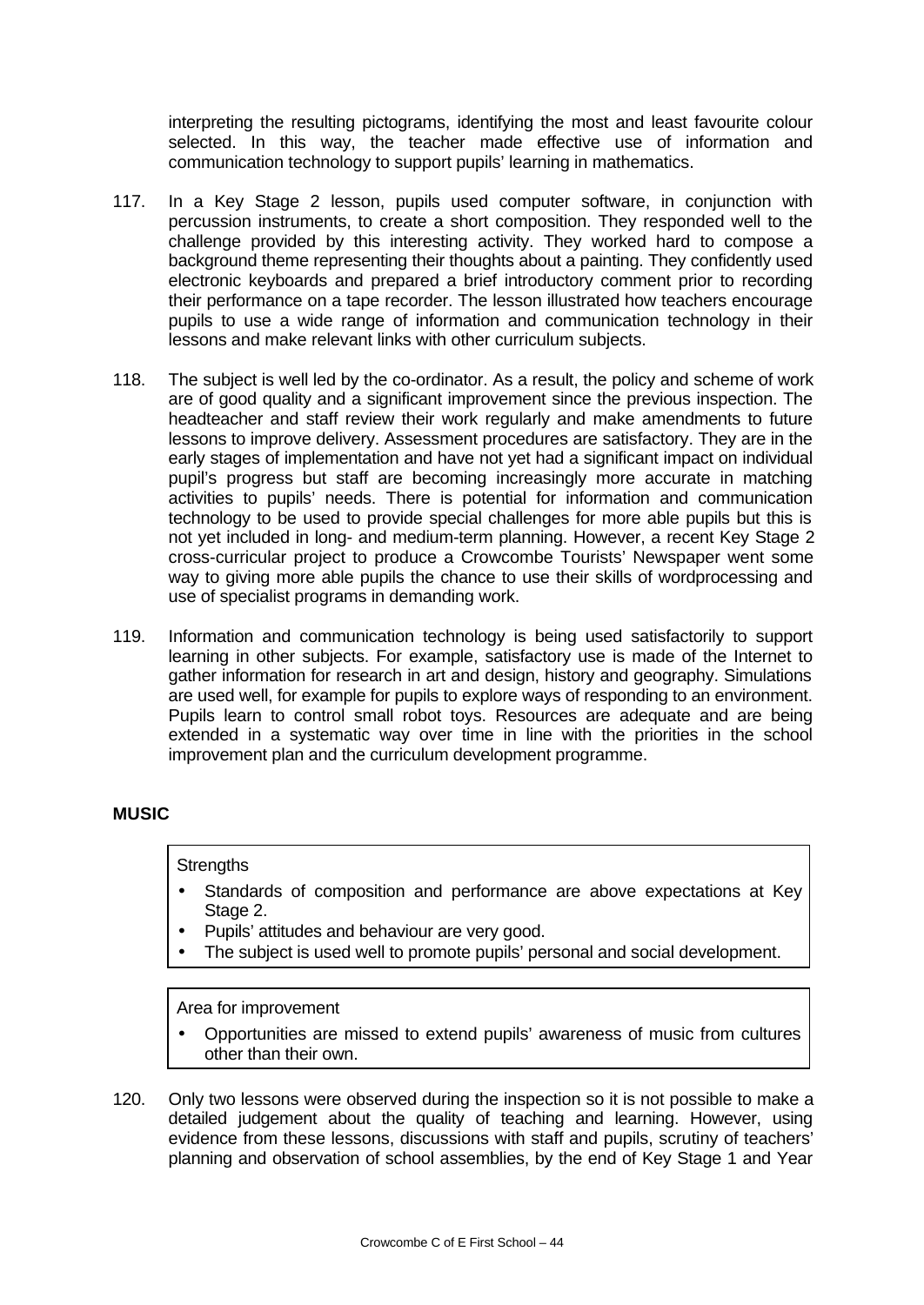4, pupils' standards are judged to be in line with the expectations for their age. Standards are similar to those reported at the time of the last inspection.

- 121. The two lessons observed were both in the Key Stage 2 class. In the first lesson, the quality of teaching was very good. The teacher had planned an interesting activity, which involved composing sounds to represent pictures. The teacher managed the initial whole-class session very well so that all pupils were able to offer views and opinions about the instruments they might use. The teacher had high expectations of what pupils could achieve and this was reflected in her regular prompting of pupils to give specific reasons for their choices. Levels of co-operation amongst pupils were excellent and they worked hard in groups of two or three to compose their music. Pupils were very well supported in their learning by a range of good quality tuned and untuned percussion, which they treated with care. In addition, the teacher introduced a computer program into pupils' learning, which could be used to compose music. The interest generated by the task and the resources led to pupils concentrating hard for extended periods of time and they achieved well and made good progress as a result.
- 122. In the second lesson later in the day, pupils performed their compositions to each other. The quality of teaching and learning was satisfactory overall in this session. This was because pupils found that putting together a composition using computer software, electronic keyboards, percussion and a tape recorder was a complex process and a few pupils began to lose interest and concentration as a result. However, there were good gains in pupils' learning in how to lay percussion over computer-generated sound and most pupils became more confident in doing this as the lesson progressed.
- 123. The lessons showed that pupils' standards in composing and performing are good. Standards of singing are satisfactory. Pupils sing tunefully and with enthusiasm in assemblies. On one occasion, pupils sang unaccompanied and showed a satisfactory awareness of rhythm and tempo. Their diction was good and the words of the hymn were clear.
- 124. Teachers base their lesson plans securely on school and national guidelines and this means that pupils have access to, and are included in, all the required areas of learning. Skills are developed in a steady progression so that lessons build effectively on pupils' previous knowledge and understanding. This is achieved by the use of individual assessment books, in which teachers record pupils' achievements at the end of each unit of study. Pupils benefit from a variety of opportunities that teachers arrange throughout the year for them to perform to an audience, in concerts at the school or in the local church.
- 125. The subject is used well to promote pupils' personal and social education. For example, in the lessons observed, pupils were expected to work together cooperatively, sharing views and opinions and resources and listening carefully to what others had to say. Spiritual development was emphasised well in the way that both teacher and pupils shared in the celebration of what each group had achieved. Opportunities were missed to extend pupils' multicultural awareness because pupils were not familiar with the correct names of some of the percussion instruments.
- 126. The subject is managed effectively by the teaching staff. The curriculum was reviewed in the 2001 summer term and several areas identified for development, including linking musical activities more closely to work in other areas of the curriculum. The success of this initiative was evident in the combination of music with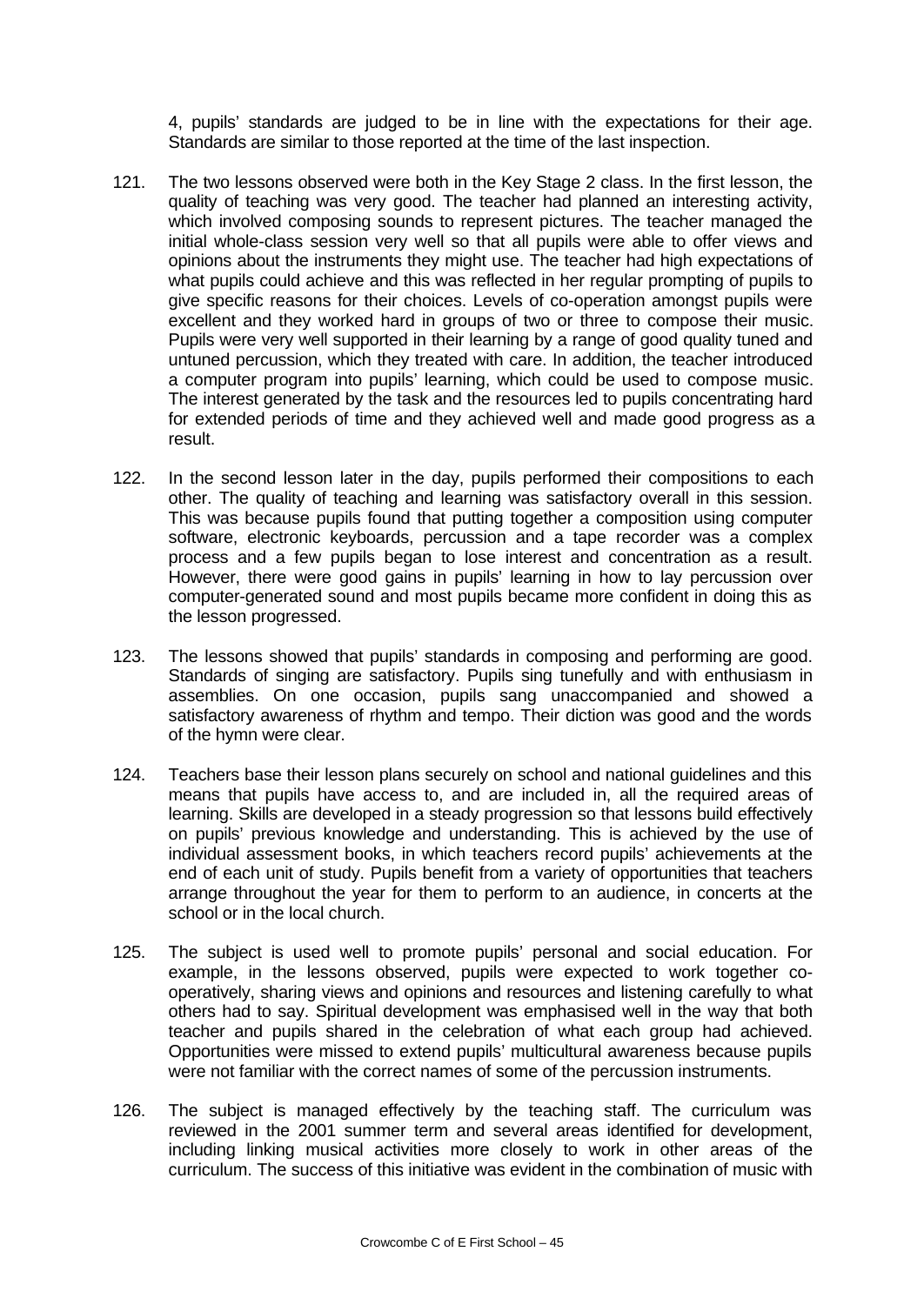information and communication technology in the lessons observed. Teachers are aware that more could be done to introduce pupils to a wider range of music from other cultures and there are useful plans to achieve this through visitors to the school and improved resources.

## **PHYSICAL EDUCATION**

**Strengths** 

- Standards have improved since the last inspection and are now satisfactory overall.
- Standards in swimming are above those expected of pupils of their ages at both key stages.
- Pupils' attitudes towards physical education are good and they behave well in lessons.
- Pupils benefit from significant improvements to the accommodation and resources.

- Opportunities are missed to promote pupils' multicultural education.
- 127. Only one physical education lesson was observed during the inspection so no judgement can be made about the quality of teaching and learning in the subject. However, evidence from the lesson seen, discussions with staff and pupils and a scrutiny of teachers' planning, shows that pupils' standards by the end of Key Stage 1 and the end of Year 4 are in line with those expected of pupils of their age. There has been a satisfactory improvement in standards since the previous inspection, when limitations to pupils' physical development were highlighted due to the lack of hall space for dance and gymnastics. Since then, the building of a new classroom has made hall space available. Additional resources, and improvements to the arrangements for pupils to learn to swim, have meant that all the required areas of the physical education curriculum are now covered and pupils' standards have improved as a consequence.
- 128. Years 1 and 2 pupils were observed taking part in a dance lesson. Pupils responded well to the varying moods of the music and explored simple actions, with satisfactory co-ordination and control of their movements. They performed with a good awareness of safety and the space around them. The teacher set relevant challenges for pupils of all abilities. To help pupils meet these challenges, she made good use of praise and encouragement to sustain their motivation and interest, as well as helpful suggestions as to how they might improve their performance. As a result, pupils worked hard at practising and refining their skills and achieved well.
- 129. Swimming records show that standards attained by pupils are good. By the end of Year 4, many pupils swim at least 25 metres, the minimum national expectation for pupils aged eleven. In games, despite the small number of pupils, the school achieves success in competitions with other schools in the area. In the week prior to the inspection, the nine Key Stage 2 pupils had all taken part in a football tournament, gaining notable victories over teams from much larger schools. Their performance reflected the hard work of staff, pupils and parents in extending the range of afterschool clubs and activities. Key Stage 2 pupils benefit from an annual residential experience where they participate in outdoor pursuits such as orienteering.